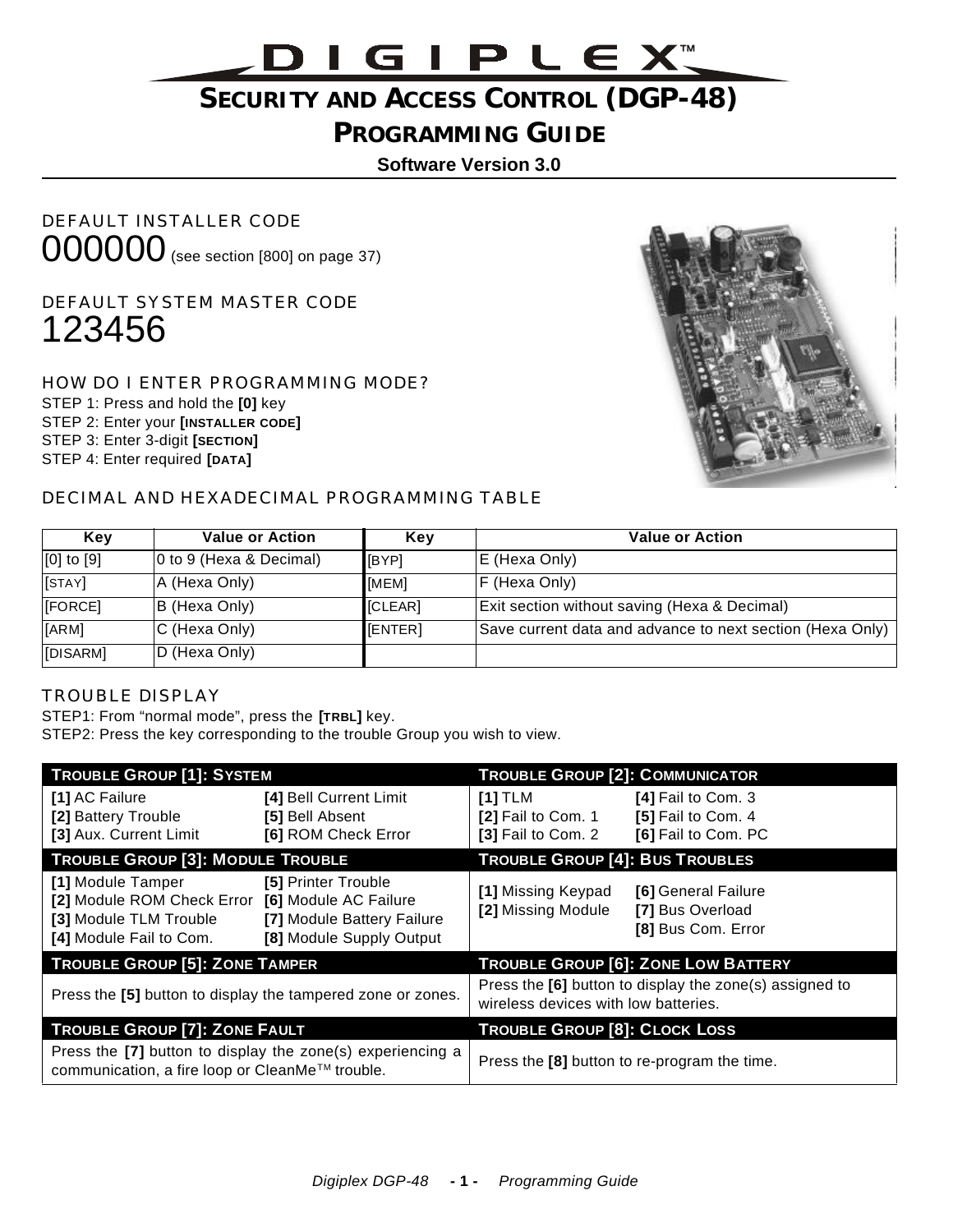All modules connected to the control panel's communication bus have an 8-digit serial number. Remove the extra serial number sticker from the modules' PC board and affix in the appropriate spaces provided below (Max. 95 Bus Modules).

| <b>Bus Module Type &amp; Details</b> | Serial # | <b>Bus Module Type &amp; Details</b><br><b>Contract Contract Contract Contract Contract Contract Contract Contract Contract Contract Contract Contract Co</b>                                                                  | Serial # |
|--------------------------------------|----------|--------------------------------------------------------------------------------------------------------------------------------------------------------------------------------------------------------------------------------|----------|
|                                      |          |                                                                                                                                                                                                                                |          |
|                                      |          |                                                                                                                                                                                                                                |          |
|                                      |          |                                                                                                                                                                                                                                |          |
|                                      |          |                                                                                                                                                                                                                                |          |
|                                      |          |                                                                                                                                                                                                                                |          |
|                                      |          |                                                                                                                                                                                                                                |          |
|                                      |          |                                                                                                                                                                                                                                |          |
|                                      |          |                                                                                                                                                                                                                                |          |
|                                      |          |                                                                                                                                                                                                                                |          |
|                                      |          |                                                                                                                                                                                                                                |          |
|                                      |          |                                                                                                                                                                                                                                |          |
|                                      |          |                                                                                                                                                                                                                                |          |
|                                      |          |                                                                                                                                                                                                                                |          |
|                                      |          |                                                                                                                                                                                                                                |          |
|                                      |          |                                                                                                                                                                                                                                |          |
| 16:                                  |          | 39:                                                                                                                                                                                                                            |          |
|                                      |          |                                                                                                                                                                                                                                |          |
|                                      |          |                                                                                                                                                                                                                                |          |
|                                      |          |                                                                                                                                                                                                                                |          |
|                                      |          | 43:                                                                                                                                                                                                                            |          |
|                                      |          |                                                                                                                                                                                                                                |          |
|                                      |          |                                                                                                                                                                                                                                |          |
|                                      |          | 46: 40 - 200 - 200 - 200 - 200 - 200 - 200 - 200 - 200 - 200 - 200 - 200 - 200 - 200 - 200 - 200 - 200 - 200 - 200 - 200 - 200 - 200 - 200 - 200 - 200 - 200 - 200 - 200 - 200 - 200 - 200 - 200 - 200 - 200 - 200 - 200 - 200 |          |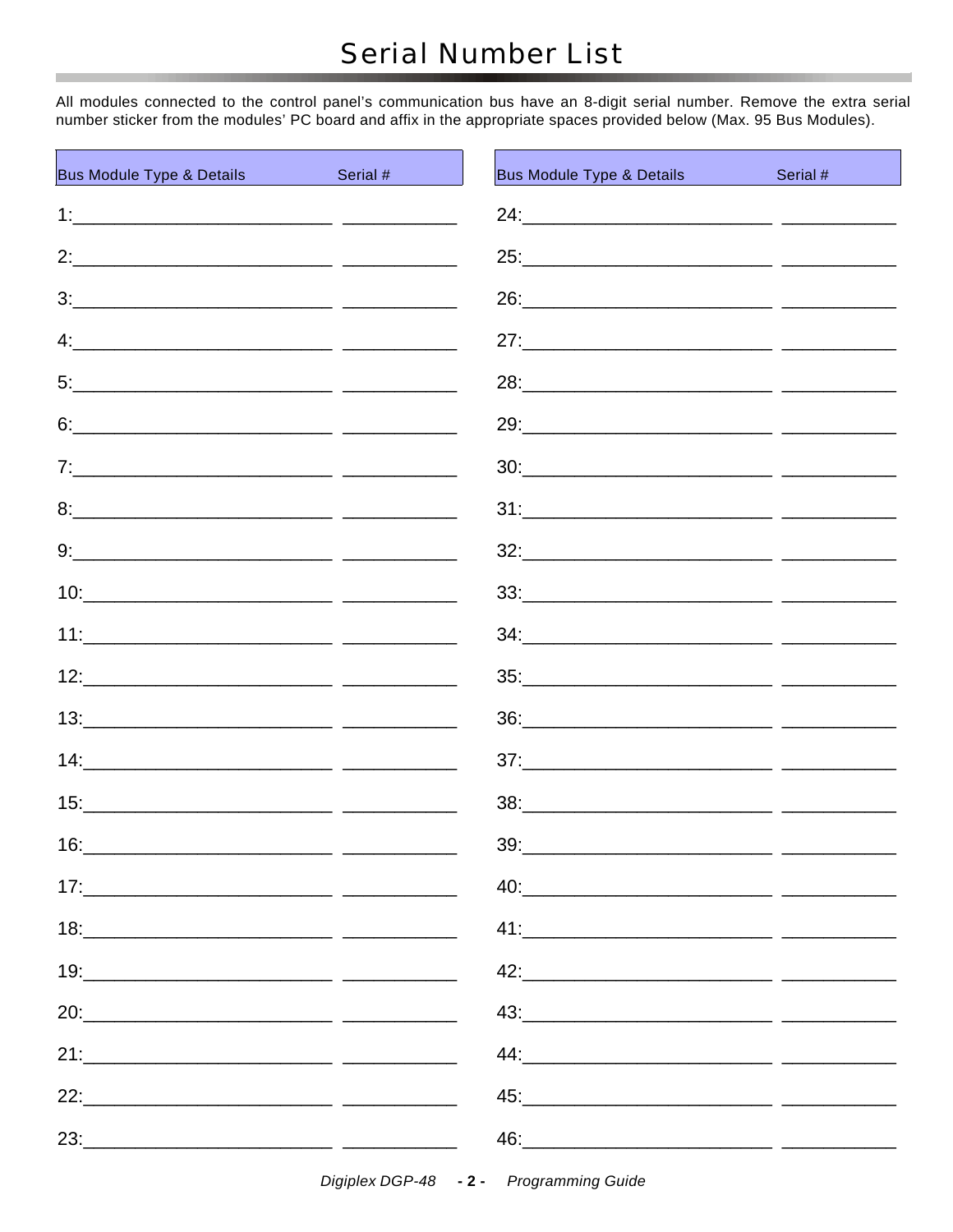| <b>Bus Module Type &amp; Details</b> | Serial #<br><b>Service Service</b> | <b>Bus Module Type &amp; Details</b>                                                                                                                                                                                                                                                                                                                         |
|--------------------------------------|------------------------------------|--------------------------------------------------------------------------------------------------------------------------------------------------------------------------------------------------------------------------------------------------------------------------------------------------------------------------------------------------------------|
|                                      |                                    |                                                                                                                                                                                                                                                                                                                                                              |
|                                      |                                    |                                                                                                                                                                                                                                                                                                                                                              |
|                                      |                                    |                                                                                                                                                                                                                                                                                                                                                              |
|                                      |                                    |                                                                                                                                                                                                                                                                                                                                                              |
|                                      |                                    |                                                                                                                                                                                                                                                                                                                                                              |
|                                      |                                    |                                                                                                                                                                                                                                                                                                                                                              |
|                                      |                                    |                                                                                                                                                                                                                                                                                                                                                              |
|                                      |                                    |                                                                                                                                                                                                                                                                                                                                                              |
|                                      |                                    |                                                                                                                                                                                                                                                                                                                                                              |
|                                      |                                    |                                                                                                                                                                                                                                                                                                                                                              |
|                                      |                                    |                                                                                                                                                                                                                                                                                                                                                              |
|                                      |                                    |                                                                                                                                                                                                                                                                                                                                                              |
|                                      |                                    |                                                                                                                                                                                                                                                                                                                                                              |
|                                      |                                    |                                                                                                                                                                                                                                                                                                                                                              |
|                                      |                                    |                                                                                                                                                                                                                                                                                                                                                              |
| 62:                                  |                                    | 87:                                                                                                                                                                                                                                                                                                                                                          |
|                                      |                                    | $88: \begin{tabular}{l} \hline \rule{0.2cm}{0.1cm} \rule{0.2cm}{0.1cm} \rule{0.2cm}{0.1cm} \rule{0.2cm}{0.1cm} \rule{0.2cm}{0.1cm} \rule{0.2cm}{0.1cm} \rule{0.2cm}{0.1cm} \rule{0.2cm}{0.1cm} \rule{0.2cm}{0.1cm} \rule{0.2cm}{0.1cm} \rule{0.2cm}{0.1cm} \rule{0.2cm}{0.1cm} \rule{0.2cm}{0.1cm} \rule{0.2cm}{0.1cm} \rule{0.2cm}{0.1cm} \rule{0.2cm}{0.1$ |
|                                      |                                    |                                                                                                                                                                                                                                                                                                                                                              |
|                                      |                                    | $90: \underline{\hspace{2cm}}$                                                                                                                                                                                                                                                                                                                               |
|                                      |                                    | $91: \underline{\hspace{2.5cm}}$                                                                                                                                                                                                                                                                                                                             |
|                                      |                                    | $92: \underline{\hspace{2.5cm}}$                                                                                                                                                                                                                                                                                                                             |
|                                      |                                    |                                                                                                                                                                                                                                                                                                                                                              |
|                                      |                                    |                                                                                                                                                                                                                                                                                                                                                              |
|                                      |                                    |                                                                                                                                                                                                                                                                                                                                                              |
| 71:                                  |                                    |                                                                                                                                                                                                                                                                                                                                                              |

Serial #

 $-$ 

 $-$ 

 $-$ 

 $-$ 

— —

- -

 $-$ 

 $-$ 

 $-$ 

 $-$ 

 $-$ 

— —

 $-$ 

 $-$ 

 $-$ 

 $\overline{a}$  =

 $-$ 

\_\_\_\_\_\_\_\_\_

 $\frac{1}{2}$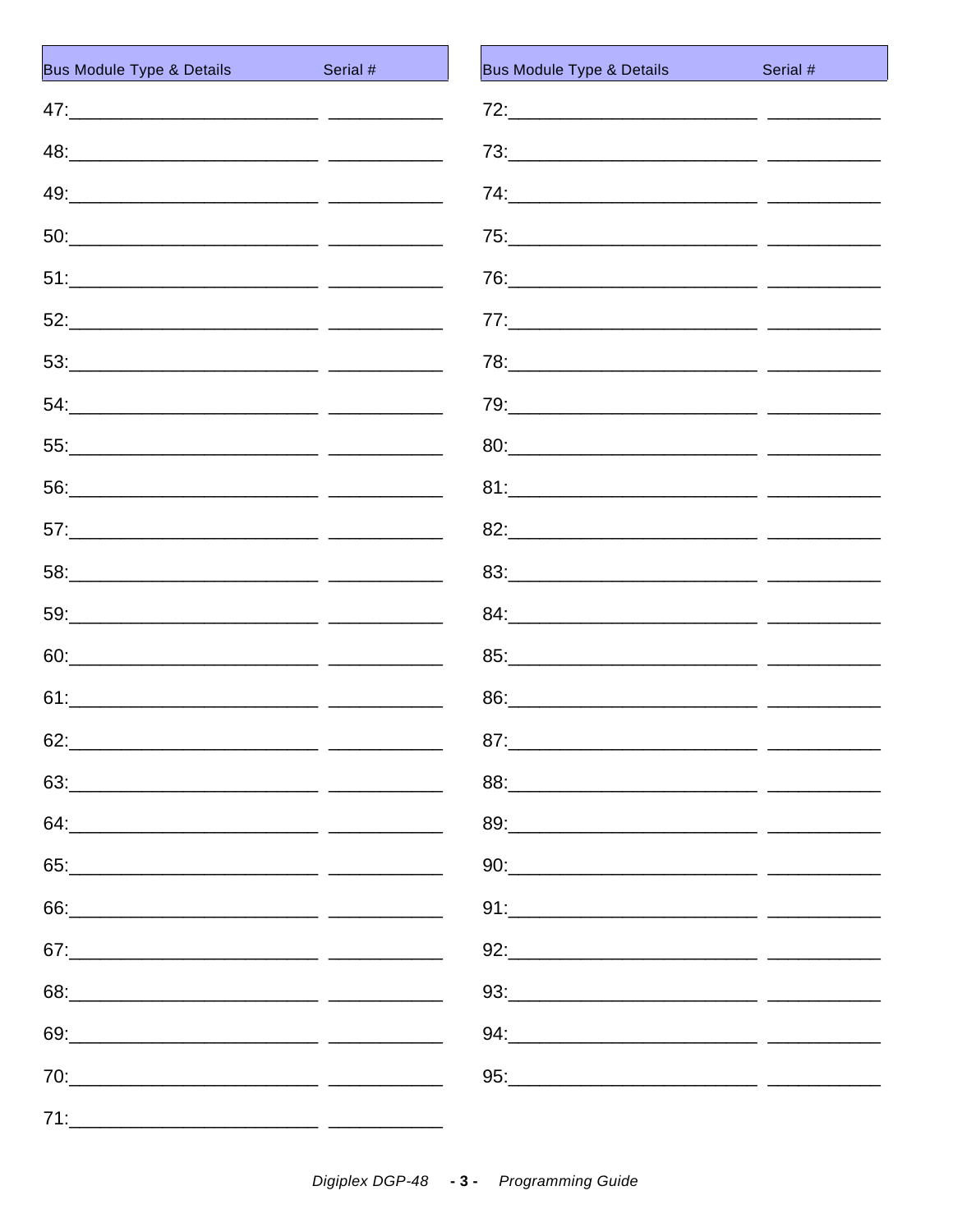

*Digiplex D G P-4 8* **- 4 -** *Pro gra* э *min g*

> *G uide*

| Hardwired<br>Device B | ZX8 Module<br>Hardwired<br>SN#: 30000041<br>Input 5<br>Device C<br><b>Input Terminals</b><br>5 6<br>Zone#<br>Section#<br>Serial#<br>Input#<br>Bus Detector A:<br>$1 =$<br>[001]<br>21000033<br>N/A<br>Hardwired Device A: $2 =$<br>[002]<br>11000252<br>N/A<br>Hardwired Device B: $3 =$<br>[003]<br>000000A2<br>002<br>Hardwired Device C: $4 =$<br>005<br>[004]<br>30000041<br>When option [7] in section [502] is enabled for<br>PGM1 to act as a zone input for two-wire smoke<br>detectors, the control panel will recognize<br>PGM1 as input number 255. |                | Enter 3-digit [INPUT NUMBER] of the-<br>Bus Module to which the hardwired<br>detection device is connected.<br>NOTE: No input number is required<br>for Bus Detectors or Keypad Zones.<br>Enter 8-digit [SERIAL NUMBER] of the<br>Bus Detector or Bus Module to<br>which hardwired the detection<br>device is connected. |        | <b>0- Disabled (Default)</b><br>1- Entry Delay 1 8-24Hr Burglary<br>2- Entry Delay 2 9- Delayed 24Hr Fire<br>3- Entry Delay 3 A Standard 24Hr Fire<br>4 Entry Delay 4 B- Stay Delay 1<br>5-Follow<br>6- Instant<br>7-24Hr Buzzer E-Stay Delay 4<br>1-Zone Assigned to Partition 1 (Default)<br>2-Zone Assigned to Partition 2<br>3-Zone Assigned to Partition 3<br>4-Zone Assigned to Partition 4 | Zone Definitions<br>C-Stay Delay 2<br>D-Stay Delay 3<br>Zone Partition Assignment . |               | Zone Options<br>[1] Auto Zone Shutdown Enabler<br>[2] Bypass Enabled (Default)<br>[3] Stay Zone<br>[4] Force Zone<br>$[5]$<br><u>Zone Alarm Type</u><br>[6]<br>Steady Alarm<br>off<br>off<br><b>Pulsed Alarm</b><br>aff an<br>on off<br>Slient Alarm<br><b>Report Only</b><br>on on<br>[7] Intellizone<br>[8] Delay before transmission |
|-----------------------|----------------------------------------------------------------------------------------------------------------------------------------------------------------------------------------------------------------------------------------------------------------------------------------------------------------------------------------------------------------------------------------------------------------------------------------------------------------------------------------------------------------------------------------------------------------|----------------|--------------------------------------------------------------------------------------------------------------------------------------------------------------------------------------------------------------------------------------------------------------------------------------------------------------------------|--------|---------------------------------------------------------------------------------------------------------------------------------------------------------------------------------------------------------------------------------------------------------------------------------------------------------------------------------------------------------------------------------------------------|-------------------------------------------------------------------------------------|---------------|-----------------------------------------------------------------------------------------------------------------------------------------------------------------------------------------------------------------------------------------------------------------------------------------------------------------------------------------|
| Zone                  | <b>Description</b><br><b>Module</b>                                                                                                                                                                                                                                                                                                                                                                                                                                                                                                                            | <b>Section</b> | <b>8-digit Serial Number</b>                                                                                                                                                                                                                                                                                             | Input# | <b>Section</b>                                                                                                                                                                                                                                                                                                                                                                                    | <b>Define</b>                                                                       | <b>Assign</b> | <b>Zone Options</b>                                                                                                                                                                                                                                                                                                                     |
| $\mathbf 1$           |                                                                                                                                                                                                                                                                                                                                                                                                                                                                                                                                                                | [001]          |                                                                                                                                                                                                                                                                                                                          |        | [101]                                                                                                                                                                                                                                                                                                                                                                                             |                                                                                     |               | 1 2 3 4 5 6 7 8                                                                                                                                                                                                                                                                                                                         |
| $\mathbf{2}$          |                                                                                                                                                                                                                                                                                                                                                                                                                                                                                                                                                                | $[002]$        |                                                                                                                                                                                                                                                                                                                          |        | $[102]$                                                                                                                                                                                                                                                                                                                                                                                           |                                                                                     |               | 1 2 3 4 5 6 7 8                                                                                                                                                                                                                                                                                                                         |
| 3                     |                                                                                                                                                                                                                                                                                                                                                                                                                                                                                                                                                                | [003]          |                                                                                                                                                                                                                                                                                                                          |        | $[103]$                                                                                                                                                                                                                                                                                                                                                                                           |                                                                                     |               | 1 2 3 4 5 6 7 8                                                                                                                                                                                                                                                                                                                         |
| 4                     |                                                                                                                                                                                                                                                                                                                                                                                                                                                                                                                                                                | $[004]$        |                                                                                                                                                                                                                                                                                                                          |        | $[104]$                                                                                                                                                                                                                                                                                                                                                                                           |                                                                                     |               | 1 2 3 4 5 6 7 8                                                                                                                                                                                                                                                                                                                         |
| 5                     |                                                                                                                                                                                                                                                                                                                                                                                                                                                                                                                                                                | $[005]$        |                                                                                                                                                                                                                                                                                                                          |        | [105]                                                                                                                                                                                                                                                                                                                                                                                             |                                                                                     |               | 1 2 3 4 5 6 7 8                                                                                                                                                                                                                                                                                                                         |
| 6                     |                                                                                                                                                                                                                                                                                                                                                                                                                                                                                                                                                                | [006]          |                                                                                                                                                                                                                                                                                                                          |        | [106]                                                                                                                                                                                                                                                                                                                                                                                             |                                                                                     |               | 1 2 3 4 5 6 7 8                                                                                                                                                                                                                                                                                                                         |
| $\overline{7}$        |                                                                                                                                                                                                                                                                                                                                                                                                                                                                                                                                                                | $[007]$        |                                                                                                                                                                                                                                                                                                                          |        | $[107]$                                                                                                                                                                                                                                                                                                                                                                                           |                                                                                     |               | 1 2 3 4 5 6 7 8                                                                                                                                                                                                                                                                                                                         |
| 8                     |                                                                                                                                                                                                                                                                                                                                                                                                                                                                                                                                                                | [008]          |                                                                                                                                                                                                                                                                                                                          |        | [108]                                                                                                                                                                                                                                                                                                                                                                                             |                                                                                     |               | 1 2 3 4 5 6 7 8                                                                                                                                                                                                                                                                                                                         |
| 9                     |                                                                                                                                                                                                                                                                                                                                                                                                                                                                                                                                                                | [009]          |                                                                                                                                                                                                                                                                                                                          |        | $[109]$                                                                                                                                                                                                                                                                                                                                                                                           |                                                                                     |               | 1 2 3 4 5 6 7 8                                                                                                                                                                                                                                                                                                                         |
| 10                    |                                                                                                                                                                                                                                                                                                                                                                                                                                                                                                                                                                | [010]          |                                                                                                                                                                                                                                                                                                                          |        | [110]                                                                                                                                                                                                                                                                                                                                                                                             |                                                                                     |               | 1 2 3 4 5 6 7 8                                                                                                                                                                                                                                                                                                                         |

#### **ZONE NUMBERING**

Sections [001] to [048] represent zones 1 through 48. This feature tells the control panel where the detection device is connected and which of the 48 zones is assigned to that device.

#### **ZONE PARAMETERS**

Sections [101] to [148] represent zones 1 through 48. This feature defines the type of zone, its partition assignment and the zone's options.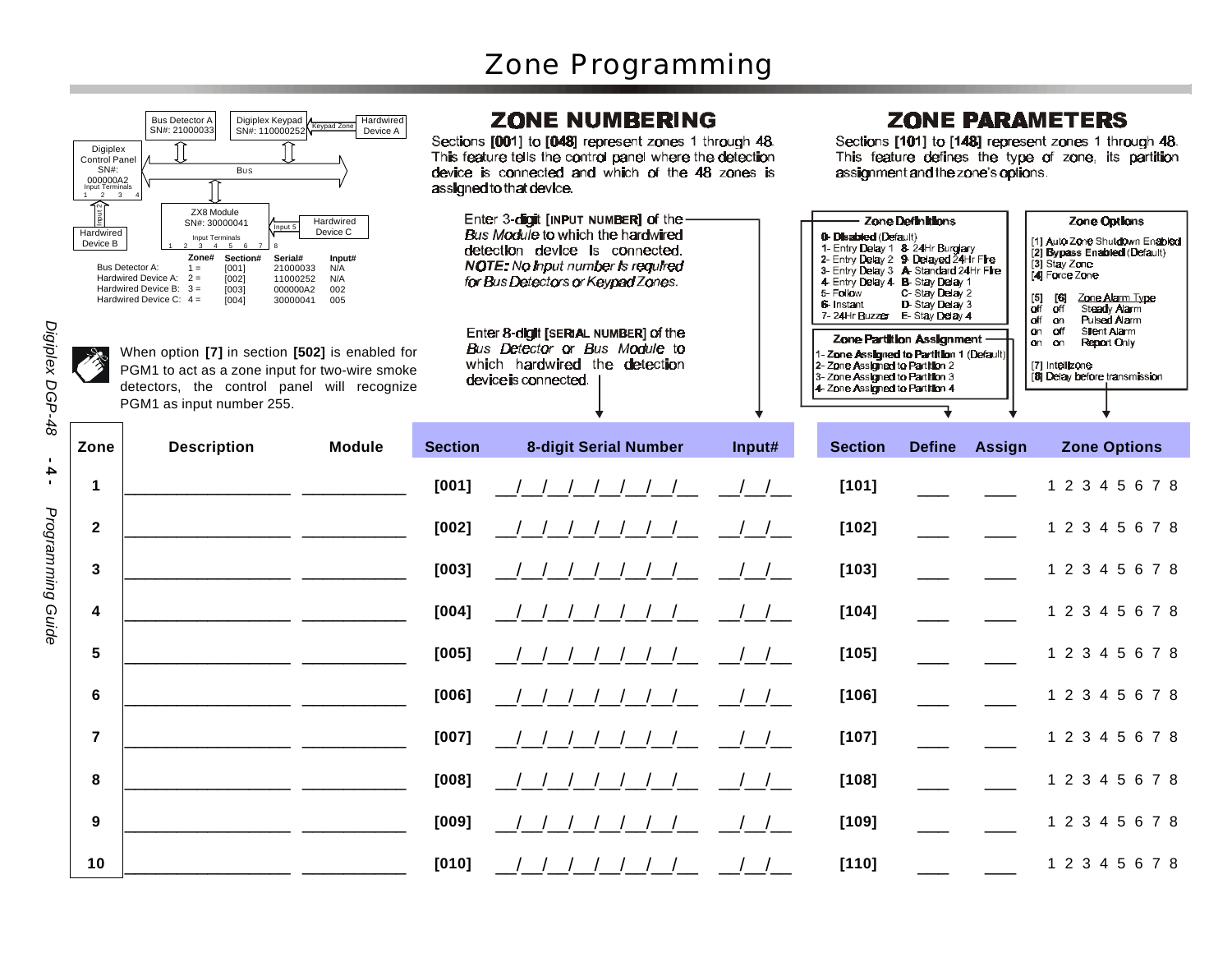| Zone | <b>Description</b> | <b>Module</b> | <b>Section</b>        | <b>8-digit Serial Number</b> | Input#           | <b>Section</b> | <b>Define</b> | <b>Assign</b> | <b>Zone Options</b> |
|------|--------------------|---------------|-----------------------|------------------------------|------------------|----------------|---------------|---------------|---------------------|
| 11   |                    |               | $[011]$               |                              |                  | $[111]$        |               |               | 1 2 3 4 5 6 7 8     |
| 12   |                    |               | $[012]$               |                              | $\frac{1}{1}$    | [112]          |               |               | 1 2 3 4 5 6 7 8     |
| 13   |                    |               | $[013]$               |                              |                  | $[113]$        |               |               | 1 2 3 4 5 6 7 8     |
| 14   |                    |               | $[014]$               |                              |                  | $[114]$        |               |               | 1 2 3 4 5 6 7 8     |
| 15   |                    |               | $[015]$               |                              |                  | $[115]$        |               |               | 1 2 3 4 5 6 7 8     |
| 16   |                    |               | $[016]$               |                              |                  | $[116]$        |               |               | 1 2 3 4 5 6 7 8     |
| 17   |                    |               | $[017]$               |                              |                  | $[117]$        |               |               | 1 2 3 4 5 6 7 8     |
| 18   |                    |               | $[018]$               |                              |                  | $[118]$        |               |               | 1 2 3 4 5 6 7 8     |
| 19   |                    |               | $[019]$               |                              |                  | $[119]$        |               |               | 1 2 3 4 5 6 7 8     |
| 20   |                    |               | $[020]$               |                              |                  | $[120]$        |               |               | 1 2 3 4 5 6 7 8     |
| 21   |                    |               | $[021]$               |                              |                  | $[121]$        |               |               | 1 2 3 4 5 6 7 8     |
| 22   |                    |               | $[022]$               |                              |                  | $[122]$        |               |               | 1 2 3 4 5 6 7 8     |
| 23   |                    |               | $[023]$               |                              |                  | $[123]$        |               |               | 1 2 3 4 5 6 7 8     |
| 24   |                    |               | $[024]$               |                              |                  | $[124]$        |               |               | 1 2 3 4 5 6 7 8     |
| 25   |                    |               | $[025]$               |                              |                  | $[125]$        |               |               | 1 2 3 4 5 6 7 8     |
| 26   |                    |               | $[026]$               | ////////                     | $\left  \right $ | $[126]$        |               |               | 1 2 3 4 5 6 7 8     |
| 27   |                    |               | $[027]$               |                              |                  | $[127]$        |               |               | 1 2 3 4 5 6 7 8     |
| 28   |                    |               | $[028]$               |                              |                  | $[128]$        |               |               | 1 2 3 4 5 6 7 8     |
| 29   |                    |               | $\bm{\mathsf{[029]}}$ |                              |                  | $[129]$        |               |               | 1 2 3 4 5 6 7 8     |

Digiplex DGP-48

- 2 -

Programming Guide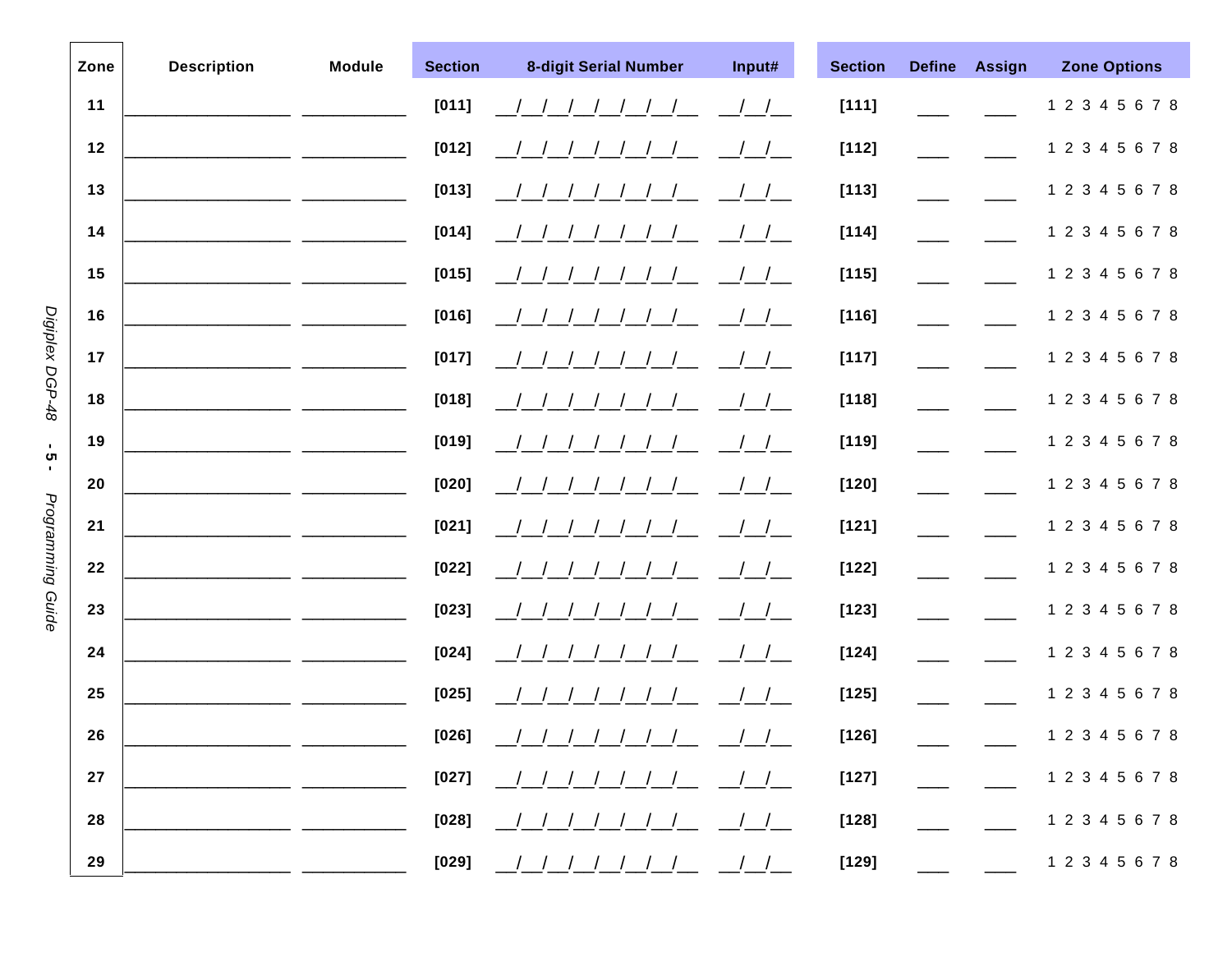|                   | Zone | <b>Description</b> | <b>Module</b> | <b>Section</b>        | <b>8-digit Serial Number</b> | Input# | <b>Section</b>      | <b>Define</b> | <b>Assign</b> | <b>Zone Options</b> |
|-------------------|------|--------------------|---------------|-----------------------|------------------------------|--------|---------------------|---------------|---------------|---------------------|
|                   | 30   |                    |               | [030]                 |                              |        | $\left[ 130\right]$ |               |               | 1 2 3 4 5 6 7 8     |
|                   | 31   |                    |               | $[031]$               |                              |        | $[131]$             |               |               | 1 2 3 4 5 6 7 8     |
|                   | 32   |                    |               | [032]                 |                              |        | $\left[ 132\right]$ |               |               | 1 2 3 4 5 6 7 8     |
|                   | 33   |                    |               | [033]                 |                              |        | $[133]$             |               |               | 1 2 3 4 5 6 7 8     |
|                   | 34   |                    |               | [034]                 |                              |        | $[134]$             |               |               | 1 2 3 4 5 6 7 8     |
|                   | 35   |                    |               | $[035]$               |                              |        | $[135]$             |               |               | 1 2 3 4 5 6 7 8     |
|                   | 36   |                    |               | [036]                 |                              |        | $[136]$             |               |               | 1 2 3 4 5 6 7 8     |
| Digiplex DGP-48   | 37   |                    |               | $[037]$               |                              |        | $[137]$             |               |               | 1 2 3 4 5 6 7 8     |
| ္တ                | 38   |                    |               | [038]                 |                              |        | $[138]$             |               |               | 1 2 3 4 5 6 7 8     |
| $\blacksquare$    | 39   |                    |               | [039]                 |                              |        | $[139]$             |               |               | 1 2 3 4 5 6 7 8     |
| Programming Guide | 40   |                    |               | $[040]$               |                              |        | $[140]$             |               |               | 1 2 3 4 5 6 7 8     |
|                   | 41   |                    |               | $[041]$               |                              |        | $[141]$             |               |               | 1 2 3 4 5 6 7 8     |
|                   | 42   |                    |               | $[042]$               |                              |        | $[142]$             |               |               | 1 2 3 4 5 6 7 8     |
|                   | 43   |                    |               | $[043]$               |                              |        | [143]               |               |               | 1 2 3 4 5 6 7 8     |
|                   | 44   |                    |               | $[044]$               |                              |        | $[144]$             |               |               | 1 2 3 4 5 6 7 8     |
|                   | 45   |                    |               | $[045]$               | ////////                     |        | $[145]$             |               |               | 1 2 3 4 5 6 7 8     |
|                   | 46   |                    |               | $[046]$               |                              |        | $[146]$             |               |               | 1 2 3 4 5 6 7 8     |
|                   | 47   |                    |               | $\bm{\mathsf{[047]}}$ |                              |        | $[147]$             |               |               | 1 2 3 4 5 6 7 8     |
|                   | 48   |                    |               | $[048]$               |                              |        | $[148]$             |               |               | 1 2 3 4 5 6 7 8     |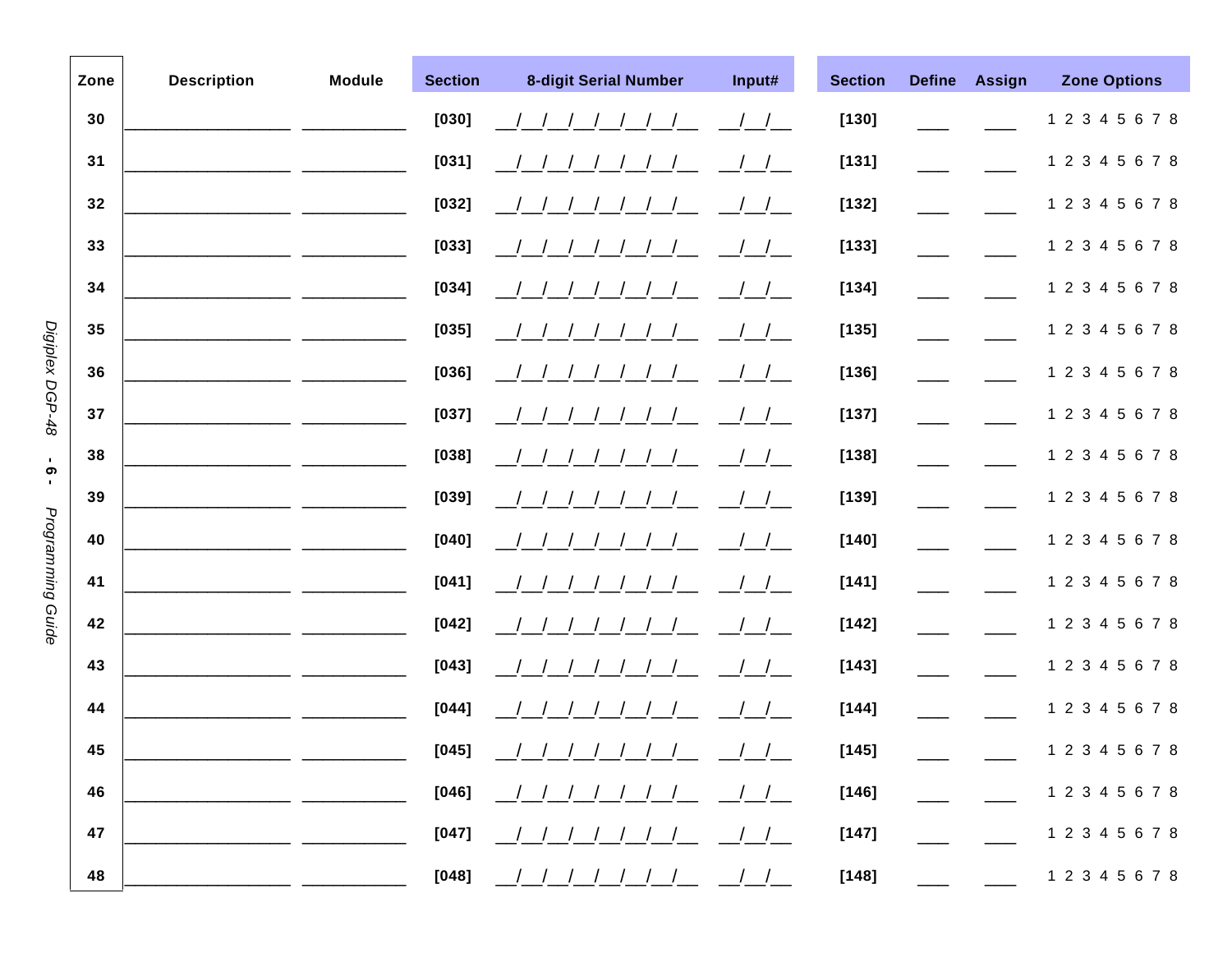#### **KEYSWITCH NUMBERING**

Sections [049] to [056] represent keyswitches 1 to 8 respectively. This feature tells the control panel where the keyswitch is connected and which of the 8 keyswitch locations is assigned to that device.

### **KEYSWITCH PARAMETERS**

Sections [149] to [156] represent keyswitches 1 to 8 respectively. This feature defines the keyswitch's partition assignment and arming method.

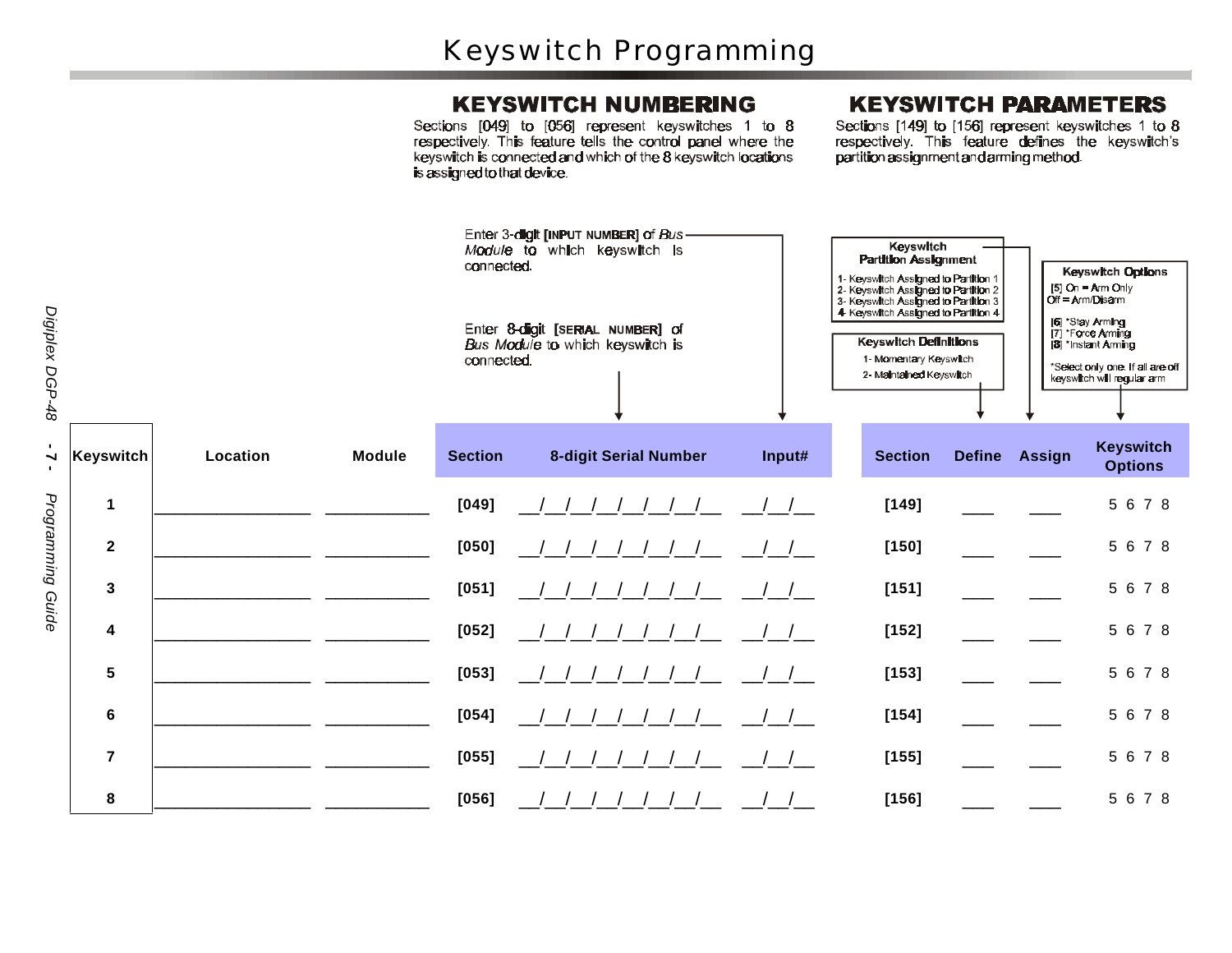#### SYSTEM TIMERS

| <b>Section #</b> | Decimal Value (000 to 255)    | <b>Description</b>                    | <b>Default</b>     |
|------------------|-------------------------------|---------------------------------------|--------------------|
| $[200]$          | seconds (min. $=$ 10sec.)     | INTELLIZONE DELAY                     | 10sec.             |
| $[201]$          | $\times$ 20 msec.             | INPUT SPEED 001=PANEL TERMINAL 1      | 600 msec.          |
| $[202]$          | $/$ x 20 msec.                | INPUT SPEED 002=PANEL TERMINAL 2      | 600 msec.          |
| $[203]$          | $\times$ 20 msec.             | INPUT SPEED 003=PANEL TERMINAL 3      | 600 msec.          |
| $[204]$          | $/$ x 20 msec.                | INPUT SPEED 004=PANEL TERMINAL 4      | 600 msec.          |
| $[205]$          | $\times$ 20 msec.             | INPUT SPEED 005=PANEL DOUBLER 1       | 600 msec.          |
| $[206]$          | $\times$ 20 msec.             | INPUT SPEED 006=PANEL DOUBLER 2       | 600 msec.          |
| $[207]$          | $\times$ 20 msec.             | INPUT SPEED 007=PANEL DOUBLER 3       | 600 msec.          |
| $[208]$          | $/$ x 20 msec.                | INPUT SPEED 008=PANEL DOUBLER 4       | 600 msec.          |
| $[209]$          | $\frac{1}{2}$ x 20 msec.      | INPUT SPEED 009=ZX4 TERMINAL 1        | 600 msec.          |
| $[210]$          | $/ x 20$ msec.                | INPUT SPEED 010=ZX4 TERMINAL 2        | 600 msec.          |
| [211]            | $\times$ 20 msec.             | INPUT SPEED 011=ZX4 TERMINAL 3        | 600 msec.          |
| $[212]$          | $\times$ 20 msec.             | INPUT SPEED 012=ZX4 TERMINAL 4        | 600 msec.          |
| [213]            | $\times$ 20 msec.             | INPUT SPEED 013=ZX4 DOUBLER 1         | 600 msec.          |
| $[214]$          | $/$ x 20 msec.                | INPUT SPEED 014=ZX4 DOUBLER 2         | 600 msec.          |
| $[215]$          | $\sim$ x 20 msec.             | INPUT SPEED 015=ZX4 DOUBLER 3         | 600 msec.          |
| $[216]$          | $x 20$ msec.                  | INPUT SPEED 016=ZX4 DOUBLER 4         | 600 msec.          |
| $[217]$          | $(max=15)$                    | AUTO ZONE SHUTDOWN                    | <b>Disabled</b>    |
| $[218]$          | $(max = 15)$                  | AUTO TROUBLE SHUTDOWN                 | <b>Disabled</b>    |
| $[219]$          | $\_$ seconds                  | RECENT CLOSING DELAY                  | <b>Disabled</b>    |
| $[220]$          | / tries                       | # OF INVALID CODE BEFORE LOCKOUT      | Disabled           |
| $[221]$          | minutes $(000 =$ report only) | <b>KEYPAD LOCKOUT DURATION</b>        | <b>Report Only</b> |
| $[222]$          | x15 minutes                   | NO MOVEMENT TIMER PARTITION 1         | Disabled           |
| $[223]$          | $/ x15$ minutes               | NO MOVEMENT TIMER PARTITION 2         | <b>Disabled</b>    |
| $[224]$          | x15 minutes                   | NO MOVEMENT TIMER PARTITION 3         | Disabled           |
| $[225]$          | $/ x15$ minutes               | NO MOVEMENT TIMER PARTITION 4         | Disabled           |
| $[226]$          | /___ seconds                  | <b>EXIT DELAY PARTITION 1</b>         | 60 sec.            |
| $[227]$          | $\frac{1}{2}$ seconds         | <b>EXIT DELAY PARTITION 2</b>         | 60 sec.            |
| $[228]$          | seconds                       | <b>EXIT DELAY PARTITION 3</b>         | 60 sec.            |
| $[229]$          | $\frac{1}{2}$ seconds         | <b>EXIT DELAY PARTITION 4</b>         | 60 sec.            |
| $[230]$          | __ seconds                    | ENTRY/STAY DELAY 1                    | 30 sec.            |
| $[231]$          | $\frac{1}{2}$ seconds         | ENTRY/STAY DELAY 2                    | 60 sec.            |
| $[232]$          | __ seconds                    | <b>ENTRY/STAY DELAY 3</b>             | 90 sec.            |
| $[233]$          | / seconds                     | ENTRY/STAY DELAY 4                    | 120 sec.           |
| $[234]$          | minutes                       | BELL CUT-OFF TIMER PARTITION 1        | 4 min.             |
| $[235]$          | / minutes                     | <b>BELL CUT-OFF TIMER PARTITION 2</b> | 4 min.             |
| $[236]$          | minutes                       | BELL CUT-OFF TIMER PARTITION 3        | 4 min.             |
| $[237]$          | $/$ $/$ $/$ $-$ minutes       | BELL CUT-OFF TIMER PARTITION 4        | 4 min.             |
|                  |                               |                                       |                    |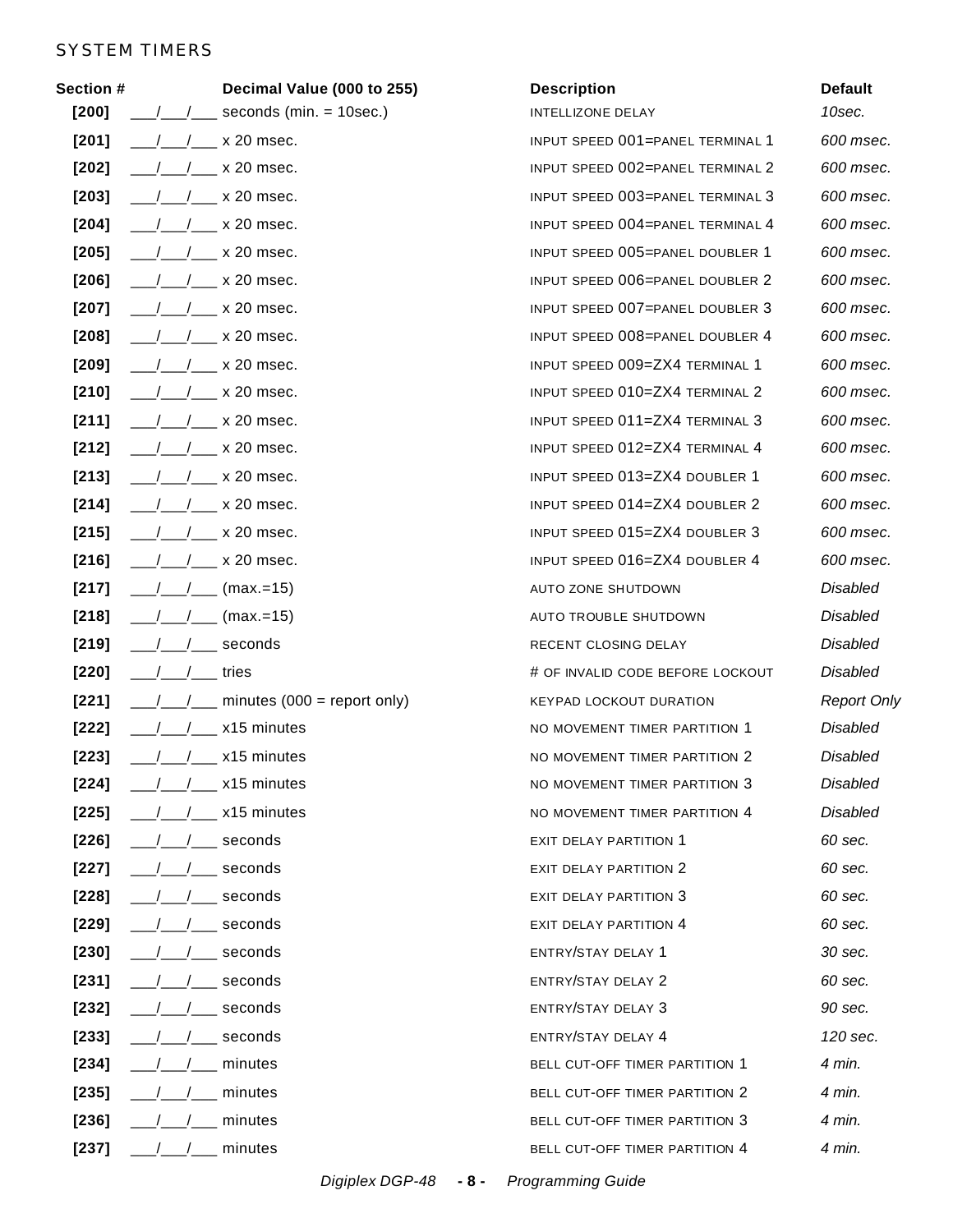| Section # |                         | Decimal Value (000 to 255)            | <b>Description</b>                     | <b>Default</b>   |
|-----------|-------------------------|---------------------------------------|----------------------------------------|------------------|
| $[238]$   |                         | zone(s)                               | <b>MAX. BYPASS ENTRIES PARTITION 1</b> | <b>Unlimited</b> |
| $[239]$   |                         | zone(s)                               | MAX. BYPASS ENTRIES PARTITION 2        | <b>Unlimited</b> |
| $[240]$   |                         | zone(s)                               | MAX. BYPASS ENTRIES PARTITION 3        | <b>Unlimited</b> |
| $[241]$   |                         | zone(s)                               | MAX. BYPASS ENTRIES PARTITION 4        | <b>Unlimited</b> |
| $[242]$   |                         | minutes                               | RECYCLE DELAY PARTITION 1              | <b>Disabled</b>  |
| $[243]$   |                         | minutes                               | RECYCLE DELAY PARTITION 2              | <b>Disabled</b>  |
| $[244]$   |                         | minutes                               | RECYCLE DELAY PARTITION 3              | <b>Disabled</b>  |
| $[245]$   |                         | minutes                               | RECYCLE DELAY PARTITION 4              | <b>Disabled</b>  |
| $[246]$   |                         | recycle(s)                            | # OF RECYCLES PARTITION 1              | <b>Unlimited</b> |
| $[247]$   |                         | recycle(s)                            | # OF RECYCLES PARTITION 2              | <b>Unlimited</b> |
| $[248]$   |                         | recycle(s)                            | # OF RECYCLES PARTITION 3              | <b>Unlimited</b> |
| $[249]$   |                         | recycle(s)                            | # OF RECYCLES PARTITION 4              | <b>Unlimited</b> |
| $[250]$   |                         | see section [503]                     | PGM1 DELAY                             | 5 sec.           |
| $[251]$   |                         | see section [503]                     | PGM2 DELAY                             | 5 sec.           |
| $[252]$   |                         | see section [503]                     | PGM3 DELAY                             | 5 sec.           |
| $[253]$   |                         | see section [503]                     | PGM4 DELAY                             | 5 sec.           |
| $[254]$   |                         | see section [503]                     | PGM5 DELAY                             | 5 sec.           |
| $[255]$   |                         | $x2$ sec. (min. = 32sec.)             | <b>TLM FAIL TIMER</b>                  | 32 sec.          |
| $[256]$   |                         | seconds                               | DELAY ALARM TRANSMISSION TIMER         | Instant          |
| $[257]$   |                         | attempts                              | <b>MAXIMUM DIALING ATTEMPTS</b>        | 8 attempts       |
| $[258]$   |                         | seconds                               | DELAY BETWEEN DIALING ATTEMPTS         | 20 sec.          |
| $[259]$   |                         | seconds (max. 60 sec.)                | PAGER DELAY BEFORE DATA TRANSMISSION   | Disabled         |
| $[260]$   |                         | minutes                               | DELAY POWER FAILURE REPORT             | 30 min.          |
| [261]     |                         | days                                  | <b>AUTO TEST REPORT</b>                | Disabled         |
|           |                         | Hours (00 to 23) & Minutes (00 to 59) |                                        |                  |
| $[270]$   | $\sqrt{2}$ : $\sqrt{2}$ |                                       | AUTO TEST REPORT TIME OF DAY           |                  |
| $[271]$   | $\therefore$ /          |                                       | AUTO ARM TIME PARTITION 1              |                  |
| $[272]$   |                         |                                       | AUTO ARM TIME PARTITION 2              |                  |
| $[273]$   |                         |                                       | AUTO ARM TIME PARTITION 3              |                  |

**[274]** \_\_\_/\_\_\_:\_\_\_/\_\_\_ AUTO ARM TIME PARTITION 4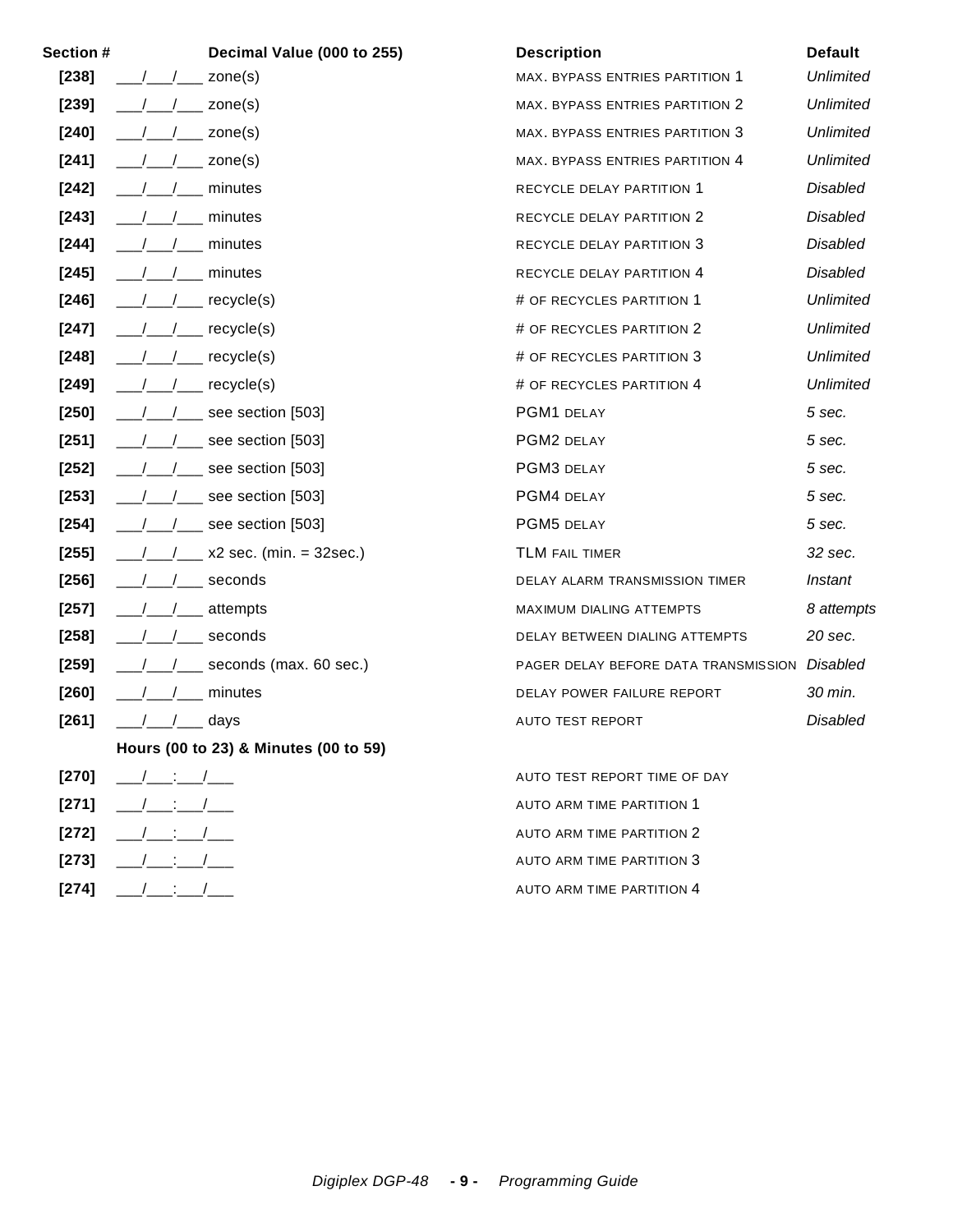

To program the Access Control features, you must use the DGP-641ACC Access Control LCD Keypad.

#### ASSIGNING THE DOOR TO A KEYPAD

These doors are used to program the Access Level in sections [341] to [355]. If you want an Access door to be linked to the alarm system, install a door contact and assign it to a zone through Zone Programming.

| <b>Section</b> | <b>Door</b> | <b>Description</b>                                                                                                   | <b>Access Keypad Serial Number</b> |
|----------------|-------------|----------------------------------------------------------------------------------------------------------------------|------------------------------------|
| $[301]$        | 01          | the control of the control of the control of the control of the control of                                           |                                    |
| $[302]$        | 02          |                                                                                                                      |                                    |
| $[303]$        | 03          |                                                                                                                      |                                    |
| $[304]$        | 04          |                                                                                                                      |                                    |
| $[305]$        | 05          |                                                                                                                      |                                    |
| $[306]$        | 06          |                                                                                                                      |                                    |
| $[307]$        | 07          |                                                                                                                      |                                    |
| $[308]$        | 08          |                                                                                                                      |                                    |
| $[309]$        | 09          |                                                                                                                      |                                    |
| $[310]$        | 10          |                                                                                                                      |                                    |
| [311]          | 11          |                                                                                                                      |                                    |
| $[312]$        | 12          |                                                                                                                      |                                    |
| $[313]$        | 13          |                                                                                                                      |                                    |
| $[314]$        | 14          |                                                                                                                      |                                    |
| [315]          | 15          |                                                                                                                      |                                    |
| $[316]$        | 16          |                                                                                                                      |                                    |
| $[317]$        | 17          | <u> 1989 - Johann Stein, marwolaethau a bhann an t-Amhair ann an t-Amhair an t-Amhair an t-Amhair an t-Amhair an</u> |                                    |
| $[318]$        | 18          |                                                                                                                      |                                    |
| $[319]$        | 19          |                                                                                                                      |                                    |
| $[320]$        | 20          |                                                                                                                      |                                    |
| $[321]$        | 21          |                                                                                                                      |                                    |
| $[322]$        | 22          |                                                                                                                      |                                    |
| [323]          | 23          |                                                                                                                      |                                    |
| $[324]$        | 24          |                                                                                                                      |                                    |
| [325]          | 25          |                                                                                                                      |                                    |
| $[326]$        | 26          |                                                                                                                      |                                    |
| $[327]$        | $27\,$      |                                                                                                                      |                                    |
| $[328]$        | 28          |                                                                                                                      |                                    |
| $[329]$        | 29          |                                                                                                                      |                                    |
| [330]          | $30\,$      |                                                                                                                      |                                    |
| [331]          | 31          |                                                                                                                      |                                    |
| [332]          | 32          |                                                                                                                      |                                    |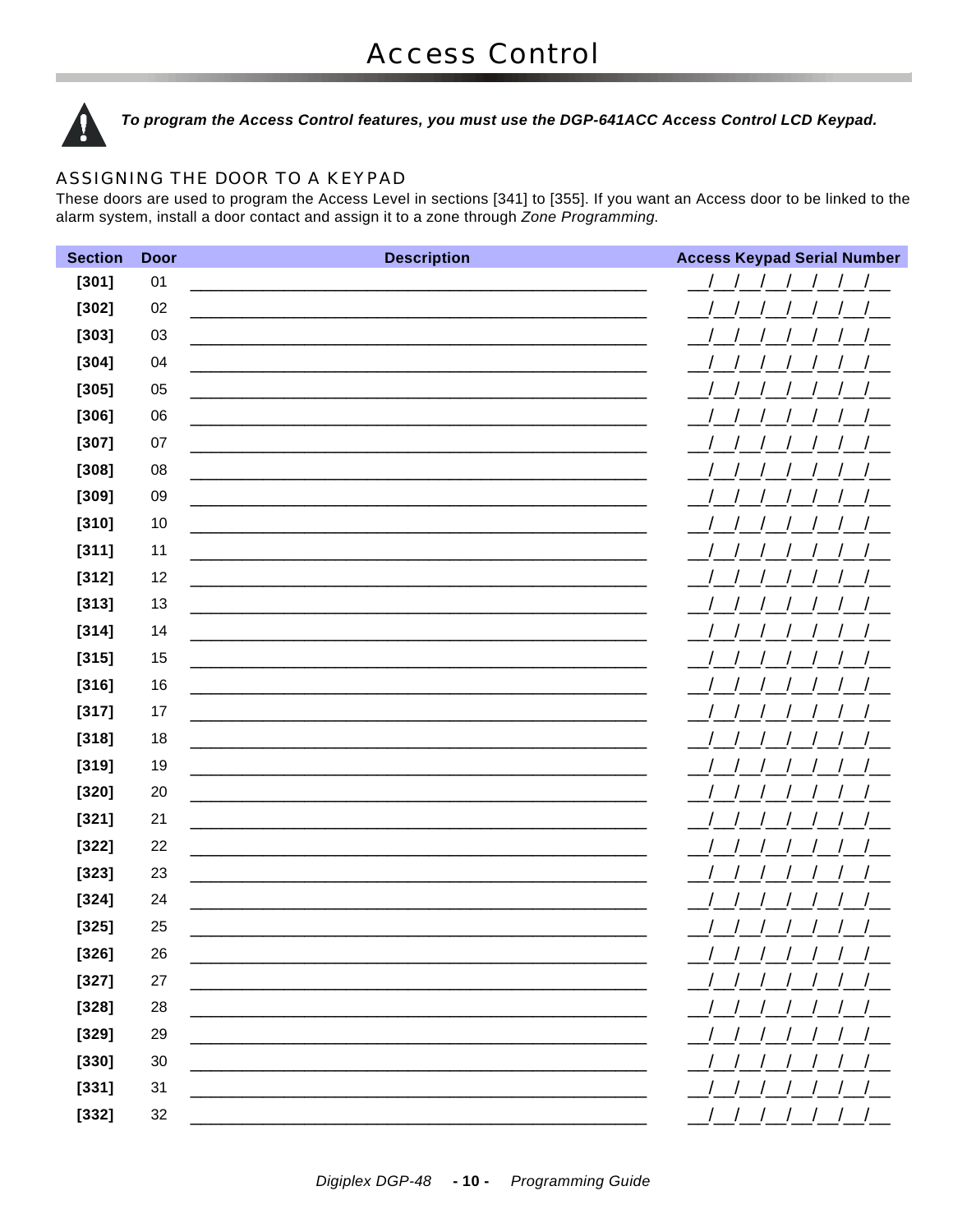#### DOOR ACCESS MODE

Each door can be programmed to grant access only to cards assigned to all the door's assigned partitions ("AND" Door Access Mode) or to cards assigned to at least one of the door's partitions ("OR" Door Access Mode). Enable the option corresponding to the door to be set in "OR" Door Access Mode. Options that remain disabled represent doors set in the "AND" Door Access Mode.

| <b>Section</b> | Door Access Mode (turn on for "OR" Door Access Mode): |                      |                     |                       |  |  |
|----------------|-------------------------------------------------------|----------------------|---------------------|-----------------------|--|--|
|                | <b>First Screen</b>                                   | <b>Second Screen</b> | <b>Third Screen</b> | <b>Fourth Screen</b>  |  |  |
|                | Doors 01 to 08                                        | Doors 09 to 16       | Doors 17 to 24      | <b>Doors 25 to 32</b> |  |  |
| $[340]$        | 1 2 3 4 5 6 7 8                                       | 1 2 3 4 5 6 7 8      | 1 2 3 4 5 6 7 8     | 1 2 3 4 5 6 7 8       |  |  |

#### PROGRAMMING ACCESS LEVELS

Each Access Level is a combination of Access Control doors. Use *Feature Select Programming* to enable or disable options. For example, if option [1] in the First Screen is enabled in section [341], Level 01 will allow access only to Door 01. Access Level 00 = access to all doors.

| <b>Section</b> | Level | Access to Doors (turn on or OFF access): |                      |                     |                       |  |
|----------------|-------|------------------------------------------|----------------------|---------------------|-----------------------|--|
|                |       | <b>First Screen</b>                      | <b>Second Screen</b> | <b>Third Screen</b> | <b>Fourth Screen</b>  |  |
|                |       | Doors 01 to 08                           | Doors 09 to 16       | Doors 17 to 24      | <b>Doors 25 to 32</b> |  |
| $[341]$        | 01    | 1 2 3 4 5 6 7 8                          | 1 2 3 4 5 6 7 8      | 1 2 3 4 5 6 7 8     | 1 2 3 4 5 6 7 8       |  |
| $[342]$        | 02    | 1 2 3 4 5 6 7 8                          | 1 2 3 4 5 6 7 8      | 1 2 3 4 5 6 7 8     | 1 2 3 4 5 6 7 8       |  |
| $[343]$        | 03    | 1 2 3 4 5 6 7 8                          | 1 2 3 4 5 6 7 8      | 1 2 3 4 5 6 7 8     | 1 2 3 4 5 6 7 8       |  |
| [344]          | 04    | 1 2 3 4 5 6 7 8                          | 1 2 3<br>45678       | 1 2 3<br>45678      | 1 2 3 4 5 6 7 8       |  |
| $[345]$        | 05    | 1 2 3 4 5 6 7 8                          | 1 2 3 4 5 6 7 8      | 1 2 3 4 5 6 7 8     | 1 2 3 4 5 6 7 8       |  |
| $[346]$        | 06    | 1 2 3 4 5 6 7 8                          | 1 2 3 4 5 6 7 8      | 1 2 3 4 5 6<br>78   | 1 2 3 4 5<br>678      |  |
| [347]          | 07    | 1 2 3 4 5 6 7 8                          | 1 2 3 4 5 6 7 8      | 1 2 3 4 5 6 7 8     | 1 2 3 4 5 6 7 8       |  |
| $[348]$        | 08    | 1 2 3 4 5 6 7 8                          | 1 2 3 4 5 6 7 8      | 1 2 3 4 5 6 7 8     | 1 2 3 4 5 6 7 8       |  |
| [349]          | 09    | 1 2 3 4 5 6 7 8                          | 1 2 3 4 5 6 7 8      | 1 2 3 4 5 6 7 8     | 1 2 3 4 5 6 7 8       |  |
| [350]          | 10    | 1 2 3 4 5 6 7 8                          | 1 2 3 4 5 6 7 8      | 1 2 3 4 5 6 7 8     | 1 2 3 4 5 6 7 8       |  |
| $[351]$        | 11    | 1 2 3 4 5 6 7 8                          | 1 2 3 4 5 6 7 8      | 1 2 3 4 5 6 7 8     | 1 2 3 4 5 6 7 8       |  |
| $[352]$        | 12    | 1 2 3 4 5 6 7 8                          | 1 2 3 4 5 6 7 8      | 1 2 3 4 5 6 7 8     | 1 2 3 4 5 6 7 8       |  |
| $[353]$        | 13    | 1 2 3 4 5 6 7 8                          | 4 5 6 7 8<br>1 2 3   | 45678<br>1 2 3      | 1 2 3 4 5 6 7 8       |  |
| [354]          | 14    | 1 2 3<br>45678                           | $1\,2\,3$<br>45678   | $1\,2\,3$<br>45678  | 1 2 3<br>45<br>6 7 8  |  |
| $[355]$        | 15    | 1 2 3 4 5 6<br>78                        | 1 2 3 4 5 6<br>78    | 1 2 3 4 5 6<br>78   | 1 2 3 4 5 6 7 8       |  |

#### SCHEDULE PROGRAMMING

Each Schedule determines when users are permitted access. Holidays are programmed in sections [381] to [392]. Schedule 00 = access granted at all times.

| <b>Section</b> | <b>Schedule</b> | <b>Intervals</b> | <b>Start Time (from)</b> | End Time (to) |              |                      |   | Days (turn ON Or OFF) |                 |   |          |    |
|----------------|-----------------|------------------|--------------------------|---------------|--------------|----------------------|---|-----------------------|-----------------|---|----------|----|
|                |                 |                  |                          |               | <b>S</b>     | M                    |   | W                     |                 | F | <b>S</b> | -H |
| $[361]$        | 01              | Interval A       |                          |               |              | $\overline{2}$       | 3 | 4                     | 5               | 6 | 7        | -8 |
|                |                 | Interval B       |                          |               | 1            | 2                    | 3 | 4                     | 5               | 6 | 7        | -8 |
|                |                 | Interval A       |                          |               | 1            | $\overline{2}$       | 3 | 4                     | 5               | 6 |          | -8 |
| $[362]$        | 02              | Interval B       |                          |               | $\mathbf{1}$ | $\mathbf{2}^{\circ}$ | 3 | 4                     | 5               | 6 | 7        | -8 |
| [363]          | 03              | Interval A       |                          |               | 1            | $\overline{2}$       | 3 | 4                     | 5               | 6 |          | -8 |
|                |                 | Interval B       |                          |               |              | $\overline{2}$       | 3 | 4                     | 5               | 6 |          | 8  |
| [364]          | 04              | Interval A       |                          |               | 1            | $\overline{2}$       | 3 | 4                     | 5               | 6 |          | -8 |
|                |                 | Interval B       |                          |               | 1            | 2                    | 3 | 4                     | 5               | 6 | 7        | -8 |
|                |                 | Interval A       |                          |               | 1            | $\overline{2}$       | 3 | 4                     | 5               | 6 | 7        | 8  |
| [365]          | 05              | Interval B       |                          |               | 1            | $\overline{2}$       | 3 | 4                     | $5\phantom{.0}$ | 6 |          | 8  |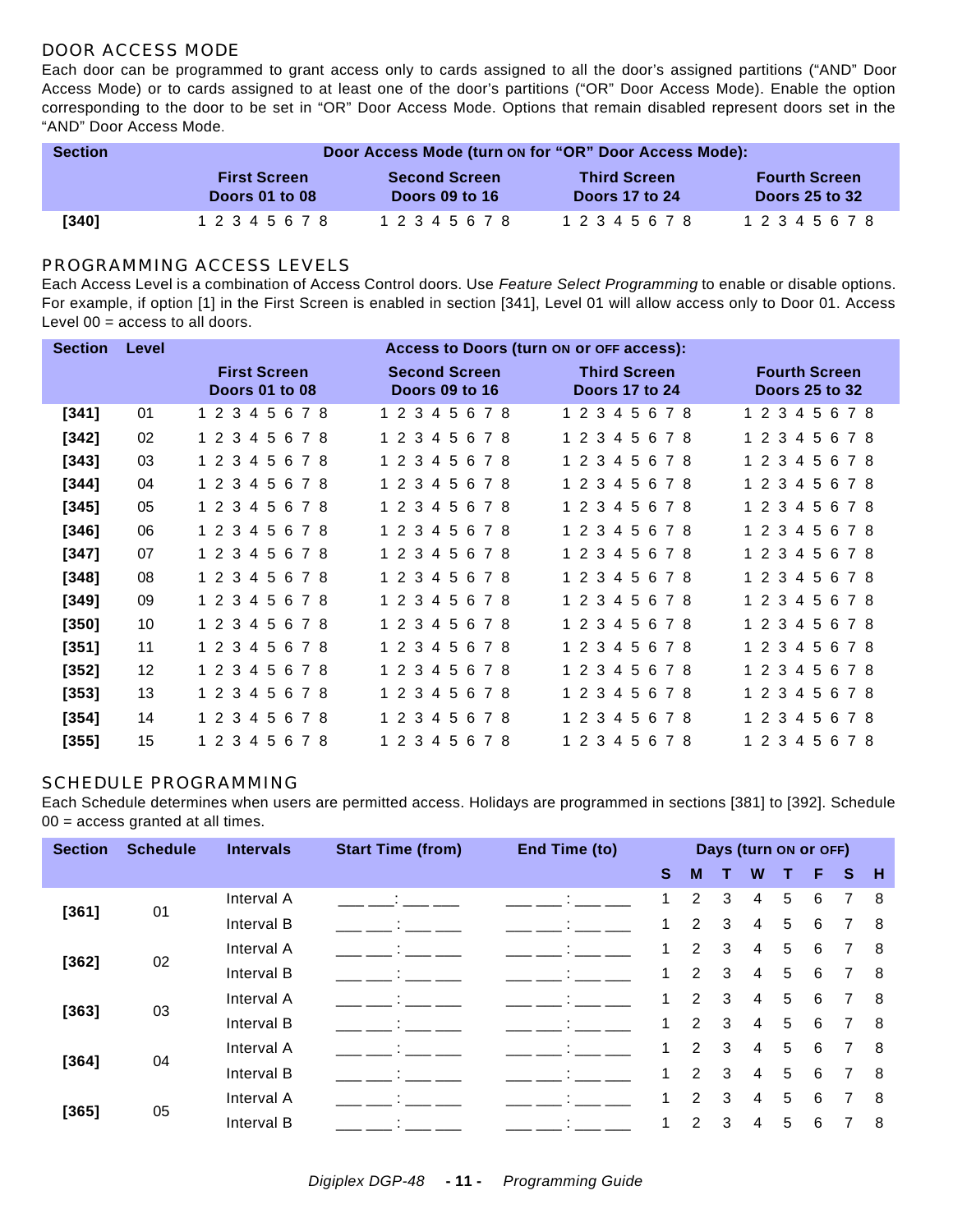| <b>Section</b> | <b>Schedule</b> | <b>Intervals</b> | <b>Start Time (from)</b><br>End Time (to)<br>Days (turn ON or OFF) |           |              |                |   |   |   |                |                |   |
|----------------|-----------------|------------------|--------------------------------------------------------------------|-----------|--------------|----------------|---|---|---|----------------|----------------|---|
|                |                 |                  |                                                                    |           | $\mathbf{s}$ | M              | т | W | Т | F              | $\mathbf{s}$   | H |
| [366]          | 06              | Interval A       | <b>Control of the Control</b>                                      | ÷         | 1            | $\overline{c}$ | 3 | 4 | 5 | 6              | 7              | 8 |
|                |                 | Interval B       |                                                                    |           | 1            | $\overline{c}$ | 3 | 4 | 5 | 6              | 7              | 8 |
|                | 07              | Interval A       |                                                                    |           | 1            | $\overline{c}$ | 3 | 4 | 5 | 6              | 7              | 8 |
| [367]          |                 | Interval B       |                                                                    |           | 1            | $\overline{2}$ | 3 | 4 | 5 | 6              | $\overline{7}$ | 8 |
|                | 08              | Interval A       |                                                                    |           | 1            | $\overline{c}$ | 3 | 4 | 5 | 6              | 7              | 8 |
| [368]          |                 | Interval B       |                                                                    |           | 1            | $\overline{2}$ | 3 | 4 | 5 | 6              | 7              | 8 |
|                | 09              | Interval A       |                                                                    |           | 1            | $\overline{c}$ | 3 | 4 | 5 | 6              | 7              | 8 |
| [369]          |                 | Interval B       |                                                                    |           | 1            | $\overline{c}$ | 3 | 4 | 5 | 6              | 7              | 8 |
|                |                 | Interval A       |                                                                    |           | 1            | $\overline{2}$ | 3 | 4 | 5 | 6              | 7              | 8 |
| $[370]$        | 10              | Interval B       |                                                                    |           | 1            | $\overline{c}$ | 3 | 4 | 5 | 6              | 7              | 8 |
|                |                 | Interval A       |                                                                    |           | 1            | 2              | 3 | 4 | 5 | 6              | 7              | 8 |
| $[371]$        | 11              | Interval B       |                                                                    |           | 1            | $\overline{c}$ | 3 | 4 | 5 | 6              | 7              | 8 |
|                |                 | Interval A       |                                                                    |           | 1            | $\overline{c}$ | 3 | 4 | 5 | 6              | 7              | 8 |
| $[372]$        | 12              | Interval B       |                                                                    |           | 1            | $\overline{c}$ | 3 | 4 | 5 | 6              | 7              | 8 |
|                | 13              | Interval A       |                                                                    |           | 1            | $\overline{c}$ | 3 | 4 | 5 | 6              | 7              | 8 |
| $[373]$        |                 | Interval B       |                                                                    |           | 1            | $\overline{2}$ | 3 | 4 | 5 | $6\phantom{1}$ | 7              | 8 |
|                |                 | Interval A       |                                                                    |           | 1            | $\overline{c}$ | 3 | 4 | 5 | 6              | 7              | 8 |
| $[374]$        | 14              | Interval B       | <b>Contractor</b>                                                  |           | 1            | 2              | 3 | 4 | 5 | 6              | $\overline{7}$ | 8 |
|                |                 | Interval A       |                                                                    |           | 1            | $\overline{2}$ | 3 | 4 | 5 | 6              | 7              | 8 |
| [375]          | 15              | Interval B       |                                                                    | - --- ' - | 1            | 2              | 3 | 4 | 5 | 6              | 7              | 8 |



*The Start and End Time of an Interval cannot cross over into another day. For example, to program a shift from 10PM one day to 6AM the next morning, you must program Interval 1A: Start Time 22:00 and End Time 23:59 then program Interval 1B Start Time 00:00 and End Time 06:00. The schedule will not be interrupted between 23:59 and 00:00.*

#### HOLIDAY PROGRAMMING

The holidays are determined in these sections. When [H] is enabled in sections [361] to [375], access is permitted to users during the days programmed in sections [381] to [392].

| <b>Section</b> | <b>Month</b> |                                      | Days Programmed (turn on or OFF access): |                                      |                                       |
|----------------|--------------|--------------------------------------|------------------------------------------|--------------------------------------|---------------------------------------|
|                |              | <b>First Screen</b><br>Days 01 to 08 | <b>Second Screen</b><br>Days 09 to 16    | <b>Third Screen</b><br>Days 17 to 24 | <b>Fourth Screen</b><br>Days 25 to 31 |
| [381]          | January      | 1 2 3 4 5 6 7 8                      | 1 2 3 4 5 6 7 8                          | 1 2 3 4 5 6 7 8                      | 1 2 3 4 5 6 7 $*$                     |
| $[382]$        | February     | 1 2 3 4 5 6 7 8                      | 1 2 3 4 5 6 7 8                          | 1 2 3 4 5 6 7 8                      | 1 2 3 4 5 6 * *                       |
| $[383]$        | March        | $1\,2\,3$<br>45678                   | 1 2 3 4 5 6 7 8                          | 1 2 3 4 5 6 7 8                      | $1234567*$                            |
| $[384]$        | April        | 1 2 3 4 5 6 7 8                      | 1 2 3 4 5 6 7 8                          | 1 2 3 4 5 6 7 8                      | 1 2 3 4 5 6 * *                       |
| $[385]$        | May          | 1 2 3 4 5 6 7 8                      | 1 2 3 4 5 6 7 8                          | 1 2 3 4 5 6 7 8                      | 1 2 3 4 5 6 7 $*$                     |
| $[386]$        | June         | 1 2 3 4 5 6 7 8                      | 1 2 3 4 5 6 7 8                          | 1 2 3 4 5 6 7 8                      | 1 2 3 4 5 6 **                        |
| $[387]$        | July         | 1 2 3 4 5 6 7 8                      | 1 2 3 4 5 6 7 8                          | 1 2 3 4 5 6 7 8                      | 1 2 3 4 5 6 7 $*$                     |
| $[388]$        | August       | 1 2 3 4 5 6 7 8                      | 1 2 3 4 5 6 7 8                          | 1 2 3 4 5 6 7 8                      | 1 2 3 4 5 6 7 $*$                     |
| $[389]$        | September    | 1 2 3 4 5 6 7 8                      | 1 2 3 4 5 6 7 8                          | 1 2 3 4 5 6 7 8                      | 1 2 3 4 5 6 **                        |
| $[390]$        | October      | 1 2 3 4 5 6 7 8                      | 1 2 3 4 5 6 7 8                          | 1 2 3 4 5 6 7 8                      | 1 2 3<br>4 5 6 7 *                    |
| [391]          | November     | 1 2 3 4 5 6 7 8                      | 1 2 3 4 5 6 7 8                          | 1 2 3 4 5 6 7 8                      | 5<br>6 * *<br>1 2 3 4                 |
| $[392]$        | December     | 1 2 3 4 5 6<br>78                    | 1 2 3 4 5 6<br>78                        | 1 2 3 4 5 6 7 8                      | 1 2 3 4 5<br>67*                      |

\*option not used in this screen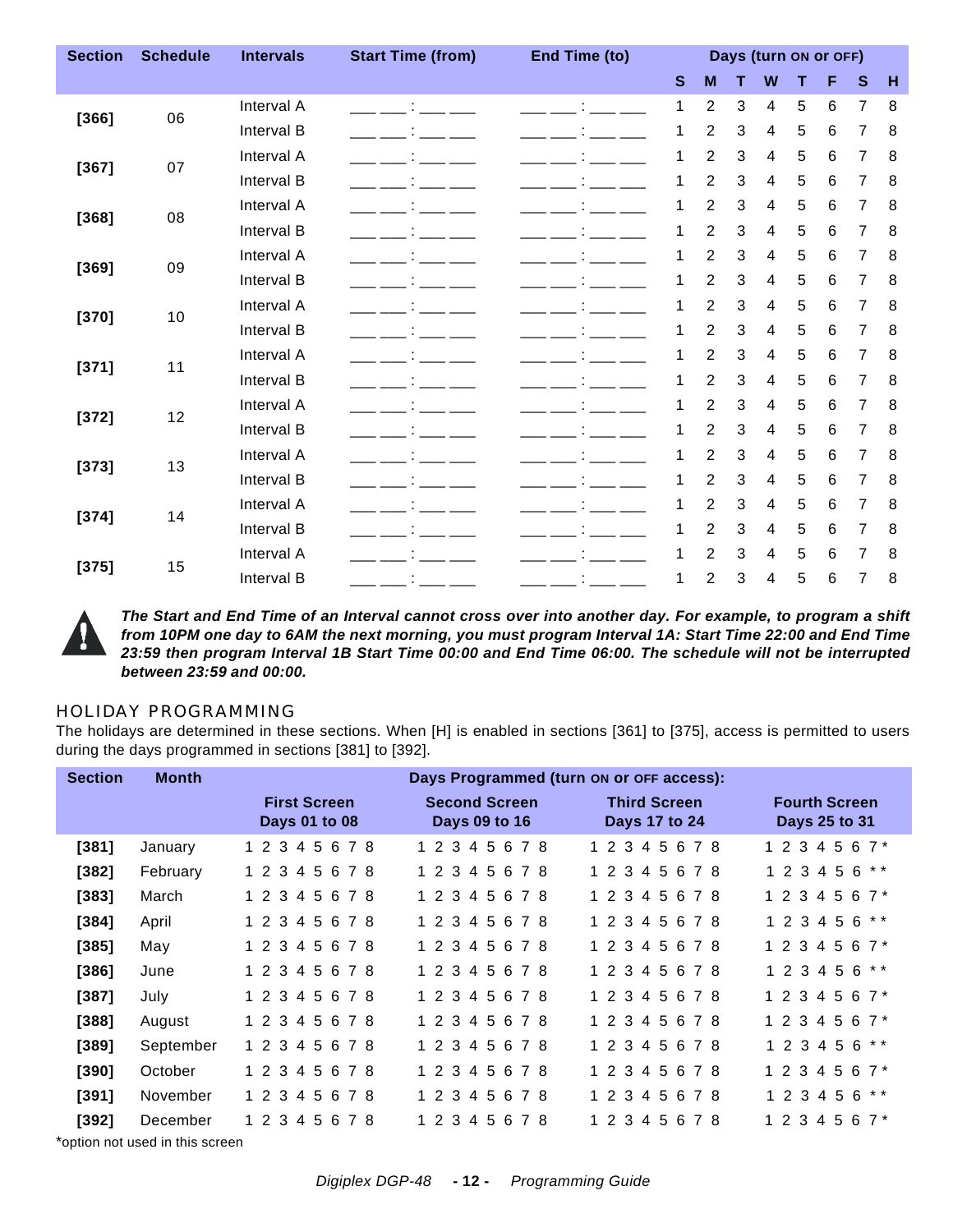The control panel **deactivates** an activated PGM one of two ways (also see sections [502] and [503]):

#### **Option OFF = Follow Activation Event**:

If the first digit of the PGM Activation Event is set at 1, 2, 3, 4, or 7, the PGM will remain activated until the PGM Activation Event has ended. It will ignore the PGM Deactivation Event. If the first digit of the PGM Activation Event is set at 8, 9, A, B, C, D, E, or F, the PGM will remain activated until the PGM Deactivation Event occurs.

#### **Option ON = Follow PGM Delay Timer**:

After activating the PGM, the control panel will start the PGM delay timer and the PGM will deactivate only when the PGM delay timer has elapsed regardless of the PGM Deactivation Event.

| <b>Section</b> | <b>PGM</b>                     | <b>Event Group</b><br>(First Digit) | <b>Event Group</b><br>(Second Digit) |    |                | <b>Event Selection</b> | (on/off)       |                |   |                |     |
|----------------|--------------------------------|-------------------------------------|--------------------------------------|----|----------------|------------------------|----------------|----------------|---|----------------|-----|
| $[400]$        | <b>PGM1 Activation Event</b>   |                                     |                                      | 1. | $\overline{2}$ | 3                      | $\overline{4}$ | 5              | 6 |                | 7 8 |
| $[401]$        | <b>PGM1 Deactivation Event</b> |                                     |                                      | 1  | $\overline{2}$ | 3                      | $\overline{4}$ | 5              | 6 |                | 7 8 |
| $[402]$        | <b>PGM2 Activation Event</b>   |                                     |                                      | 1. | $\overline{2}$ | 3                      | 4              | 5              | 6 | $7^{\circ}$    | -8  |
| $[403]$        | <b>PGM2 Deactivation Event</b> |                                     |                                      | 1. | $\overline{2}$ | 3                      | $\overline{4}$ | 5              | 6 |                | 7 8 |
| $[404]$        | <b>PGM3 Activation Event</b>   |                                     |                                      | 1. | 2              | 3                      | $\overline{4}$ | 5              | 6 |                | 7 8 |
| $[405]$        | <b>PGM3 Deactivation Event</b> |                                     |                                      | 1  | $\overline{2}$ | 3                      | $\overline{4}$ | $5\phantom{1}$ | 6 |                | 7 8 |
| $[406]$        | <b>PGM4 Activation Event</b>   |                                     |                                      | 1. | 2              | 3                      | 4              | 5              | 6 |                | 7 8 |
| $[407]$        | <b>PGM4 Deactivation Event</b> |                                     |                                      | 1. | $\overline{2}$ | 3                      | 4              | 5              | 6 |                | 7 8 |
| $[408]$        | <b>PGM5 Activation Event</b>   |                                     |                                      |    | $\overline{2}$ | 3                      | 4              | 5              | 6 | $\overline{7}$ | -8  |
| $[409]$        | <b>PGM5 Deactivation Event</b> |                                     |                                      | 1. | $\overline{2}$ | $\mathbf{3}$           | $\overline{4}$ | 5              | 6 |                | 7 8 |
|                |                                |                                     |                                      |    |                |                        |                |                |   |                |     |

| <b>First</b>   | Event               | Second       |                        |                   |                    |                | <b>Feature Select Programming</b>    |                                                         |                                                          |                                                             |
|----------------|---------------------|--------------|------------------------|-------------------|--------------------|----------------|--------------------------------------|---------------------------------------------------------|----------------------------------------------------------|-------------------------------------------------------------|
| <b>Digit</b>   |                     | <b>Digit</b> |                        | 2                 |                    |                |                                      | 6                                                       |                                                          | 8                                                           |
| 0              | <b>PGM Disabled</b> | N/A          | N/A                    | N/A               | N/A                | N/A            | N/A                                  | N/A                                                     | N/A                                                      | N/A                                                         |
|                |                     |              |                        |                   |                    |                |                                      |                                                         |                                                          |                                                             |
|                | Status 1            | Note1*       | Any Armina<br>Method   | Force<br>Arm      | Stay<br>Arm        | Instant<br>Arm | Strobe<br>(until alarm<br>cancelled) | Silent<br>Alarm<br>(until cancel<br>alarm/bell cut-off) | Audible<br>Alarm<br>(until cancel<br>alarm/bell cut-off) | Fire Alarm<br>(until alarm<br>cancelled or<br>bell cut-off) |
|                |                     |              |                        |                   |                    |                |                                      |                                                         |                                                          |                                                             |
| $\mathfrak{p}$ | Status <sub>2</sub> | Note1*       | Ready<br><b>Status</b> | Exit Delay        | <b>Entry Delay</b> | Trouble        | Alarm<br>Memory                      | Zones<br><b>Bypassed</b><br>(armed/not)                 | Master or<br>Installer<br>Programming                    | Keypad<br>Lockout                                           |
|                |                     |              |                        |                   |                    |                |                                      |                                                         |                                                          |                                                             |
| 3              | Status 3            | Note1*       | Intellizone<br>Delav   | <b>Fire Delay</b> | Auto Arm<br>Delav  | N/A            | Any<br>Tamper                        | Zone Low<br><b>Battery</b>                              | Fire Loop                                                | Zone<br>Supervision                                         |

NOTE1\*:

0 = Occurs in all partitions enabled in the system (see section [500]).

 $1 =$  Partition 1  $3 =$  Partition 3

 $2 =$  Partition 2  $4 =$  Partition 4

8 = Occurs in at least one partition enabled in the system.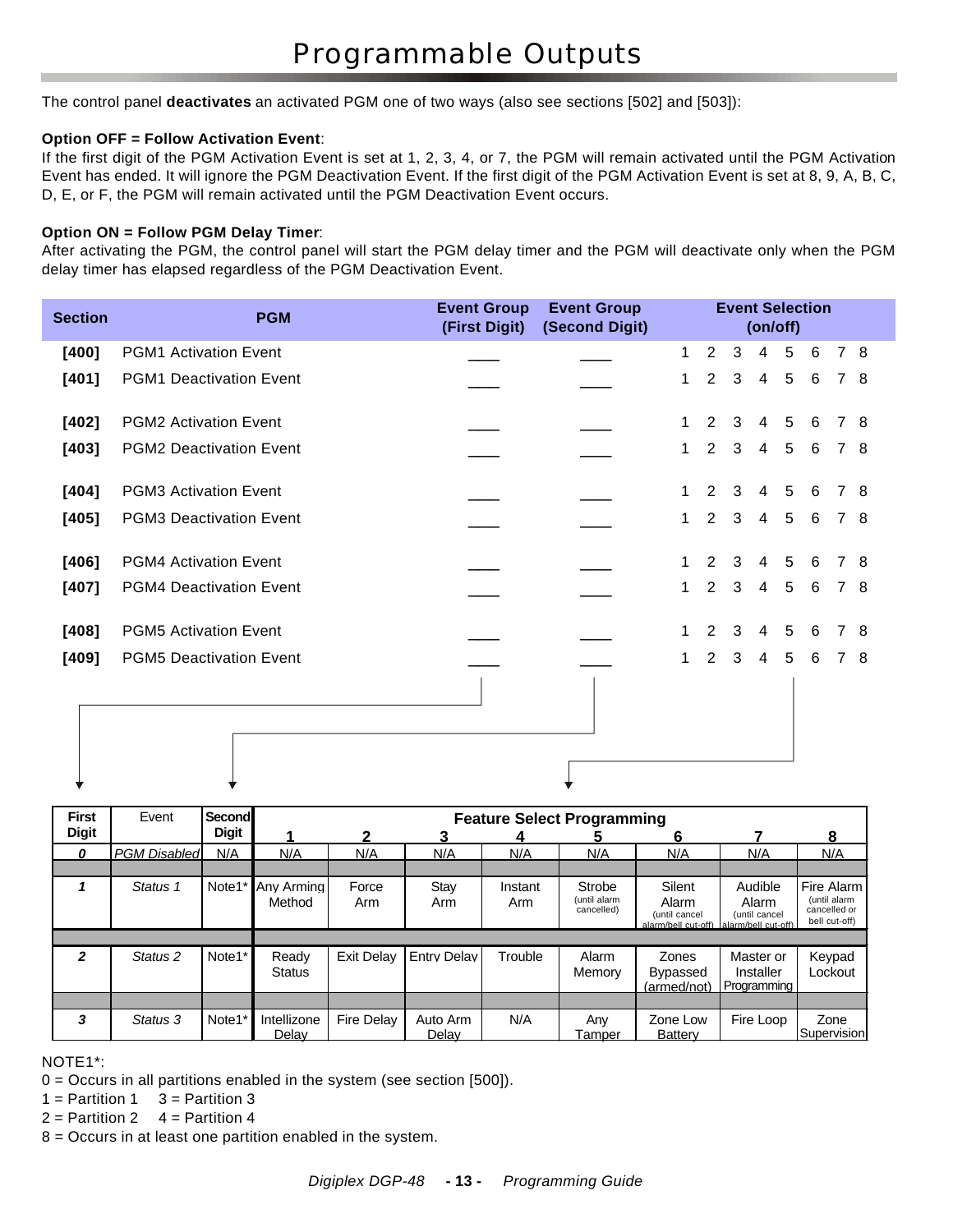| <b>First</b>     | Event                   | <b>Second</b>       |                        |                              |                             |                             | <b>Feature Select Programming</b> |                              |                               |                                  |
|------------------|-------------------------|---------------------|------------------------|------------------------------|-----------------------------|-----------------------------|-----------------------------------|------------------------------|-------------------------------|----------------------------------|
| <b>Digit</b>     |                         | <b>Digit</b>        |                        | 2                            | 3                           | 4                           | 5                                 | 6                            | 7                             | 8                                |
| 4                | Status 4                | $\mathbf 0$         | Chime<br>Partition 1   | Chime<br>Partition 2         | Chime<br>Partition 3        | Chime<br>Partition 4        | Siren<br>Partition 1              | Siren<br>Partition 2         | Siren<br>Partition 3          | Siren<br>Partition 4             |
|                  |                         | $\mathbf{1}$        | N/A                    | N/A                          | N/A                         | N/A                         | Smoke<br>Reset                    | Ground Start                 | Kissoff                       | N/A                              |
|                  |                         | $\overline{2}$      | System<br>Trouble      | Dialer<br>Trouble            | Module<br>Trouble           | <b>Bus Trouble</b>          | N/A                               | N/A                          | N/A                           | Timer<br>Loss                    |
|                  |                         | 3                   | <b>AC Fail</b>         | <b>Battery Fail</b>          | Aux. Limit                  | <b>Bell Limit</b>           | No Bell                           | <b>ROM Error</b>             | N/A                           | N/A                              |
|                  |                         | 4                   | <b>TLM</b>             | Fail to<br>Com1              | Fail to<br>Com <sub>2</sub> | Fail to<br>Com <sub>3</sub> | Fail to<br>Com4                   | Fail to<br>ComPC             | N/A                           | N/A                              |
|                  |                         | 5                   | Module<br>Tamper       | Module<br><b>ROM Error</b>   | Module<br><b>TLM</b>        | to Com<br>Phone#            | Module Fail Printer Fault         | Module AC<br>Fail            | Module<br><b>Battery Fail</b> | Module<br>Aux. Fail              |
|                  |                         | 6                   | Missing<br>Keypad      | <b>Missing Any</b><br>Module | N/A                         | N/A                         | N/A                               | <b>Global Bus</b><br>Failure | <b>Bus</b><br>Overload        | Module<br><b>Bus Com</b><br>Fail |
|                  |                         |                     |                        |                              |                             |                             |                                   |                              |                               |                                  |
| $\overline{7}$   | At the<br>Selected Time | $\mathbf 0$<br>1    | 00:00                  | 00:15                        | 00:30                       | 00:45                       | 01:00                             | 01:15                        | 01:30                         | 01:45<br>03:45                   |
|                  |                         | $\overline{2}$      | 02:00<br>04:00         | 02:15<br>04:15               | 02:30<br>04:30              | 02:45<br>04:45              | 03:00<br>05:00                    | 03:15<br>05:15               | 03:30<br>05:30                | 05:45                            |
|                  |                         | 3                   | 06:00                  | 06:15                        | 06:30                       | 06:45                       | 07:00                             | 07:15                        | 07:30                         | 07:45                            |
|                  |                         | 4                   | 08:00                  | 08:15                        | 08:30                       | 08:45                       | 09:00                             | 09:15                        | 09:30                         | 09:45                            |
|                  |                         | 5                   | 10:00                  | 10:15                        | 10:30                       | 10:45                       | 11:00                             | 11:15                        | 11:30                         | 11:45                            |
|                  |                         | 6                   | 12:00                  | 12:15                        | 12:30                       | 12:45                       | 13:00                             | 13:15                        | 13:30                         | 13:45                            |
|                  |                         | 7                   | 14:00                  | 14:15                        | 14:30                       | 14:45                       | 15:00                             | 15:15                        | 15:30                         | 15:45                            |
|                  |                         | 8                   | 16:00                  | 16:15                        | 16:30                       | 16:45                       | 17:00                             | 17:15                        | 17:30                         | 17:45                            |
|                  |                         | 9<br>Α              | 18:00<br>20:00         | 18:15<br>20:15               | 18:30<br>20:30              | 18:45<br>20:45              | 19:00<br>21:00                    | 19:15<br>21:15               | 19:30<br>21:30                | 19:45<br>21:45                   |
|                  |                         | B                   | 22:00                  | 22:15                        | 22:30                       | 22:45                       | 23:00                             | 23:15                        | 23:30                         | 23:45                            |
|                  |                         |                     |                        |                              |                             |                             |                                   |                              |                               |                                  |
|                  |                         |                     |                        |                              |                             |                             |                                   |                              |                               |                                  |
| $\boldsymbol{8}$ | <b>Utility Keys</b>     | $\mathbf 0$         | Keys 1-2               | Keys 4-5                     | Keys 7-8                    | CLEAR-0                     | Keys 2-3                          | <b>Keys 5-6</b>              | <b>Keys 8-9</b>               | 0-ENTER                          |
| 9                | Access                  | 0                   | Door 01                | Door <sub>02</sub>           | Door <sub>03</sub>          | Door 04                     | Door 05                           | Door 06                      | Door 07                       | Door 08                          |
|                  | Granted                 | $\mathbf{1}$        | Door 09                | Door 10                      | Door 11                     | Door 12                     | Door 13                           | Door 14                      | Door 15                       | Door 16                          |
|                  |                         | $\overline{2}$      | Door 17                | Door 18                      | Door 19                     | Door 20                     | Door 21                           | Door <sub>22</sub>           | Door <sub>23</sub>            | Door 24                          |
|                  |                         | 3                   | Door <sub>25</sub>     | Door 26                      | Door 27                     | Door 28                     | Door 29                           | Door 30                      | Door 31                       | Door 32                          |
|                  |                         |                     |                        |                              |                             |                             |                                   |                              |                               |                                  |
|                  | User code               | 8                   | Code #01               | Code # 02                    | Code #03                    | Code $#04$                  | Code #05                          | Code #06                     | Code #07                      | Code #08                         |
|                  | Entered                 | 9<br>A              | Code $#09$<br>Code #17 | Code $# 10$<br>Code #18      | Code #11<br>Code #19        | Code #12<br>Code $#20$      | Code $# 13$<br>Code $#21$         | Code #14<br>Code #22         | Code $# 15$<br>Code #23       | Code $# 16$<br>Code #24          |
|                  |                         | В                   | Code $#25$             | Code #26                     | Code #27                    | Code #28                    | Code #29                          | Code $#30$                   | Code #31                      | Code $#32$                       |
|                  |                         | <u>С</u>            | Code #33               | Code #34                     | Code #35                    | Code $#36$                  | Code #37                          | Code $#38$                   | Code $#39$                    | Code $#40$                       |
|                  |                         | <u>D</u>            | Code $#41$             | Code #42                     | Code $#43$                  | Code # $44$                 | Code $#45$                        | Code $#46$                   | Code #47                      | Code $#48$                       |
|                  |                         | E,                  | Code #49               | Code $# 50$                  | Code $# 51$                 | Code #52                    | Code $# 53$                       | Code #54                     | Code #55                      | Code $# 56$                      |
|                  |                         | F                   | Code #57               | Code #58                     | Code #59                    | Code #60                    | Code #61                          | Code #62                     | Code $#63$                    | Code $#64$                       |
|                  |                         |                     |                        |                              |                             |                             |                                   |                              |                               |                                  |
| A                | Arming                  | $\overline{0}$<br>1 | Code $#01$<br>Code #09 | Code $#02$<br>Code $# 10$    | Code $#03$<br>Code #11      | Code $#04$<br>Code #12      | Code $#05$<br>Code $# 13$         | Code #06<br>Code #14         | Code # 07<br>Code #15         | Code #08<br>Code $# 16$          |
|                  |                         | $\overline{2}$      | Code #17               | Code #18                     | Code #19                    | Code #20                    | Code $#21$                        | Code #22                     | Code #23                      | Code $#24$                       |
|                  |                         | $\overline{3}$      | Code #25               | Code $#26$                   | Code #27                    | Code $#28$                  | Code $#29$                        | Code $#30$                   | Code #31                      | Code $#32$                       |
|                  |                         | $\overline{4}$      | Code #33               | Code $#34$                   | Code #35                    | Code #36                    | Code # 37                         | Code #38                     | Code #39                      | Code $#40$                       |
|                  |                         | $5\overline{)}$     | Code #41               | Code $#42$                   | Code $#43$                  | Code #44                    | Code #45                          | Code #46                     | Code #47                      | Code $#48$                       |
|                  |                         | 6                   | Code #49               | Code $# 50$                  | Code $#51$                  | Code #52                    | Code #53                          | Code #54                     | Code #55                      | Code $#56$                       |
|                  |                         | $\overline{7}$      | Code #57               | Code $# 58$                  | Code $#59$                  | Code $#60$                  | Code $#61$                        | Code #62                     | Code #63                      | Code #64                         |
|                  |                         |                     |                        |                              |                             |                             |                                   |                              |                               |                                  |
|                  | Disarming               | 8                   | Code $#01$             | Code $#02$                   | Code #03                    | Code $#04$                  | Code # 05                         | Code #06                     | Code # 07                     | Code #08                         |
|                  |                         | 9<br>A              | Code #09<br>Code #17   | Code $# 10$<br>Code #18      | Code #11<br>Code #19        | Code #12<br>Code $#20$      | Code #13<br>Code #21              | Code #14<br>Code #22         | Code #15<br>Code #23          | Code $# 16$<br>Code #24          |
|                  |                         | B                   | Code #25               | Code $#26$                   | Code # 27                   | Code $#28$                  | Code $#29$                        | Code $#30$                   | Code #31                      | Code #32                         |
|                  |                         | $\overline{C}$      | Code #33               | Code $#34$                   | Code #35                    | Code #36                    | Code #37                          | Code #38                     | Code $#39$                    | Code $#40$                       |
|                  |                         | <u>D</u>            | Code #41               | Code #42                     | Code #43                    | Code #44                    | Code #45                          | Code #46                     | Code #47                      | Code $#48$                       |
|                  |                         | E                   | Code #49               | Code #50                     | Code #51                    | Code #52                    | Code #53                          | Code #54                     | Code #55                      | Code $# 56$                      |
|                  |                         | F                   | Code #57               | Code #58                     | Code #59                    | Code $#60$                  | Code #61                          | Code #62                     | Code #63                      | Code #64                         |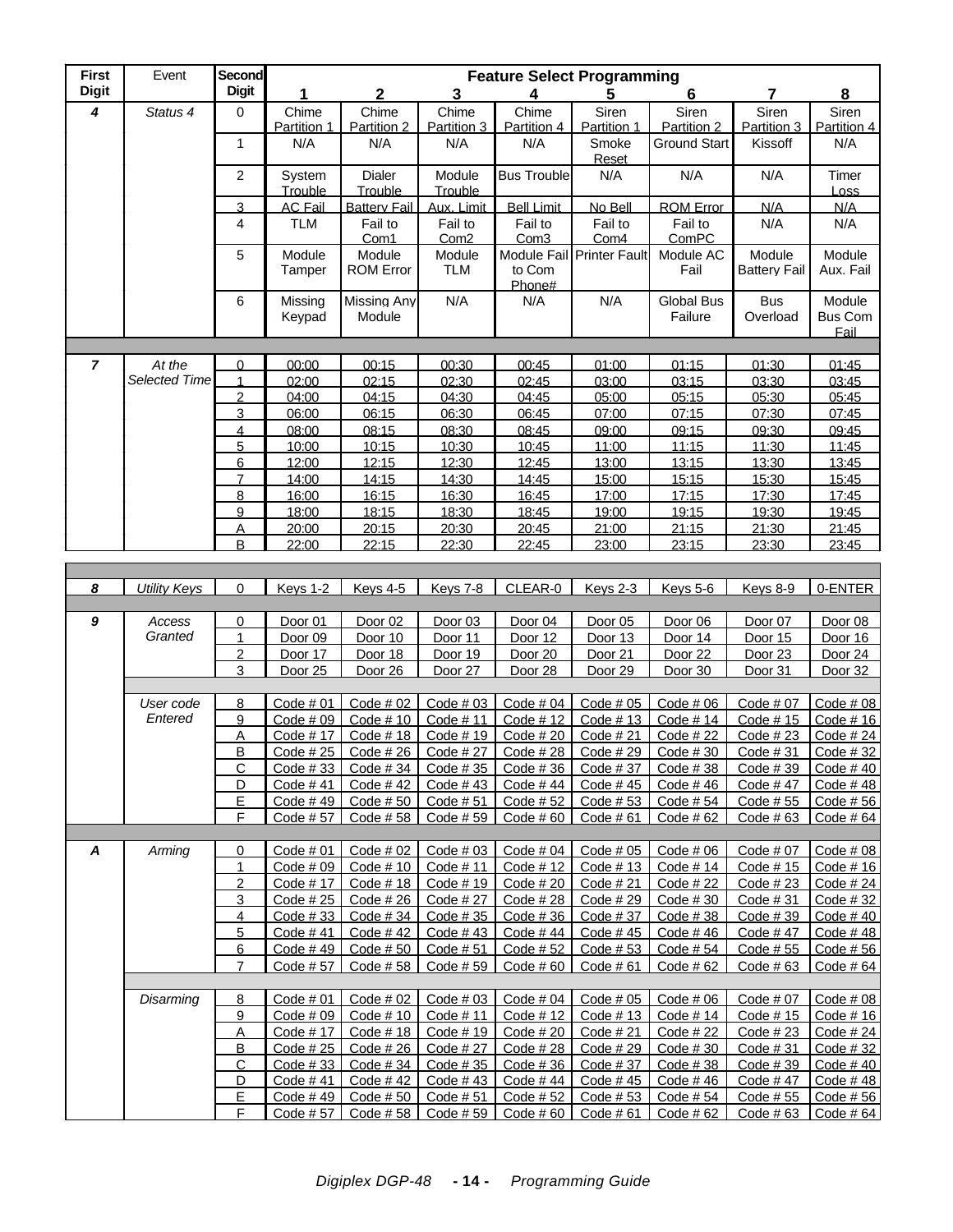| <b>First</b>     | Event                  | <b>Second</b>       |                        |                          |                       |                        | <b>Feature Select Programming</b> |                        |                                                                                               |                          |
|------------------|------------------------|---------------------|------------------------|--------------------------|-----------------------|------------------------|-----------------------------------|------------------------|-----------------------------------------------------------------------------------------------|--------------------------|
| <b>Digit</b>     |                        | <b>Digit</b>        | 1                      | 2                        | 3                     | 4                      | 5                                 | 6                      | 7                                                                                             | 8                        |
| $\boldsymbol{B}$ | Zone is OK             | 0                   | Zone $# 1$             | Zone $# 2$               | Zone #3               | Zone $# 4$             | Zone $# 5$                        | Zone $# 6$             | Zone $#7$                                                                                     | Zone $# 8$               |
|                  |                        |                     | Zone $# 9$             | Zone # 10                | Zone # 11             | Zone #12               | Zone #13                          | Zone # 14              | Zone #15                                                                                      | Zone # 16                |
|                  |                        | $\overline{2}$      | Zone # 17              | Zone $# 18$              | Zone $# 19$           | Zone $#20$             | Zone $#21$                        | Zone $#22$             | Zone $#23$                                                                                    | Zone #24                 |
|                  |                        | 3                   | Zone # 25              | Zone $#26$               | Zone $#27$            | Zone $#28$             | Zone # 29                         | Zone $#30$             | Zone #31                                                                                      | Zone $#32$               |
|                  |                        | 4<br>5              | Zone #33<br>Zone #41   | Zone #34<br>Zone #42     | Zone #35<br>Zone #43  | Zone #36<br>Zone #44   | Zone #37<br>Zone #45              | Zone $#38$<br>Zone #46 | Zone #39<br>Zone #47                                                                          | Zone $#40$<br>Zone #48   |
|                  |                        |                     |                        |                          |                       |                        |                                   |                        |                                                                                               |                          |
|                  | Zone is                | 8                   | Zone $# 1$             | Zone $#2$                | Zone # 3              | Zone $#4$              | Zone # 5                          | Zone $# 6$             | Zone $#7$                                                                                     | Zone $#8$                |
|                  | Open                   | 9                   | Zone $# 9$             | Zone $# 10$              | Zone #11              | Zone $# 12$            | Zone $# 13$                       | Zone $# 14$            | Zone $# 15$                                                                                   | Zone # 16                |
|                  |                        | Α                   | Zone # 17              | Zone # 18                | Zone #19              | Zone # 20              | Zone # 21                         | Zone # 22              | Zone #23                                                                                      | Zone # 24                |
|                  |                        | B                   | Zone #25               | Zone $#26$               | Zone # 27             | Zone #28               | Zone # 29                         | Zone $#30$             | Zone $#31$                                                                                    | Zone #32                 |
|                  |                        | $\mathsf{C}$        | Zone #33               | Zone $#34$               | Zone #35              | Zone $#36$             | Zone #37                          | Zone $#38$             | Zone #39                                                                                      | Zone #40                 |
|                  |                        | D                   | Zone #41               | Zone #42                 | Zone #43              | Zone #44               | Zone #45                          | Zone #46               | Zone $#47$                                                                                    | Zone #48                 |
|                  |                        |                     |                        |                          |                       |                        |                                   |                        |                                                                                               |                          |
| C                | Auto Zone              | $\Omega$            | Zone $# 1$             | Zone $#2$                | Zone $#3$             | Zone $#4$              | Zone $# 5$                        | Zone $# 6$             | Zone $#7$                                                                                     | Zone $#8$                |
|                  | Shutdown               | 1                   | Zone $# 9$             | Zone # 10                | Zone # 11             | Zone # 12              | Zone #13                          | Zone # 14              | Zone #15                                                                                      | Zone # 16                |
|                  |                        | $\overline{2}$      | Zone # 17              | Zone #18                 | Zone #19              | Zone $#20$             | Zone # 21                         | Zone # 22              | Zone #23                                                                                      | Zone #24                 |
|                  |                        | 3                   | Zone # 25              | Zone # 26                | Zone # 27             | Zone #28               | Zone #29                          | Zone #30               | Zone #31                                                                                      | Zone #32                 |
|                  |                        | $\overline{4}$<br>5 | Zone $#33$<br>Zone #41 | Zone $#34$<br>Zone $#42$ | Zone #35<br>Zone #43  | Zone $#36$<br>Zone #44 | Zone #37<br>Zone #45              | Zone #38<br>Zone $#46$ | Zone #39<br>Zone $#47$                                                                        | Zone $#40$<br>Zone $#48$ |
|                  |                        |                     |                        |                          |                       |                        |                                   |                        |                                                                                               |                          |
|                  | Zone                   | 8                   | Zone $# 1$             | Zone $# 2$               | Zone $#3$             | Zone $#4$              | Zone $# 5$                        | Zone $# 6$             | Zone $#7$                                                                                     | $\frac{Zone \# 8}{2}$    |
|                  | <b>Bypass</b>          | 9                   | $Zone \# 9$            | Zone #10                 | Zone # 11             | Zone #12               | Zone $# 13$                       | Zone # 14              | Zone #15                                                                                      | Zone # 16                |
|                  | (when system           | A                   | Zone # 17              | Zone $#18$               | Zone $# 19$           | Zone $#20$             | Zone $#21$                        | Zone $#22$             | Zone $#23$                                                                                    | Zone #24                 |
|                  | is armed)              | B                   | Zone $#25$             | Zone $#26$               | Zone # 27             | Zone $#28$             | Zone $#29$                        | Zone $#30$             | Zone $#31$                                                                                    | Zone $#32$               |
|                  |                        | С                   | Zone #33               | Zone $#34$               | Zone #35              | Zone $#36$             | Zone #37                          | Zone $#38$             | Zone #39                                                                                      | Zone #40                 |
|                  |                        | D                   | Zone #41               | Zone #42                 | Zone #43              | Zone #44               | Zone #45                          | Zone #46               | Zone #47                                                                                      | Zone #48                 |
|                  |                        |                     |                        |                          |                       |                        |                                   |                        |                                                                                               |                          |
| D                | Zone                   | $\overline{0}$      | Zone $# 1$             | Zone $#2$                | Zone $#3$             | Zone $#4$              | Zone $# 5$                        | Zone $# 6$             | Zone $#7$                                                                                     | Zone $#8$                |
|                  | Fault                  | 1                   | Zone $# 9$             | Zone # 10                | Zone # 11             | Zone #12               | Zone #13                          | Zone # 14              | Zone #15                                                                                      | Zone # 16                |
|                  | (Tamper/<br>Fire loop) | $\overline{2}$<br>3 | Zone # 17              | Zone #18                 | Zone # 19             | Zone # 20              | Zone # 21                         | Zone $#22$             | Zone $#23$                                                                                    | Zone $#24$               |
|                  |                        | 4                   | Zone # 25<br>Zone #33  | Zone # 26<br>Zone $#34$  | Zone # 27<br>Zone #35 | Zone #28<br>Zone $#36$ | Zone #29<br>Zone $#37$            | Zone #30<br>Zone $#38$ | Zone #31<br>Zone #39                                                                          | Zone #32<br>Zone $#40$   |
|                  |                        | 5                   | Zone #41               | Zone #42                 | Zone #43              | Zone #44               | Zone #45                          | Zone #46               | Zone #47                                                                                      | Zone #48                 |
|                  |                        |                     |                        |                          |                       |                        |                                   |                        |                                                                                               |                          |
|                  | <b>RF Zone Fault</b>   | $\overline{8}$      | Zone # 1               | Zone # 2                 | Zone $#3$             | Zone $#4$              | Zone $# 5$                        | Zone # 6               | Zone $#7$                                                                                     | Zone # 8                 |
|                  |                        | 9                   | $Zone \# 9$            | Zone # 10                | Zone # 11             | Zone #12               | Zone #13                          | Zone #14               | Zone #15                                                                                      | Zone # 16                |
|                  | (Low battery           | Α                   | Zone # 17              | Zone #18                 | Zone # 19             | Zone # 20              | Zone # 21                         | Zone # 22              | Zone $#23$                                                                                    | Zone # 24                |
|                  | Supervision)           | $\overline{B}$      | Zone # 25              | Zone # 26                | Zone # 27             | Zone #28               | Zone # 29                         | Zone #30               | Zone #31                                                                                      | Zone #32                 |
|                  |                        | $\mathsf{C}$        | Zone $#33$             | Zone $#34$               | Zone $#35$            | Zone $#36$             | Zone $#37$                        | Zone $#38$             | Zone $#39$                                                                                    | Zone $#40$               |
|                  |                        | D                   |                        |                          |                       |                        |                                   |                        | Zone # 41   Zone # 42   Zone # 43   Zone # 44   Zone # 45   Zone # 46   Zone # 47   Zone # 48 |                          |
|                  |                        |                     |                        |                          |                       |                        |                                   |                        |                                                                                               |                          |
| E                | Fire/Burg.             | $\mathbf 0$         | Zone $# 1$             | Zone $#2$                | Zone $#3$             | Zone $#4$              | Zone $# 5$                        | Zone $# 6$             | Zone $#7$                                                                                     | Zone $#8$                |
|                  | Alarms                 | $\mathbf{1}$        | Zone $# 9$             | Zone # 10                | Zone # 11             | Zone # 12              | Zone $# 13$                       | Zone # 14              | Zone #15                                                                                      | Zone # 16                |
|                  |                        | $\overline{2}$      | Zone # 17              | Zone #18                 | Zone # 19             | Zone # 20              | Zone # 21                         | Zone #22               | Zone #23                                                                                      | Zone # 24                |
|                  |                        | 3                   | Zone # 25              | Zone # 26                | Zone # 27             | Zone # 28              | Zone # 29                         | Zone #30               | Zone #31                                                                                      | Zone #32                 |
|                  |                        | 4                   | Zone #33               | Zone #34                 | Zone #35              | Zone #36               | Zone #37                          | Zone #38               | Zone #39                                                                                      | Zone #40                 |
|                  |                        | 5                   | Zone #41               | Zone #42                 | Zone #43              | Zone #44               | Zone #45                          | Zone #46               | Zone #47                                                                                      | Zone #48                 |
|                  |                        |                     |                        |                          |                       |                        |                                   |                        |                                                                                               |                          |
|                  | Fire/Burg.             | 8                   | Zone $# 1$             | Zone $# 2$               | Zone $#3$             | Zone $#4$              | Zone $# 5$                        | Zone $# 6$             | Zone #7                                                                                       | Zone $#8$                |
|                  | Restore                | 9                   | Zone $# 9$             | Zone # 10                | Zone # 11             | Zone # 12              | Zone # 13                         | Zone # 14              | Zone #15                                                                                      | Zone # 16                |
|                  |                        | Α                   | Zone # 17              | Zone #18                 | Zone # 19             | Zone # 20              | Zone # 21                         | Zone # 22              | Zone # 23                                                                                     | Zone # 24                |
|                  |                        | $\overline{B}$      | Zone # 25              | Zone # 26                | Zone # 27             | Zone # 28              | Zone # 29                         | Zone #30               | Zone #31                                                                                      | Zone #32                 |
|                  |                        | $\overline{C}$<br>D | Zone #33<br>Zone #41   | Zone #34<br>Zone #42     | Zone #35<br>Zone #43  | Zone #36               | Zone #37<br>Zone #45              | Zone #38               | Zone #39<br>Zone #47                                                                          | Zone $#40$               |
|                  |                        |                     |                        |                          |                       | Zone #44               |                                   | Zone #46               |                                                                                               | Zone #48                 |
| $\pmb{\digamma}$ | Module                 | 0                   | <b>Bus Fault</b>       | Tamper                   | ROM error             | <b>TLM</b>             | Fail to                           | <b>Printer Fault</b>   | <b>AC Fail</b>                                                                                | <b>Battery</b>           |
|                  | Troubles               |                     |                        |                          |                       |                        | comm.                             |                        |                                                                                               | Fail                     |
|                  |                        | 1                   | Auxiliary              | N/A                      | N/A                   | N/A                    | N/A                               | N/A                    | N/A                                                                                           | N/A                      |
|                  |                        |                     | Output fail            |                          |                       |                        |                                   |                        |                                                                                               |                          |
|                  |                        | 8                   | <b>Bus Fault</b>       | Tamper                   | ROM error             | <b>TLM</b>             | Fail to Com.                      | <b>Printer Fault</b>   | <b>AC Fail</b>                                                                                | Batt. Fail               |
|                  |                        |                     | Restore                | Restore                  | Restore               | Restore                | Restore                           | Restore                | Restore                                                                                       | Restore                  |
|                  |                        | 9                   | Aux Fail               | N/A                      | N/A                   | N/A                    | N/A                               | N/A                    | N/A                                                                                           | N/A                      |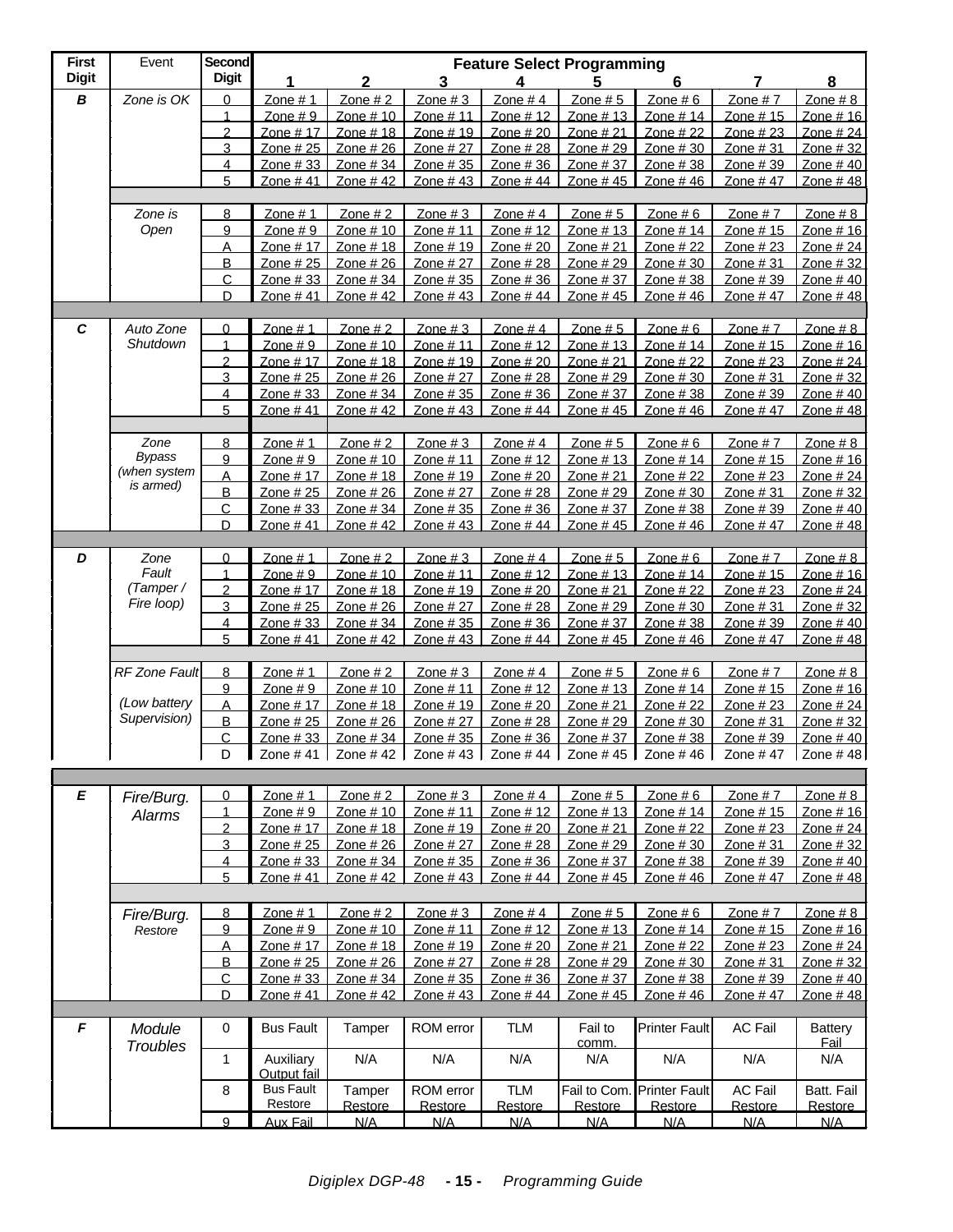| 4501 / | 00 to 04 (00 = all enable |
|--------|---------------------------|
| 4511 / | x4 sec.                   |
| 4521 / |                           |
|        |                           |

### **Section # Decimal Value (00 to 15) Description Default Default [450]** \_\_\_/\_\_\_ 00 to 04 (00 = all enabled partitions) CONTROL PANEL PARTITION ASSIGNMENT *00* [451]  $\frac{1}{2}$  x4 sec.  $\frac{1}{2}$  x4 sec. **[452]** \_\_\_/\_\_\_ NUMBER OF RINGS *8 rings*

# System Options

|               | <b>Bold</b> = Default setting                                                                                                                                                                                                                                                                                                                                                                               |                                         |                                 |
|---------------|-------------------------------------------------------------------------------------------------------------------------------------------------------------------------------------------------------------------------------------------------------------------------------------------------------------------------------------------------------------------------------------------------------------|-----------------------------------------|---------------------------------|
|               | <b>SECTION</b> [500]: System Options                                                                                                                                                                                                                                                                                                                                                                        |                                         |                                 |
| Option        |                                                                                                                                                                                                                                                                                                                                                                                                             | <b>OFF</b>                              | ON                              |
| [1]           | <b>Partition 1</b>                                                                                                                                                                                                                                                                                                                                                                                          | $\Box$ Disabled                         | $\square$ Enabled               |
| [2]           | <b>Partition 2</b>                                                                                                                                                                                                                                                                                                                                                                                          | $\Box$ Disabled                         | $\Box$ Enabled                  |
| $[3]$         | <b>Partition 3</b>                                                                                                                                                                                                                                                                                                                                                                                          | $\Box$ Disabled                         | $\Box$ Enabled                  |
| [4]           | <b>Partition 4</b>                                                                                                                                                                                                                                                                                                                                                                                          | $\Box$ Disabled                         | $\Box$ Enabled                  |
| [5]           | <b>Bell/Siren Output in Partition 1</b>                                                                                                                                                                                                                                                                                                                                                                     | $\Box$ Disabled                         | $\Box$ Enabled                  |
| [6]           | <b>Bell/Siren Output in Partition 2</b>                                                                                                                                                                                                                                                                                                                                                                     | <b>Disabled</b>                         | $\square$ Enabled               |
| [7]           | <b>Bell/Siren Output in Partition 3</b>                                                                                                                                                                                                                                                                                                                                                                     | $\Box$ Disabled                         | $\Box$ Enabled                  |
| [8]           | <b>Bell/Siren Output in Partition 4</b>                                                                                                                                                                                                                                                                                                                                                                     | $\Box$ Disabled                         | $\Box$ Enabled                  |
|               |                                                                                                                                                                                                                                                                                                                                                                                                             |                                         |                                 |
|               | <b>SECTION</b> [501]: System Options                                                                                                                                                                                                                                                                                                                                                                        |                                         |                                 |
| Option        |                                                                                                                                                                                                                                                                                                                                                                                                             | <b>OFF</b>                              | ΟN                              |
| $[1]$ & $[2]$ | <b>Wireless Transmitter Supervision Options</b><br>$[1]$<br>$[2]$<br>OFF Disabled (default)<br>OFF<br>OFF When disarmed: GENERATES TROUBLE ONLY<br>ON<br>When armed: Follows Zone Alarm Types (page4)<br>OFF<br>ON When disarmed: GENERATES SILENT ALARM<br>When armed: Follows Zone Alarm Types (page4)<br>ON When disarmed: GENERATES AUDIBLE ALARM<br>ON<br>When armed: Follows Zone Alarm Types (page4) | $\Box$ see table<br>$\Box$ see table    | see table<br>see table          |
| [3]           | Generate Supervision Failure if detected on a<br><b>Bypassed Wireless Zone</b>                                                                                                                                                                                                                                                                                                                              | $\square$ Yes                           | $\Box$ No                       |
| [4]           | <b>Restrict Arming on Wireless Transmitter</b><br><b>Supervision Failure</b>                                                                                                                                                                                                                                                                                                                                | <b>Disabled</b>                         | $\square$ Enabled               |
| $[5]$ & $[6]$ | Zone & Module Tamper Recognition Options<br>$[5]$<br>[6]<br>OFF Disabled (default)<br><b>OFF</b><br>OFF When disarmed: GENERATES TROUBLE ONLY<br>ON<br>When armed: Follows Zone Alarm Types (page4)<br>ON When disarmed: GENERATES SILENT ALARM<br>OFF<br>When armed: Follows Zone Alarm Types (page4)<br>ON When disarmed: GENERATES AUDIBLE ALARM<br>ON<br>When armed: Follows Zone Alarm Types (page4)   | $\Box$ see table<br>$\square$ see table | ⊥ see table<br>$\Box$ see table |
| [7]           | Generate Tamper if detected on Bypassed Zone                                                                                                                                                                                                                                                                                                                                                                | $\Box$ Yes                              | ∃ No                            |
| [8]           | <b>Restrict Arming on Tamper Trouble</b>                                                                                                                                                                                                                                                                                                                                                                    | $\Box$ Disabled                         | $\Box$ Enabled                  |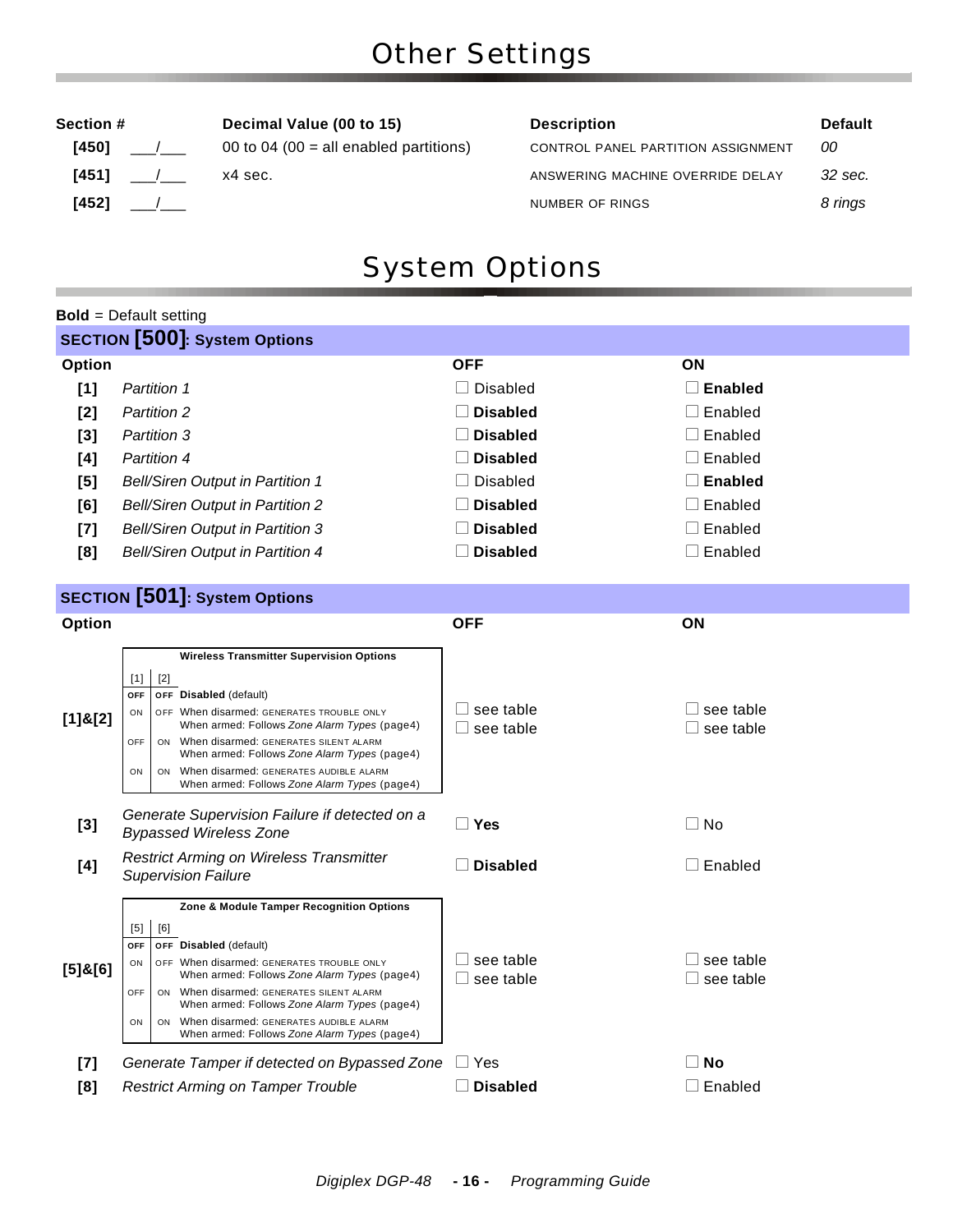|        | <b>Bold</b> = Default setting                    |                                                                     |                                       |
|--------|--------------------------------------------------|---------------------------------------------------------------------|---------------------------------------|
|        | <b>SECTION [502]: PGM &amp; Other Options</b>    |                                                                     |                                       |
| Option |                                                  | <b>OFF</b>                                                          | ON                                    |
| [1]    | PGM 1 Deactivation Type                          | <b>Follows Event</b>                                                | $\Box$ Follows Timer                  |
| [2]    | PGM 2 Deactivation Type                          | <b>Follows Event</b>                                                | $\Box$ Follows Timer                  |
| [3]    | PGM 3 Deactivation Type                          | <b>Follows Event</b>                                                | $\Box$ Follows Timer                  |
| [4]    | PGM 4 Deactivation Type                          | <b>Follows Event</b>                                                | $\Box$ Follows Timer                  |
| [5]    | PGM 5 Deactivation Type                          | $\Box$ Follows Event                                                | $\square$ Follows Timer               |
| [6]    | Auto adjust panel clock for Daylight Savings     | $\Box$ Disabled                                                     | $\square$ Enabled                     |
| $[7]$  | PGM $1 = 2$ -wire smoke detector input (255)     | <b>Disabled</b>                                                     | $\square$ Enabled                     |
| [8]    | No bell cut-off during fire alarm                | $\Box$ Disabled                                                     | $\Box$ Enabled                        |
|        |                                                  |                                                                     |                                       |
|        | <b>SECTION [503]: PGM &amp; Other Options</b>    |                                                                     |                                       |
| Option |                                                  | <b>OFF</b>                                                          | ON                                    |
| [1]    | PGM 1 Timer (see section [250])                  | $\Box$ Seconds                                                      | $\Box$ Minutes                        |
| [2]    | PGM 2 Timer (see section [251])                  | $\square$ Seconds                                                   | $\Box$ Minutes                        |
| [3]    | PGM 3 Timer (see section [252])                  | $\Box$ Seconds                                                      | $\Box$ Minutes                        |
| [4]    | PGM 4 Timer (see section [253])                  | $\Box$ Seconds                                                      | $\Box$ Minutes                        |
| [5]    | PGM 5 Timer (see section [254])                  | <b>Seconds</b>                                                      | $\Box$ Minutes                        |
| [6]    | Battery charge current                           | 350mA                                                               | $\Box$ 700mA                          |
| $[7]$  | AC failure does not appear in Trouble Display    | $\Box$ Disabled                                                     | $\square$ Enabled                     |
| [8]    | Restrict arming on battery failure               | $\Box$ Disabled                                                     | $\Box$ Enabled                        |
|        | <b>SECTION [504]: Keypad &amp; Other Options</b> |                                                                     |                                       |
| Option |                                                  | <b>OFF</b>                                                          | ON                                    |
| [1]    | Multiple Actions in User Menu                    | $\Box$ Disabled                                                     | $\square$ Enabled                     |
| $[2]$  | <b>User Code length</b>                          | $\Box$ Fixed (see option [3] below) $\Box$ Flexible (1 to 6 digits) |                                       |
| [3]    | <b>User Code length</b>                          | $\Box$ 4-digits (if option [2] = off)                               | $\Box$ 6-digits (if option [2] = off) |
| [4]    | Power Save Mode                                  | $\Box$ Disabled                                                     | $\square$ Enabled                     |
| [5]    | Bypass not displayed while system is armed       | $\Box$ Disabled                                                     | $\Box$ Enabled                        |
| [6]    | <b>Future Use</b>                                | $\Box$ N/A                                                          | $\Box$ N/A                            |
| $[7]$  | EOL resistor on hardwire inputs                  | <b>Disabled</b>                                                     | $\Box$ Enabled                        |

**[8]** *ATZ (Zone Doubling)* and **Disabled later in Enabled left Enabled in Enabled**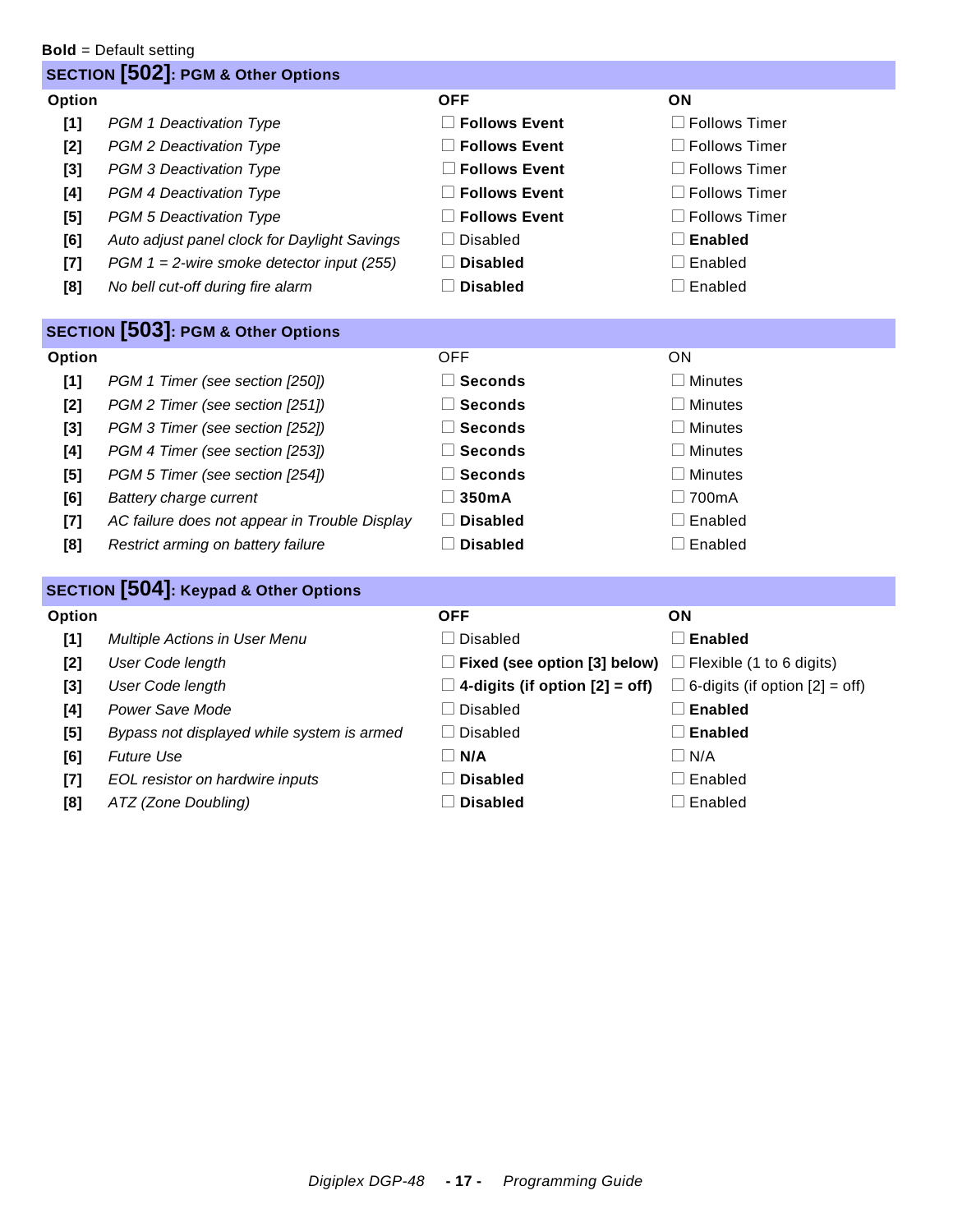# Partition 1: Options

### **Bold** = Default setting **SECTION [505]: Partition 1 Options Option OFF ON [1]** Switch to Stay Arming (if no delay zone opened)  $\Box$  **Disabled**  $\Box$  Enabled **[2]** *Partition 1 arms & disarms with Partition 2*  $\Box$  **Disabled**  $\Box$  Enabled **[3]** *Partition 1 arms & disarms with Partition 3*  $\Box$  **Disabled**  $\Box$  Enabled **[4]** *Partition 1 arms & disarms with Partition 4*  $\Box$  **Disabled**  $\Box$  Enabled **[5]** *Timed Auto-Arming* **later in Equation 2. <b>Disabled later in Equation**  $\Box$  Enabled **[6]** *"No Movement" Auto-Arming* **Disabled Disabled Disabled Denabled Denabled [7]** *Arming method for auto arming* **lack in Example 2.5 <b>Force Arming lack 3.5 and 5.6 and 5.6 and 5.6 and 5.6 and 5.6 and 5.6 and 5.7 and 5.7 and 5.7 and 5.7 and 5.7 and 5.7 and 5.7 and 5.7 and 5.7 and 5.7 and 5.7 an [8]** *Exit Delay termination* **later in Enabled later in Enabled later in Enabled SECTION [506]: Partition 1 Options Option OFF ON [1]** *Panic 1 (keys [1] and [3])* **Disabled Disabled Denabled later**  $\Box$  Enabled **[2]** *Panic 2 (keys [4] and [6])* **Disabled Disabled Denabled later [3]** *Panic 3 (keys [7] and [9])*  $\Box$  **Disabled**  $\Box$  Enabled **[4]** *Panic 1 alarm type* **lack in the set of** *Report Only* **<b>lack and** *Report Only*  $\Box$  Audible Alarm **[5]** *Panic 2 alarm type* **lack in the second conduct only in the C Report Only left**  $\Box$  Audible Alarm **[6]** *Panic 3 alarm type l* **<b>Report Only l Report Only l** Fire Alarm **[7]** *Report Disarming Options* **lack on the CALWAYS report disarming lack Report disarming only after alarm [8]** *Future Use*  $\Box$  **N/A**  $\Box$  **N/A**  $\Box$  **N/A SECTION [507]: Partition 1 Options Option OFF ON [1]** *Bell Squawk upon Disarming*  $\Box$  **Disabled**  $\Box$  Enabled **[2]** *Bell Squawk upon Arming* **later in Enabled later in Enabled later in Enabled later in Enabled [3]** *Bell Squawk upon Auto-Arming* **Disabled Disabled Disabled later D** Enabled **[4]** *Bell Squawk during Exit Delay* **in Consider a Disabled later and Enabled later a Enabled [5]** *Bell Squawk during Entry Delay* **Disabled Disabled Disabled Disabled Disabled Disabled [6]** *Bell Squawk upon Remote Arming/Disarming*  $\Box$  Disabled  $\Box$  **Enabled [7]** *Ring Back: bell squawk if disarmed after alarm*  $\Box$  **Disabled**  $\Box$  Enabled **[8]** *Ring Back: keypad beeps if disarmed after*  **alarm** alarm in Disabled alarm and Disabled alarm alarm alarm in Disabled alarm alarm alarm alarm alarm alarm ala **SECTION [508]: Partition 1 Options Option OFF ON [1]** One-Touch Regular Arming **later and Disabled later and Enabled later and Enabled [2]** One-Touch Stay Arming **later and Enabled later and Enabled later and Enabled [3]** One-Touch Instant Arming **later and Enabled later and Enabled later and Enabled [4]** One-Touch Force Arming **latter and Disabled latter and Enabled latter and Enabled [5]** One-Touch Stay or Instant Disarming **Disabled Disabled Disabled Disabled Disabled l** Enabled **[6]** One-Touch Bypass Programming **Disabled Disabled Disabled Disabled Disabled [7]** One-Touch Event Display **Disabled Disabled later and Enabled later and Enabled [8]** No Exit Delay when arming with remote control  $\Box$  Disabled  $\Box$  **Enabled**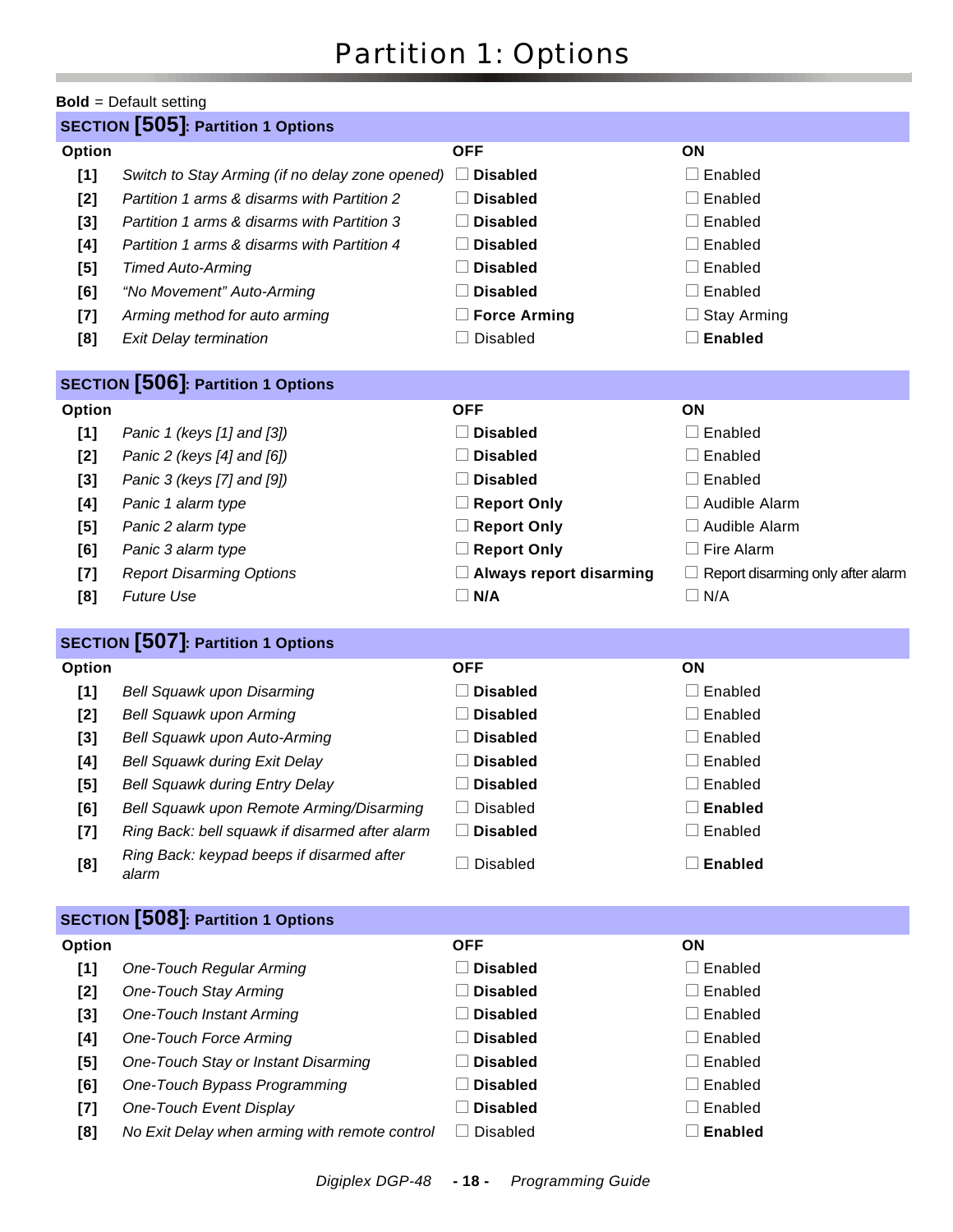# Partition 2: Options

|        | <b>Bold</b> = Default setting                      |                                |                                          |
|--------|----------------------------------------------------|--------------------------------|------------------------------------------|
|        | <b>SECTION</b> [509]: Partition 2 Options          |                                |                                          |
| Option |                                                    | <b>OFF</b>                     | ON                                       |
| [1]    | Partition 2 arms & disarms with Partition 1        | $\Box$ Disabled                | $\Box$ Enabled                           |
| [2]    | Switch to Stay Arming (if no delay zone opened)    | <b>Disabled</b><br>$\perp$     | $\Box$ Enabled                           |
| [3]    | Partition 2 arms & disarms with Partition 3        | <b>Disabled</b>                | $\Box$ Enabled                           |
| [4]    | Partition 2 arms & disarms with Partition 4        | <b>Disabled</b>                | $\Box$ Enabled                           |
| $[5]$  | <b>Timed Auto-Arming</b>                           | <b>Disabled</b>                | $\Box$ Enabled                           |
| [6]    | "No Movement" Auto-Arming                          | <b>Disabled</b>                | $\Box$ Enabled                           |
| $[7]$  | Arming method for auto arming                      | □ Force Arming                 | $\Box$ Stay Arming                       |
| [8]    | <b>Exit Delay termination</b>                      | $\Box$ Disabled                | $\Box$ Enabled                           |
|        | <b>SECTION</b> [510]: Partition 2 Options          |                                |                                          |
| Option |                                                    | <b>OFF</b>                     | ON                                       |
| [1]    | Panic 1 (keys [1] and [3])                         | $\Box$<br><b>Disabled</b>      | $\Box$ Enabled                           |
| [2]    | Panic 2 (keys [4] and [6])                         | <b>Disabled</b><br>$\Box$      | $\Box$ Enabled                           |
| [3]    | Panic 3 (keys [7] and [9])                         | <b>Disabled</b><br>$\Box$      | $\Box$ Enabled                           |
| [4]    | Panic 1 alarm type                                 | $\Box$ Report Only             | $\Box$ Audible Alarm                     |
| $[5]$  | Panic 2 alarm type                                 | Report Only                    | □ Audible Alarm                          |
| [6]    | Panic 3 alarm type                                 | <b>Report Only</b><br>⊔        | $\Box$ Fire Alarm                        |
| $[7]$  | <b>Report Disarming Options</b>                    | $\Box$ Always report disarming | $\Box$ Report disarming only after alarm |
| [8]    | <b>Future Use</b>                                  | N/A<br>$\Box$                  | $\Box$ N/A                               |
|        | <b>SECTION</b> [511]: Partition 2 Options          |                                |                                          |
| Option |                                                    | <b>OFF</b>                     | ON                                       |
| [1]    | Bell Squawk upon Disarming                         | $\Box$ Disabled                | $\Box$ Enabled                           |
| [2]    | <b>Bell Squawk upon Arming</b>                     | $\Box$ Disabled                | $\Box$ Enabled                           |
| $[3]$  | Bell Squawk upon Auto-Arming                       | $\Box$ Disabled                | $\Box$ Enabled                           |
| [4]    | <b>Bell Squawk during Exit Delay</b>               | $\Box$ Disabled                | $\Box$ Enabled                           |
| $[5]$  | <b>Bell Squawk during Entry Delay</b>              | $\Box$ Disabled                | $\Box$ Enabled                           |
| [6]    | Bell Squawk upon Remote Arming/Disarming           | $\Box$ Disabled                | $\square$ Enabled                        |
| $[7]$  | Ring Back: bell squawk if disarmed after alarm     | $\Box$ Disabled                | $\Box$ Enabled                           |
| [8]    | Ring Back: keypad beeps if disarmed after<br>alarm | $\Box$ Disabled                | $\Box$ Enabled                           |
|        | <b>SECTION</b> [512]: Partition 2 Options          |                                |                                          |
| Option |                                                    | <b>OFF</b>                     | ON                                       |
| [1]    | <b>One-Touch Regular Arming</b>                    | $\Box$ Disabled                | $\Box$ Enabled                           |
| [2]    | <b>One-Touch Stay Arming</b>                       | <b>Disabled</b>                | $\Box$ Enabled                           |
| $[3]$  | <b>One-Touch Instant Arming</b>                    | <b>Disabled</b>                | $\Box$ Enabled                           |
| [4]    | <b>One-Touch Force Arming</b>                      | <b>Disabled</b>                | $\Box$ Enabled                           |
| [5]    | One-Touch Stay or Instant Disarming                | <b>Disabled</b>                | Enabled                                  |
|        |                                                    |                                |                                          |
| [6]    | One-Touch Bypass Programming                       | <b>Disabled</b>                | $\Box$ Enabled                           |
| $[7]$  | One-Touch Event Display                            | <b>Disabled</b>                | Enabled                                  |
| [8]    | No Exit Delay when arming with remote control      | <b>Disabled</b>                | $\square$ Enabled                        |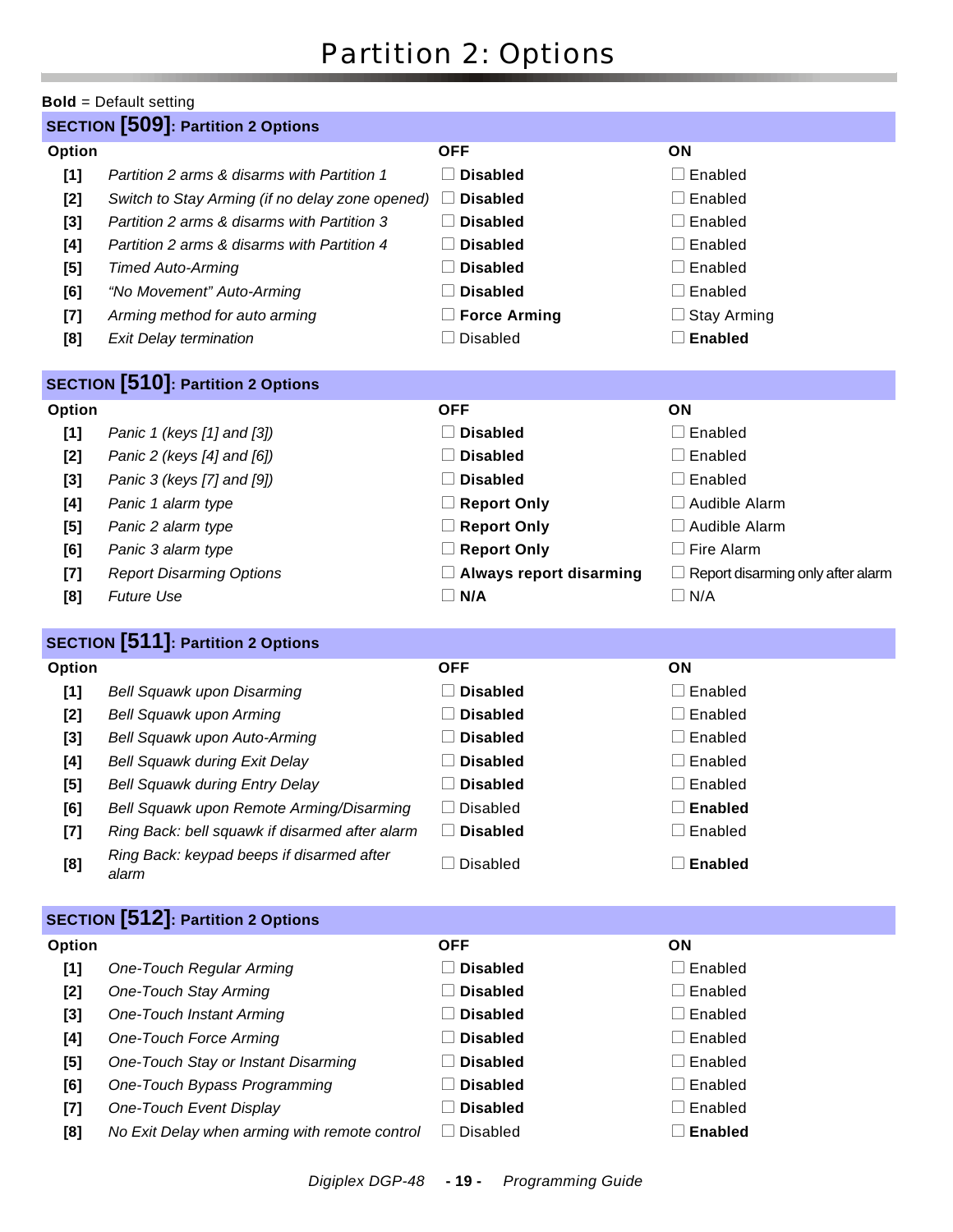# Partition 3: Options

|        | <b>Bold</b> = Default setting                   |                                 |                                   |
|--------|-------------------------------------------------|---------------------------------|-----------------------------------|
|        | <b>SECTION</b> [513]: Partition 3 Options       |                                 |                                   |
| Option |                                                 | <b>OFF</b>                      | ON                                |
| [1]    | Partition 3 arms & disarms with Partition 1     | $\Box$ Disabled                 | $\Box$ Enabled                    |
| [2]    | Partition 3 arms & disarms with Partition 2     | <b>Disabled</b><br>$\mathbb{R}$ | Enabled                           |
| $[3]$  | Switch to Stay Arming (if no delay zone opened) | <b>Disabled</b><br>$\Box$       | Enabled                           |
| [4]    | Partition 3 arms & disarms with Partition 4     | <b>Disabled</b>                 | Enabled                           |
| [5]    | <b>Timed Auto-Arming</b>                        | <b>Disabled</b>                 | $\Box$ Enabled                    |
| [6]    | "No Movement" Auto-Arming                       | <b>Disabled</b><br>$\Box$       | Enabled                           |
| $[7]$  | Arming method for auto arming                   | $\Box$ Force Arming             | <b>Stay Arming</b>                |
| [8]    | <b>Exit Delay termination</b>                   | <b>Disabled</b><br>$\Box$       | <b>Enabled</b>                    |
|        |                                                 |                                 |                                   |
|        | <b>SECTION</b> [514]: Partition 3 Options       |                                 |                                   |
| Option |                                                 | <b>OFF</b>                      | ON                                |
| [1]    | Panic 1 (keys [1] and [3])                      | <b>Disabled</b>                 | Enabled                           |
| [2]    | Panic 2 (keys [4] and [6])                      | <b>Disabled</b>                 | Enabled                           |
| $[3]$  | Panic 3 (keys [7] and [9])                      | <b>Disabled</b><br>$\Box$       | Enabled                           |
| [4]    | Panic 1 alarm type                              | $\Box$ Report Only              | $\Box$ Audible Alarm              |
| [5]    | Panic 2 alarm type                              | Report Only                     | $\Box$ Audible Alarm              |
| [6]    | Panic 3 alarm type                              | Report Only                     | $\Box$ Fire Alarm                 |
| [7]    | <b>Report Disarming Options</b>                 | $\Box$ Always report disarming  | Report disarming only after alarm |
| [8]    | <b>Future Use</b>                               | $\Box$ N/A                      | $\Box$ N/A                        |
|        |                                                 |                                 |                                   |
|        | <b>SECTION</b> [515]: Partition 3 Options       |                                 |                                   |
| Option |                                                 | <b>OFF</b>                      | ON                                |
| [1]    | Bell Squawk upon Disarming                      | <b>Disabled</b>                 | Enabled                           |
| [2]    | <b>Bell Squawk upon Arming</b>                  | <b>Disabled</b>                 | Enabled                           |
|        |                                                 |                                 |                                   |
| $[3]$  | Bell Squawk upon Auto-Arming                    | <b>Disabled</b>                 | Enabled                           |
| [4]    | <b>Bell Squawk during Exit Delay</b>            | <b>Disabled</b>                 | Enabled                           |
| [5]    | <b>Bell Squawk during Entry Delay</b>           | $\Box$ Disabled                 | $\Box$ Enabled                    |
| [6]    | Bell Squawk upon Remote Arming/Disarming        | $\Box$ Disabled                 | <b>Enabled</b>                    |
| [7]    | Ring Back: bell squawk if disarmed after alarm  | <b>Disabled</b><br>$\Box$       | Enabled                           |
| [8]    | Ring Back: keypad beeps if disarmed after       | $\Box$ Disabled                 | <b>Enabled</b>                    |
|        | alarm                                           |                                 |                                   |
|        | <b>SECTION</b> [516]: Partition 3 Options       |                                 |                                   |
| Option |                                                 | <b>OFF</b>                      | ON                                |
| [1]    | <b>One-Touch Regular Arming</b>                 | $\Box$ Disabled                 | $\Box$ Enabled                    |
| $[2]$  | <b>One-Touch Stay Arming</b>                    | <b>Disabled</b>                 | Enabled                           |
| $[3]$  | <b>One-Touch Instant Arming</b>                 | <b>Disabled</b>                 | Enabled                           |
| [4]    | <b>One-Touch Force Arming</b>                   | <b>Disabled</b>                 | Enabled                           |
| [5]    | One-Touch Stay or Instant Disarming             | <b>Disabled</b>                 | Enabled                           |
| [6]    | One-Touch Bypass Programming                    | <b>Disabled</b>                 | Enabled                           |
| [7]    | One-Touch Event Display                         | <b>Disabled</b>                 | Enabled                           |
| [8]    | No Exit Delay when arming with remote control   | Disabled<br>⊔                   | <b>Enabled</b>                    |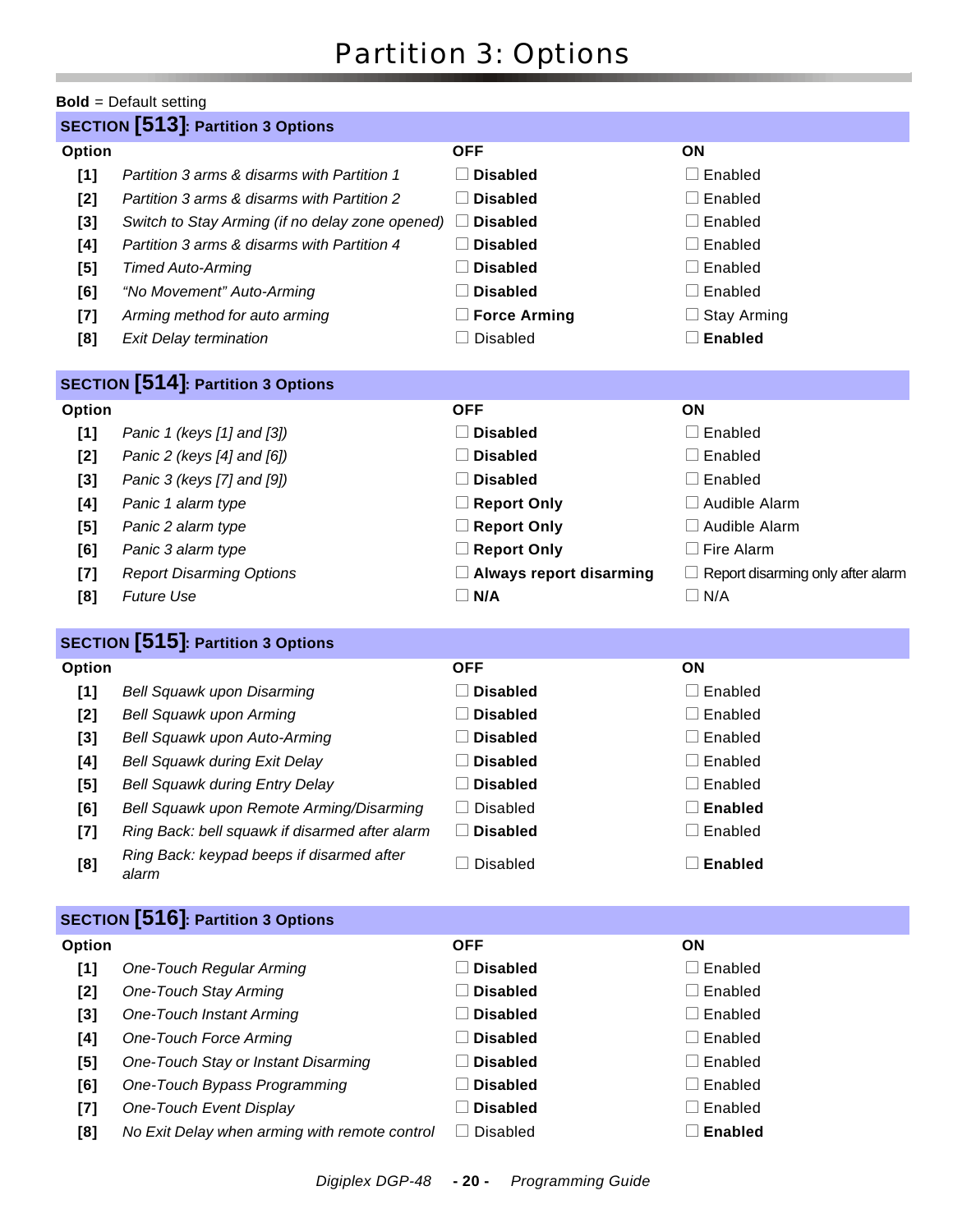# Partition 4: Options

|               | <b>Bold</b> = Default setting                      |                                |                                          |
|---------------|----------------------------------------------------|--------------------------------|------------------------------------------|
|               | <b>SECTION</b> [517]: Partition 4 Options          |                                |                                          |
| Option        |                                                    | <b>OFF</b>                     | ON                                       |
| [1]           | Partition 4 arms & disarms with Partition 1        | $\Box$ Disabled                | $\square$ Enabled                        |
| $[2]$         | Partition 4 arms & disarms with Partition 2        | <b>Disabled</b>                | $\Box$ Enabled                           |
| $[3]$         | Partition 4 arms & disarms with Partition 3        | <b>Disabled</b>                | $\Box$ Enabled                           |
| [4]           | Switch to Stay Arming (if no delay zone opened)    | <b>Disabled</b><br>$\Box$      | $\Box$ Enabled                           |
| $[5]$         | <b>Timed Auto-Arming</b>                           | <b>Disabled</b>                | $\Box$ Enabled                           |
| [6]           | "No Movement" Auto-Arming                          | <b>Disabled</b>                | $\Box$ Enabled                           |
| $[7]$         | Arming method for auto arming                      | $\Box$ Force Arming            | $\Box$ Stay Arming                       |
| [8]           | <b>Exit Delay termination</b>                      | $\Box$ Disabled                | $\Box$ Enabled                           |
|               | <b>SECTION</b> [518]: Partition 4 Options          |                                |                                          |
| Option        |                                                    | <b>OFF</b>                     | ON                                       |
| [1]           | Panic 1 (keys [1] and [3])                         | $\Box$ Disabled                | $\Box$ Enabled                           |
| [2]           | Panic 2 (keys [4] and [6])                         | <b>Disabled</b><br>$\Box$      | $\Box$ Enabled                           |
| $[3]$         | Panic 3 (keys [7] and [9])                         | $\Box$ Disabled                | $\Box$ Enabled                           |
| [4]           | Panic 1 alarm type                                 | $\Box$ Report Only             | $\Box$ Audible Alarm                     |
| [5]           | Panic 2 alarm type                                 | Report Only                    | □ Audible Alarm                          |
| [6]           | Panic 3 alarm type                                 | Report Only                    | $\Box$ Fire Alarm                        |
| $[7]$         | <b>Report Disarming Options</b>                    | $\Box$ Always report disarming | $\Box$ Report disarming only after alarm |
| [8]           | <b>Future Use</b>                                  | $\Box$ N/A                     | $\Box$ N/A                               |
|               | <b>SECTION</b> [519]: Partition 4 Options          |                                |                                          |
| Option        |                                                    | <b>OFF</b>                     | ON                                       |
| [1]           | Bell Squawk upon Disarming                         | $\Box$ Disabled                | $\Box$ Enabled                           |
| [2]           | <b>Bell Squawk upon Arming</b>                     | <b>Disabled</b>                | $\Box$ Enabled                           |
| $[3]$         | Bell Squawk upon Auto-Arming                       | <b>Disabled</b>                | $\Box$ Enabled                           |
| [4]           | <b>Bell Squawk during Exit Delay</b>               | $\Box$ Disabled                | $\Box$ Enabled                           |
| [5]           | <b>Bell Squawk during Entry Delay</b>              | □ Disabled                     | $\Box$ Enabled                           |
| [6]           | Bell Squawk upon Remote Arming/Disarming           | <b>Disabled</b><br>$\Box$      | <b>Enabled</b>                           |
| $[7]$         | Ring Back: bell squawk if disarmed after alarm     | <b>Disabled</b><br>$\Box$      | $\Box$ Enabled                           |
| [8]           | Ring Back: keypad beeps if disarmed after<br>alarm | Disabled<br>$\Box$             | $\Box$ Enabled                           |
|               | <b>SECTION</b> [520]: Partition 4 Options          |                                |                                          |
| <b>Option</b> |                                                    | <b>OFF</b>                     | ON                                       |
| [1]           | <b>One-Touch Regular Arming</b>                    | <b>Disabled</b><br>$\Box$      | $\Box$ Enabled                           |
| [2]           | <b>One-Touch Stay Arming</b>                       | <b>Disabled</b>                | $\Box$ Enabled                           |
| $[3]$         | <b>One-Touch Instant Arming</b>                    | <b>Disabled</b>                | $\Box$ Enabled                           |
| [4]           | <b>One-Touch Force Arming</b>                      | <b>Disabled</b>                | $\Box$ Enabled                           |
| [5]           | One-Touch Stay or Instant Disarming                | <b>Disabled</b>                | Enabled<br>$\mathbf{L}$                  |
| [6]           | One-Touch Bypass Programming                       | <b>Disabled</b>                | $\Box$ Enabled                           |
| $[7]$         | One-Touch Event Display                            | <b>Disabled</b>                | $\Box$ Enabled                           |
| [8]           | No Exit Delay when arming with remote control      | Disabled<br>⊔                  | $\square$ Enabled                        |
|               |                                                    |                                |                                          |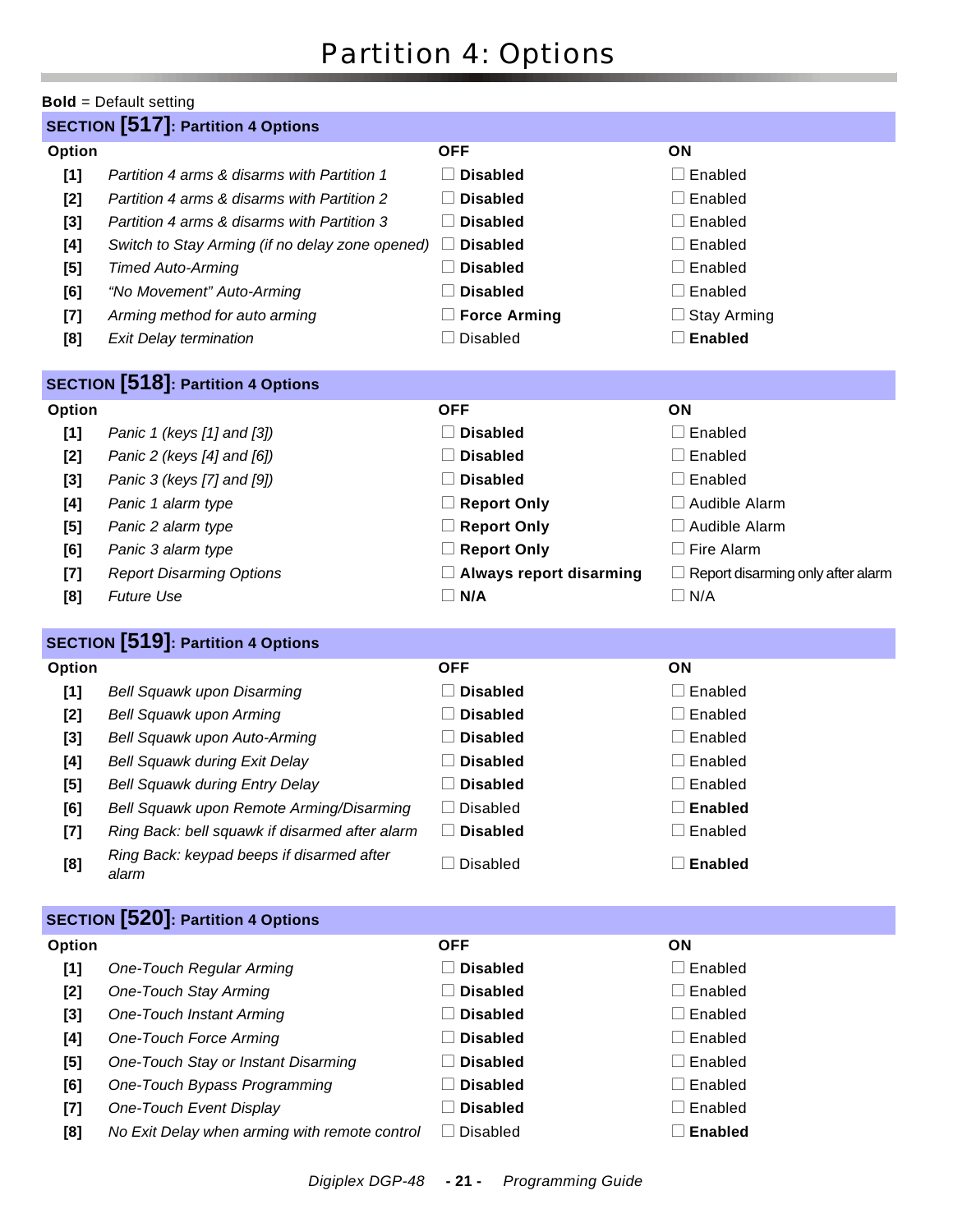# Dialer Options

#### **Bold** = Default setting

|               | <b>SECTION</b> [521]: Dialer Options                                                                                                                                                                                                                                |                            |                                |  |  |
|---------------|---------------------------------------------------------------------------------------------------------------------------------------------------------------------------------------------------------------------------------------------------------------------|----------------------------|--------------------------------|--|--|
| Option        |                                                                                                                                                                                                                                                                     | <b>OFF</b>                 | ON                             |  |  |
| $[1]$ & $[2]$ | <b>Telephone Line Monitoring (TLM) Options</b><br>$[2]$<br>$[1]$<br>OFF Disabled (default)<br><b>OFF</b><br>When armed: GENERATES AUDIBLE ALARM<br>OFF<br>ON<br>OFF When armed: GENERATES TROUBLE ONLY<br>ON<br>TLM silent alarm: BECOMES AUDIBLE ALARM<br>ON<br>ON | see table<br>see table     | see table<br>see table         |  |  |
| [3]           | Dialer (reporting to monitoring station)                                                                                                                                                                                                                            | <b>Disabled</b>            | Enabled<br>$\mathbf{I}$        |  |  |
| [4]           | <b>Dialing Method</b>                                                                                                                                                                                                                                               | Pulse                      | $\square$ Tone (DTMF)          |  |  |
| [5]           | <b>Pulse Ratio</b>                                                                                                                                                                                                                                                  | $\Box$ 1:2 (Europe)        | $\Box$ 1:1.5 (North America)   |  |  |
| [6]           | <b>Busy Tone Detection</b>                                                                                                                                                                                                                                          | <b>Disabled</b>            | <b>Enabled</b>                 |  |  |
| $[7]$         | Switch to pulse dialing on 5th attempt                                                                                                                                                                                                                              | <b>Disabled</b>            | Enabled                        |  |  |
| [8]           | Bell/Siren upon Communication Failure if<br>system is armed                                                                                                                                                                                                         | <b>Disabled</b>            | Enabled                        |  |  |
|               | <b>SECTION</b> [522]: Dialer Options                                                                                                                                                                                                                                |                            |                                |  |  |
| Option        |                                                                                                                                                                                                                                                                     | <b>OFF</b>                 | ON                             |  |  |
| [1]           | Call Back                                                                                                                                                                                                                                                           | <b>Disabled</b>            | Enabled                        |  |  |
| [2]           | <b>Automatic Event Buffer Transmission</b>                                                                                                                                                                                                                          | <b>Disabled</b>            | Enabled                        |  |  |
| $[3]$         | <b>Hourly Test Transmission</b>                                                                                                                                                                                                                                     | <b>Disabled</b>            | Enabled                        |  |  |
| [4]           | <b>Shabbat Feature</b>                                                                                                                                                                                                                                              | <b>Disabled</b>            | Enabled                        |  |  |
| [5]           | <b>Future Use</b>                                                                                                                                                                                                                                                   | N/A<br>$\Box$              | $\Box$ N/A                     |  |  |
| [6]           | Alternate Dial                                                                                                                                                                                                                                                      | <b>Disabled</b>            | $\Box$ Enabled                 |  |  |
| $[7]$         | Dial Tone Delay                                                                                                                                                                                                                                                     | Force dial if no dial tone | $\Box$ Hang-up if no dial tone |  |  |
| [8]           | Report zone restore options                                                                                                                                                                                                                                         | On bell cut-off            | On zone closure                |  |  |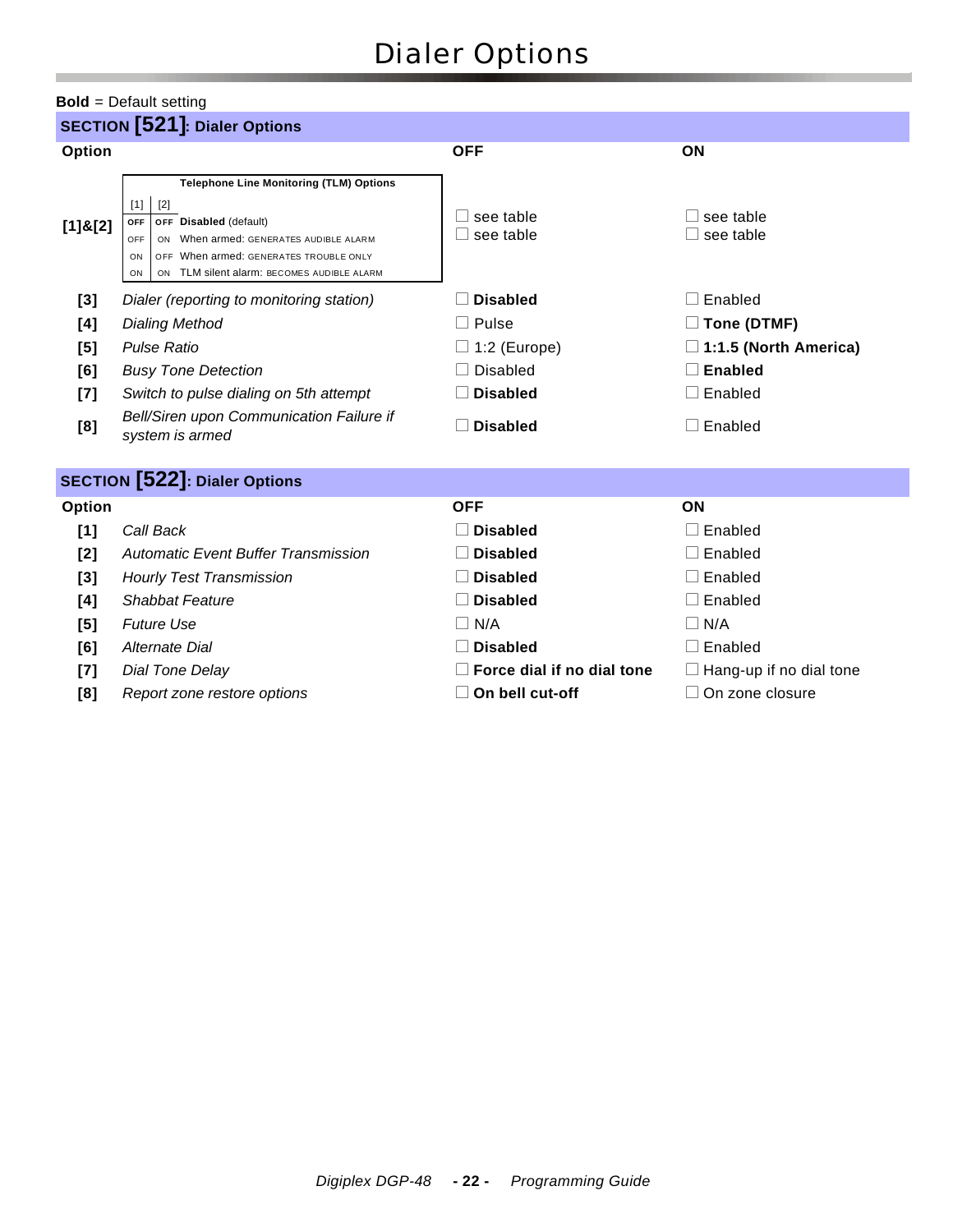|                  | <b>Bold</b> = Default setting                                         |                                  |                          |  |  |
|------------------|-----------------------------------------------------------------------|----------------------------------|--------------------------|--|--|
|                  | <b>SECTION [523]: ARMING AND DISARMING REPORT CODES (PARTITION 1)</b> |                                  |                          |  |  |
| Option           |                                                                       | <b>OFF</b>                       | <b>ON</b>                |  |  |
| [1]              | Call Telephone Number 1 (see section [561])                           | <b>Disabled</b>                  | <b>Enabled</b>           |  |  |
| [2]              | Call Telephone Number 2 (see section [562])                           | <b>Disabled</b>                  | Enabled<br>$\mathcal{L}$ |  |  |
| $[3]$            | Call Telephone Number 3 (see section [563])                           | <b>Disabled</b>                  | Enabled                  |  |  |
| [4]              | Call Telephone Number 4 (see section [564])                           | <b>Disabled</b>                  | Enabled                  |  |  |
| [5]              | Backup on Telephone Number 1                                          | <b>Disabled</b>                  | Enabled                  |  |  |
| [6]              | Backup on Telephone Number 2                                          | <b>Disabled</b>                  | Enabled<br>$\mathcal{L}$ |  |  |
| $[7]$            | Backup on Telephone Number 3                                          | <b>Disabled</b>                  | Enabled                  |  |  |
| [8]              | Backup on Telephone Number 4                                          | <b>Disabled</b>                  | Enabled<br>$\mathcal{L}$ |  |  |
| DENABLE ONLY ONE |                                                                       |                                  |                          |  |  |
|                  |                                                                       |                                  |                          |  |  |
|                  | SECTION [524]: ALARM AND ALARM RESTORE REPORT CODES (PARTITION 1)     |                                  |                          |  |  |
| <b>Outles</b>    |                                                                       | $\mathsf{C}\mathsf{C}\mathsf{C}$ | <b>ONI</b>               |  |  |

| <b>Option</b> |                                             | <b>OFF</b>        | ON                       |
|---------------|---------------------------------------------|-------------------|--------------------------|
| [1]           | Call Telephone Number 1 (see section [561]) | Disabled          | Enabled                  |
| [2]           | Call Telephone Number 2 (see section [562]) | <b>Disabled</b>   | Enabled<br>$\mathcal{L}$ |
| [3]           | Call Telephone Number 3 (see section [563]) | $\sqcap$ Disabled | $\Box$ Enabled           |
| [4]           | Call Telephone Number 4 (see section [564]) | <b>Disabled</b>   | $\Box$ Enabled           |
| [5]           | Backup on Telephone Number 1                | Disabled          | $\Box$ Enabled           |
| [6]           | Backup on Telephone Number 2                | $\sqcap$ Disabled | $\Box$ Enabled           |
| $[7]$         | Backup on Telephone Number 3                | $\Box$ Disabled   | Enabled<br>- 1           |
| [8]           | Backup on Telephone Number 4                | <b>Disabled</b>   | Enabled<br>$\mathcal{L}$ |

ENABLE ONLY ONE

### **SECTION [525]: TAMPER AND TAMPER RESTORE REPORT CODES (PARTITION 1)**

| Option |                                             | <b>OFF</b>                      | ON                  |
|--------|---------------------------------------------|---------------------------------|---------------------|
| [1]    | Call Telephone Number 1 (see section [561]) | <b>Disabled</b><br>$\mathbf{1}$ | $\Box$ Enabled      |
| $[2]$  | Call Telephone Number 2 (see section [562]) | <b>Disabled</b>                 | $\Box$ Enabled      |
| [3]    | Call Telephone Number 3 (see section [563]) | <b>Disabled</b>                 | $\Box$ Enabled      |
| [4]    | Call Telephone Number 4 (see section [564]) | <b>Disabled</b>                 | $\Box$ Enabled      |
| [5]    | Backup on Telephone Number 1                | <b>Disabled</b>                 | $\Box$ Enabled      |
| [6]    | Backup on Telephone Number 2                | <b>Disabled</b>                 | $\Box$ Enabled      |
| $[7]$  | Backup on Telephone Number 3                | <b>Disabled</b>                 | $\Box$ Enabled      |
| [8]    | Backup on Telephone Number 4                | <b>Disabled</b>                 | $\sqsupset$ Enabled |

ENABLE ONLY ONE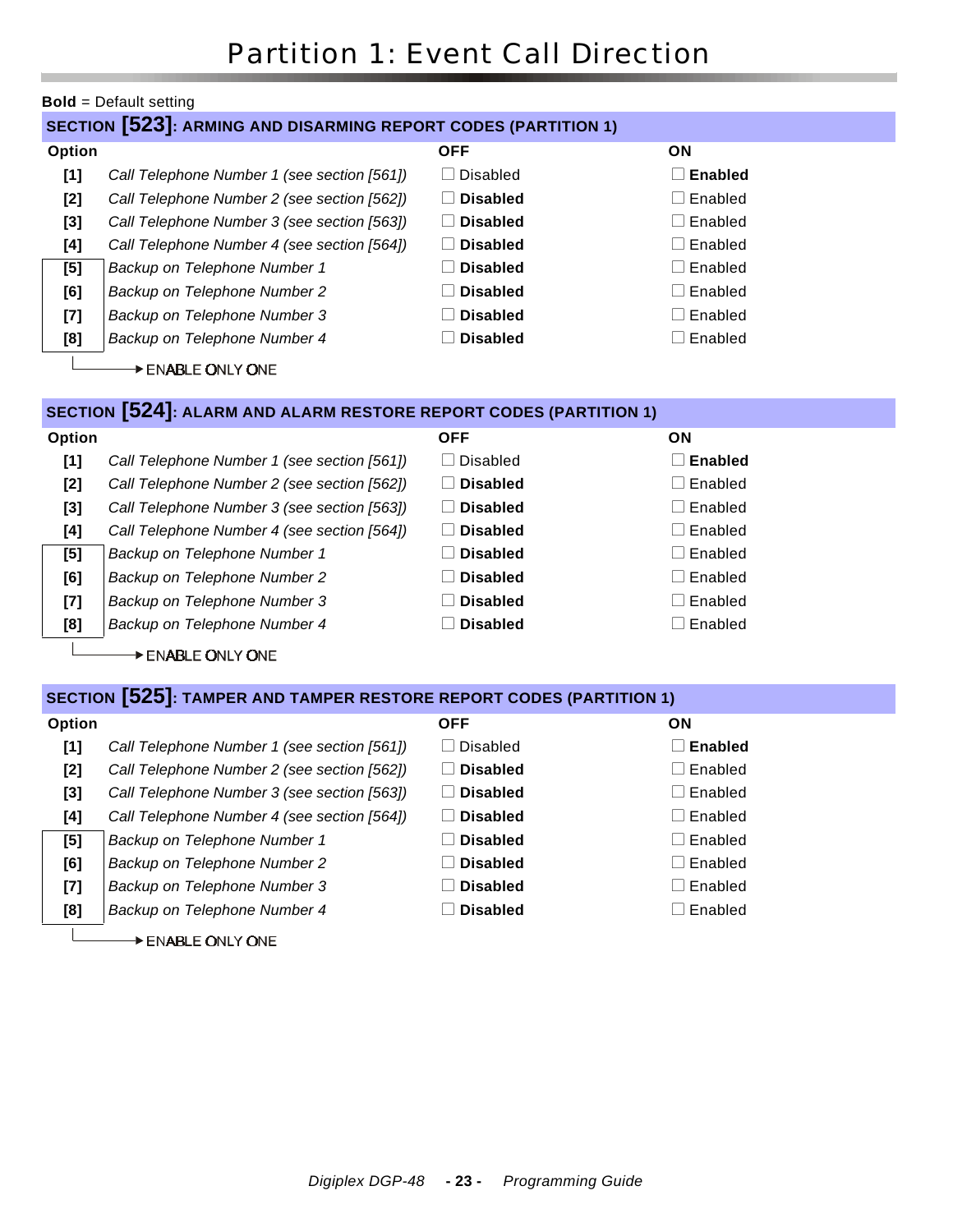|        | <b>Bold</b> = Default setting                                         |                 |                |  |  |
|--------|-----------------------------------------------------------------------|-----------------|----------------|--|--|
|        | <b>SECTION [526]: ARMING AND DISARMING REPORT CODES (PARTITION 2)</b> |                 |                |  |  |
| Option |                                                                       | <b>OFF</b>      | ΟN             |  |  |
| [1]    | Call Telephone Number 1 (see section [561])                           | <b>Disabled</b> | <b>Enabled</b> |  |  |
| [2]    | Call Telephone Number 2 (see section [562])                           | <b>Disabled</b> | Enabled        |  |  |
| $[3]$  | Call Telephone Number 3 (see section [563])                           | <b>Disabled</b> | Enabled        |  |  |
| [4]    | Call Telephone Number 4 (see section [564])                           | <b>Disabled</b> | Enabled        |  |  |
| [5]    | Backup on Telephone Number 1                                          | <b>Disabled</b> | Enabled        |  |  |
| [6]    | Backup on Telephone Number 2                                          | <b>Disabled</b> | Enabled        |  |  |
| $[7]$  | Backup on Telephone Number 3                                          | <b>Disabled</b> | Enabled        |  |  |
| [8]    | Backup on Telephone Number 4                                          | <b>Disabled</b> | Enabled        |  |  |
|        | ENABLE ONLY ONE                                                       |                 |                |  |  |
|        |                                                                       |                 |                |  |  |
|        | SECTION [527]: ALARM AND ALARM RESTORE REPORT CODES (PARTITION 2)     |                 |                |  |  |
| Option |                                                                       | <b>OFF</b>      | ON             |  |  |
| $[1]$  | Call Telephone Number 1 (see section [561])                           | <b>Disabled</b> | <b>Enabled</b> |  |  |
| [2]    | Call Telephone Number 2 (see section [562])                           | <b>Disabled</b> | Enabled        |  |  |
| $[3]$  | Call Telephone Number 3 (see section [563])                           | <b>Disabled</b> | Enabled        |  |  |
| [4]    | Call Telephone Number 4 (see section [564])                           | <b>Disabled</b> | Enabled        |  |  |
| [5]    | Backup on Telephone Number 1                                          | <b>Disabled</b> | Enabled        |  |  |
| [6]    | Backup on Telephone Number 2                                          | <b>Disabled</b> | Enabled        |  |  |

**[7]** *Backup on Telephone Number 3* **Disabled Disabled Disabled Disabled Disabled** 

**[8]** *Backup on Telephone Number 4* **Disabled Disabled Disabled Disabled Disabled** 

BENABLE ONLY ONE

#### **SECTION [528]: TAMPER AND TAMPER RESTORE REPORT CODES (PARTITION 2)**

| Option |                                             | <b>OFF</b>      | ON                  |
|--------|---------------------------------------------|-----------------|---------------------|
| [1]    | Call Telephone Number 1 (see section [561]) | Disabled        | Enabled             |
| [2]    | Call Telephone Number 2 (see section [562]) | $\Box$ Disabled | $\sqsupset$ Enabled |
| [3]    | Call Telephone Number 3 (see section [563]) | $\Box$ Disabled | $\Box$ Enabled      |
| [4]    | Call Telephone Number 4 (see section [564]) | $\Box$ Disabled | $\sqsupset$ Enabled |
| [5]    | Backup on Telephone Number 1                | $\Box$ Disabled | $\sqsupset$ Enabled |
| [6]    | Backup on Telephone Number 2                | $\Box$ Disabled | $\sqsupset$ Enabled |
| $[7]$  | Backup on Telephone Number 3                | $\Box$ Disabled | $\sqsupset$ Enabled |
| [8]    | Backup on Telephone Number 4                | Disabled        | Enabled             |
|        |                                             |                 |                     |

ENABLE ONLY ONE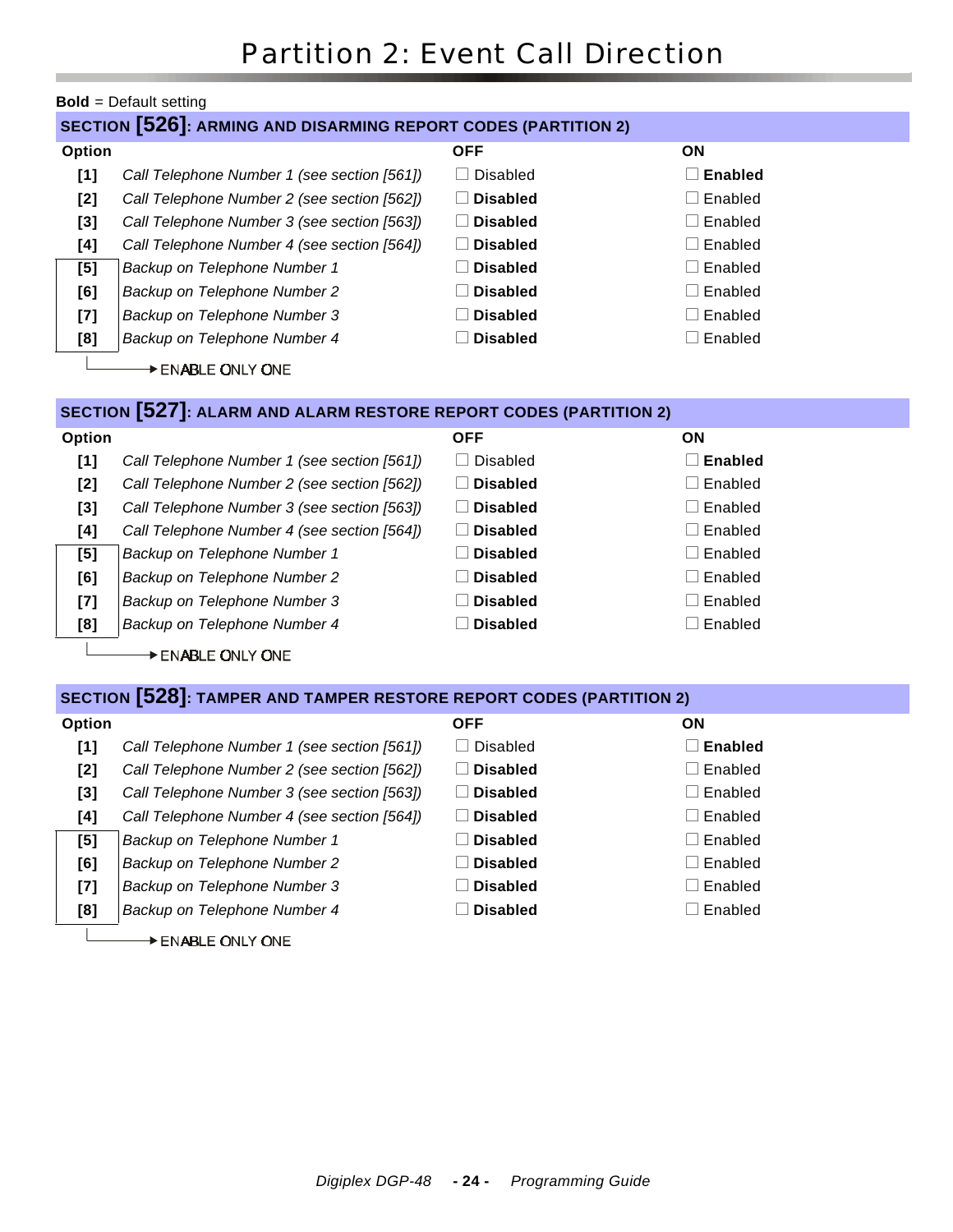|                   | <b>Bold</b> = Default setting                                         |                 |                                     |  |  |
|-------------------|-----------------------------------------------------------------------|-----------------|-------------------------------------|--|--|
|                   | <b>SECTION [529]: ARMING AND DISARMING REPORT CODES (PARTITION 3)</b> |                 |                                     |  |  |
| Option            |                                                                       | <b>OFF</b>      | <b>ON</b>                           |  |  |
| [1]               | Call Telephone Number 1 (see section [561])                           | <b>Disabled</b> | <b>Enabled</b><br>$\vert \ \ \vert$ |  |  |
| [2]               | Call Telephone Number 2 (see section [562])                           | <b>Disabled</b> | $\Box$ Enabled                      |  |  |
| [3]               | Call Telephone Number 3 (see section [563])                           | <b>Disabled</b> | $\square$ Enabled                   |  |  |
| [4]               | Call Telephone Number 4 (see section [564])                           | <b>Disabled</b> | $\Box$ Enabled                      |  |  |
| [5]               | Backup on Telephone Number 1                                          | <b>Disabled</b> | $\square$ Enabled                   |  |  |
| [6]               | Backup on Telephone Number 2                                          | <b>Disabled</b> | $\Box$ Enabled                      |  |  |
| $[7]$             | Backup on Telephone Number 3                                          | <b>Disabled</b> | $\Box$ Enabled                      |  |  |
| [8]               | Backup on Telephone Number 4                                          | <b>Disabled</b> | $\Box$ Enabled                      |  |  |
| → ENABLE ONLY ONE |                                                                       |                 |                                     |  |  |
|                   | SECTION [530]: ALARM AND ALARM RESTORE REPORT CODES (PARTITION 3)     |                 |                                     |  |  |
| Option            |                                                                       | <b>OFF</b>      | <b>ON</b>                           |  |  |

| [1] | Call Telephone Number 1 (see section [561]) | Disabled        | <b>Enabled</b>   |
|-----|---------------------------------------------|-----------------|------------------|
| [2] | Call Telephone Number 2 (see section [562]) | <b>Disabled</b> | $\Box$ Enabled   |
| [3] | Call Telephone Number 3 (see section [563]) | <b>Disabled</b> | $\Box$ Enabled   |
| [4] | Call Telephone Number 4 (see section [564]) | <b>Disabled</b> | $\Box$ Enabled   |
| [5] | Backup on Telephone Number 1                | <b>Disabled</b> | $\Box$ Enabled   |
| [6] | Backup on Telephone Number 2                | <b>Disabled</b> | $\Box$ Enabled   |
| [7] | Backup on Telephone Number 3                | <b>Disabled</b> | $\Box$ Enabled   |
| [8] | Backup on Telephone Number 4                | <b>Disabled</b> | $\sqcap$ Enabled |
|     |                                             |                 |                  |

ENABLE ONLY ONE

### **SECTION [531]: TAMPER AND TAMPER RESTORE REPORT CODES (PARTITION 3)**

| <b>Option</b> |                                             | <b>OFF</b>                      | ON                  |
|---------------|---------------------------------------------|---------------------------------|---------------------|
| [1]           | Call Telephone Number 1 (see section [561]) | <b>Disabled</b><br>$\mathbf{L}$ | <b>Enabled</b>      |
| [2]           | Call Telephone Number 2 (see section [562]) | <b>Disabled</b>                 | $\sqcap$ Enabled    |
| [3]           | Call Telephone Number 3 (see section [563]) | <b>Disabled</b>                 | $\Box$ Enabled      |
| [4]           | Call Telephone Number 4 (see section [564]) | <b>Disabled</b><br>$\mathbf{I}$ | $\sqsupset$ Enabled |
| [5]           | Backup on Telephone Number 1                | <b>Disabled</b>                 | $\sqsupset$ Enabled |
| [6]           | Backup on Telephone Number 2                | <b>Disabled</b>                 | $\sqsupset$ Enabled |
| [7]           | Backup on Telephone Number 3                | <b>Disabled</b>                 | $\sqsupset$ Enabled |
| [8]           | Backup on Telephone Number 4                | <b>Disabled</b>                 | Enabled             |
|               |                                             |                                 |                     |

ENABLE ONLY ONE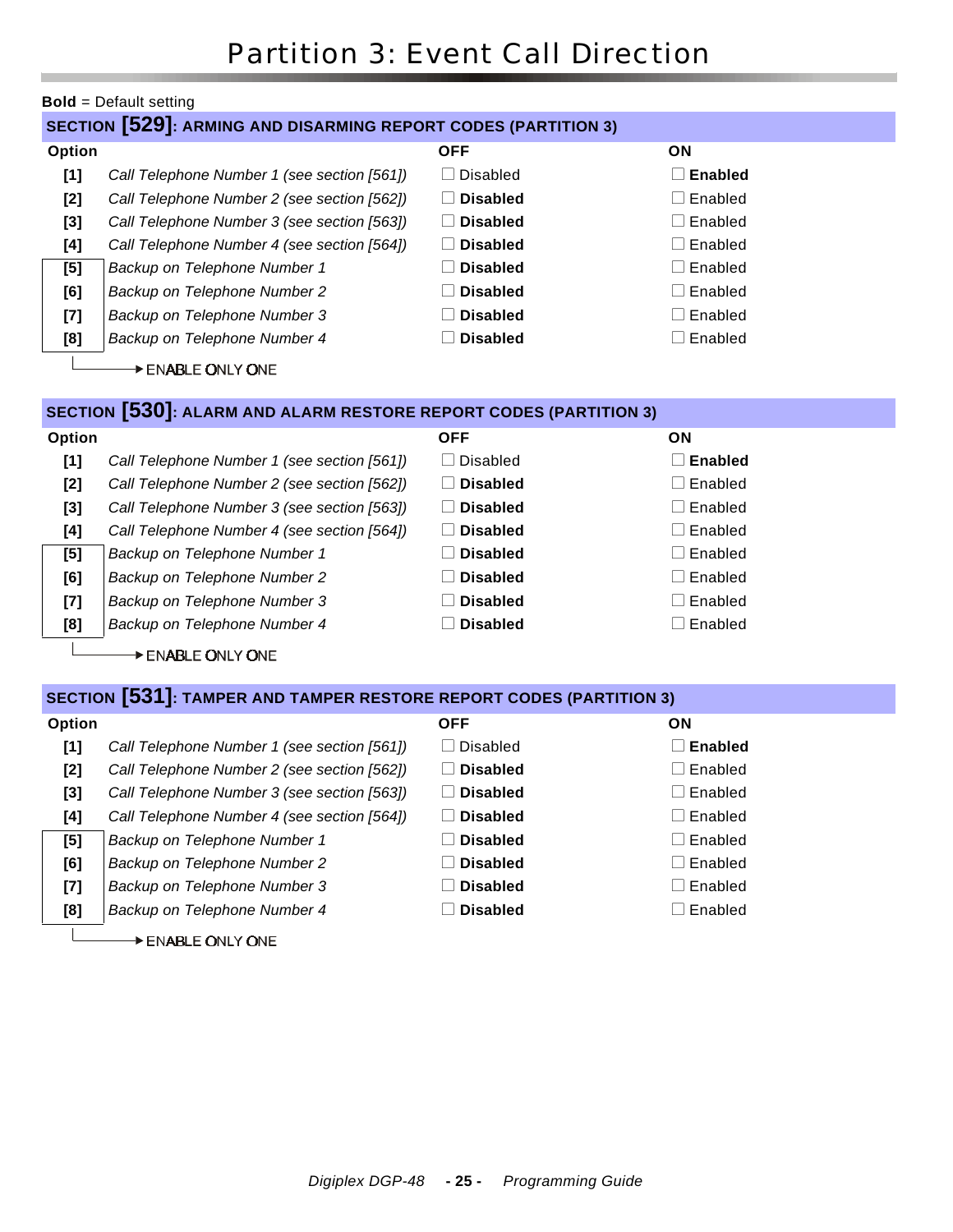| SECTION [532]: ARMING AND DISARMING REPORT CODES (PARTITION 4)<br><b>OFF</b><br>ON<br>Option<br><b>Disabled</b><br><b>Enabled</b><br>[1]<br>Call Telephone Number 1 (see section [561])<br><b>Disabled</b><br>Enabled<br>[2]<br>Call Telephone Number 2 (see section [562])<br>Call Telephone Number 3 (see section [563])<br><b>Disabled</b><br>Enabled<br>$[3]$<br><b>Disabled</b><br>Enabled<br>[4]<br>Call Telephone Number 4 (see section [564])<br>Enabled<br>[5]<br><b>Disabled</b><br>Backup on Telephone Number 1<br>Backup on Telephone Number 2<br><b>Disabled</b><br>Enabled<br>[6]<br><b>Disabled</b><br>Enabled<br>Backup on Telephone Number 3<br>$\left[ 7 \right]$<br>Enabled<br>Backup on Telephone Number 4<br><b>Disabled</b><br>[8]<br>$\rightarrow$ ENABLE ONLY ONE<br>SECTION [533]: ALARM AND ALARM RESTORE REPORT CODES (PARTITION 4)<br>Option<br><b>OFF</b><br>ON<br>$[1]$<br>Call Telephone Number 1 (see section [561])<br><b>Disabled</b><br><b>Enabled</b><br><b>Disabled</b><br>Enabled<br>Call Telephone Number 2 (see section [562])<br>[2]<br><b>Disabled</b><br>Enabled<br>$[3]$<br>Call Telephone Number 3 (see section [563]) |  |  |  |  |  |
|---------------------------------------------------------------------------------------------------------------------------------------------------------------------------------------------------------------------------------------------------------------------------------------------------------------------------------------------------------------------------------------------------------------------------------------------------------------------------------------------------------------------------------------------------------------------------------------------------------------------------------------------------------------------------------------------------------------------------------------------------------------------------------------------------------------------------------------------------------------------------------------------------------------------------------------------------------------------------------------------------------------------------------------------------------------------------------------------------------------------------------------------------------------------|--|--|--|--|--|
|                                                                                                                                                                                                                                                                                                                                                                                                                                                                                                                                                                                                                                                                                                                                                                                                                                                                                                                                                                                                                                                                                                                                                                     |  |  |  |  |  |
|                                                                                                                                                                                                                                                                                                                                                                                                                                                                                                                                                                                                                                                                                                                                                                                                                                                                                                                                                                                                                                                                                                                                                                     |  |  |  |  |  |
|                                                                                                                                                                                                                                                                                                                                                                                                                                                                                                                                                                                                                                                                                                                                                                                                                                                                                                                                                                                                                                                                                                                                                                     |  |  |  |  |  |
|                                                                                                                                                                                                                                                                                                                                                                                                                                                                                                                                                                                                                                                                                                                                                                                                                                                                                                                                                                                                                                                                                                                                                                     |  |  |  |  |  |
|                                                                                                                                                                                                                                                                                                                                                                                                                                                                                                                                                                                                                                                                                                                                                                                                                                                                                                                                                                                                                                                                                                                                                                     |  |  |  |  |  |
|                                                                                                                                                                                                                                                                                                                                                                                                                                                                                                                                                                                                                                                                                                                                                                                                                                                                                                                                                                                                                                                                                                                                                                     |  |  |  |  |  |
|                                                                                                                                                                                                                                                                                                                                                                                                                                                                                                                                                                                                                                                                                                                                                                                                                                                                                                                                                                                                                                                                                                                                                                     |  |  |  |  |  |
|                                                                                                                                                                                                                                                                                                                                                                                                                                                                                                                                                                                                                                                                                                                                                                                                                                                                                                                                                                                                                                                                                                                                                                     |  |  |  |  |  |
|                                                                                                                                                                                                                                                                                                                                                                                                                                                                                                                                                                                                                                                                                                                                                                                                                                                                                                                                                                                                                                                                                                                                                                     |  |  |  |  |  |
|                                                                                                                                                                                                                                                                                                                                                                                                                                                                                                                                                                                                                                                                                                                                                                                                                                                                                                                                                                                                                                                                                                                                                                     |  |  |  |  |  |
|                                                                                                                                                                                                                                                                                                                                                                                                                                                                                                                                                                                                                                                                                                                                                                                                                                                                                                                                                                                                                                                                                                                                                                     |  |  |  |  |  |
|                                                                                                                                                                                                                                                                                                                                                                                                                                                                                                                                                                                                                                                                                                                                                                                                                                                                                                                                                                                                                                                                                                                                                                     |  |  |  |  |  |
|                                                                                                                                                                                                                                                                                                                                                                                                                                                                                                                                                                                                                                                                                                                                                                                                                                                                                                                                                                                                                                                                                                                                                                     |  |  |  |  |  |
|                                                                                                                                                                                                                                                                                                                                                                                                                                                                                                                                                                                                                                                                                                                                                                                                                                                                                                                                                                                                                                                                                                                                                                     |  |  |  |  |  |
|                                                                                                                                                                                                                                                                                                                                                                                                                                                                                                                                                                                                                                                                                                                                                                                                                                                                                                                                                                                                                                                                                                                                                                     |  |  |  |  |  |
|                                                                                                                                                                                                                                                                                                                                                                                                                                                                                                                                                                                                                                                                                                                                                                                                                                                                                                                                                                                                                                                                                                                                                                     |  |  |  |  |  |
|                                                                                                                                                                                                                                                                                                                                                                                                                                                                                                                                                                                                                                                                                                                                                                                                                                                                                                                                                                                                                                                                                                                                                                     |  |  |  |  |  |
| Call Telephone Number 4 (see section [564])<br><b>Disabled</b><br>Enabled<br>[4]                                                                                                                                                                                                                                                                                                                                                                                                                                                                                                                                                                                                                                                                                                                                                                                                                                                                                                                                                                                                                                                                                    |  |  |  |  |  |
| <b>Disabled</b><br>Enabled<br>[5]<br>Backup on Telephone Number 1                                                                                                                                                                                                                                                                                                                                                                                                                                                                                                                                                                                                                                                                                                                                                                                                                                                                                                                                                                                                                                                                                                   |  |  |  |  |  |
| <b>Disabled</b><br>Enabled<br>[6]<br>Backup on Telephone Number 2                                                                                                                                                                                                                                                                                                                                                                                                                                                                                                                                                                                                                                                                                                                                                                                                                                                                                                                                                                                                                                                                                                   |  |  |  |  |  |
| Backup on Telephone Number 3<br><b>Disabled</b><br>Enabled<br>[7]                                                                                                                                                                                                                                                                                                                                                                                                                                                                                                                                                                                                                                                                                                                                                                                                                                                                                                                                                                                                                                                                                                   |  |  |  |  |  |
| <b>Disabled</b><br>Enabled<br>[8]<br>Backup on Telephone Number 4                                                                                                                                                                                                                                                                                                                                                                                                                                                                                                                                                                                                                                                                                                                                                                                                                                                                                                                                                                                                                                                                                                   |  |  |  |  |  |

ENABLE ONLY ONE

| SECTION [534]: TAMPER AND TAMPER RESTORE REPORT CODES (PARTITION 4) |
|---------------------------------------------------------------------|
|                                                                     |

| Option |                                             | <b>OFF</b>      | ON                      |
|--------|---------------------------------------------|-----------------|-------------------------|
| [1]    | Call Telephone Number 1 (see section [561]) | Disabled        | Enabled<br>H            |
| [2]    | Call Telephone Number 2 (see section [562]) | <b>Disabled</b> | Enabled<br>$\Box$       |
| [3]    | Call Telephone Number 3 (see section [563]) | <b>Disabled</b> | Enabled<br>$\mathbf{L}$ |
| [4]    | Call Telephone Number 4 (see section [564]) | <b>Disabled</b> | Enabled<br>$\mathbf{L}$ |
| [5]    | Backup on Telephone Number 1                | <b>Disabled</b> | Enabled<br>$\mathbf{L}$ |
| [6]    | Backup on Telephone Number 2                | <b>Disabled</b> | Enabled<br>$\Box$       |
| [7]    | Backup on Telephone Number 3                | <b>Disabled</b> | Enabled<br>$\Box$       |
| [8]    | Backup on Telephone Number 4                | <b>Disabled</b> | Enabled                 |
|        |                                             |                 |                         |

ENABLE ONLY ONE

L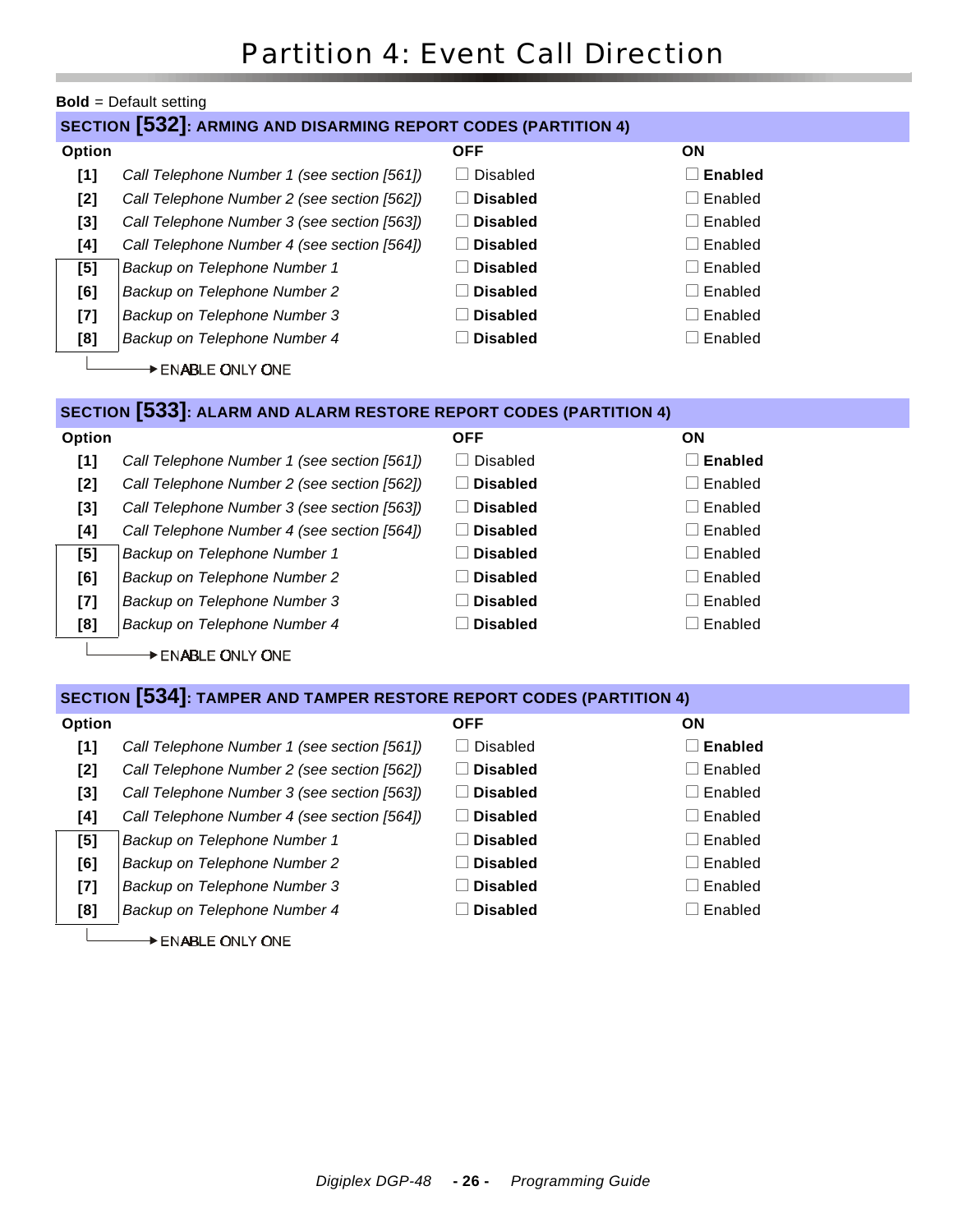# System Event Call Direction

|        | <b>Bold</b> = Default setting                              |                 |                |  |  |
|--------|------------------------------------------------------------|-----------------|----------------|--|--|
|        | <b>SECTION [535]: SYSTEM TROUBLES AND TROUBLE RESTORES</b> |                 |                |  |  |
| Option |                                                            | <b>OFF</b>      | ON             |  |  |
| $[1]$  | Call Telephone Number 1 (see section [561])                | <b>Disabled</b> | $\Box$ Enabled |  |  |
| $[2]$  | Call Telephone Number 2 (see section [562])                | <b>Disabled</b> | $\Box$ Enabled |  |  |
| $[3]$  | Call Telephone Number 3 (see section [563])                | <b>Disabled</b> | $\Box$ Enabled |  |  |
| [4]    | Call Telephone Number 4 (see section [564])                | <b>Disabled</b> | $\Box$ Enabled |  |  |
| [5]    | Backup on Telephone Number 1                               | <b>Disabled</b> | $\Box$ Enabled |  |  |
| [6]    | Backup on Telephone Number 2                               | <b>Disabled</b> | $\Box$ Enabled |  |  |
| $[7]$  | Backup on Telephone Number 3                               | <b>Disabled</b> | $\Box$ Enabled |  |  |
| [8]    | Backup on Telephone Number 4                               | <b>Disabled</b> | $\Box$ Enabled |  |  |
|        | $\rightarrow$ ENABLE ONLY ONE                              |                 |                |  |  |
|        | <b>SECTION [536]: SPECIAL REPORTING</b>                    |                 |                |  |  |
| Option |                                                            | <b>OFF</b>      | ON             |  |  |
| [1]    | Call Telephone Number 1 (see section [561])                | <b>Disabled</b> | Enabled        |  |  |
| $[2]$  | Call Telephone Number 2 (see section [562])                | <b>Disabled</b> | $\Box$ Enabled |  |  |
| $[3]$  | Call Telephone Number 3 (see section [563])                | <b>Disabled</b> | $\Box$ Enabled |  |  |
| [4]    | Call Telephone Number 4 (see section [564])                | <b>Disabled</b> | $\Box$ Enabled |  |  |
| [5]    | Backup on Telephone Number 1                               | <b>Disabled</b> | $\Box$ Enabled |  |  |
| [6]    | Backup on Telephone Number 2                               | <b>Disabled</b> | $\Box$ Enabled |  |  |
| $[7]$  | Backup on Telephone Number 3                               | <b>Disabled</b> | $\Box$ Enabled |  |  |
| [8]    | Backup on Telephone Number 4                               | <b>Disabled</b> | $\Box$ Enabled |  |  |
|        | DENABLE ONLY ONE                                           |                 |                |  |  |

# Global Access Control Features

|        | <b>SECTION [537]: ACCESS CONTROL</b>                     |                             |                                |
|--------|----------------------------------------------------------|-----------------------------|--------------------------------|
| Option |                                                          | <b>OFF</b>                  | <b>ON</b>                      |
| [1]    | <b>Access Control Feature</b>                            | <b>Disabled</b>             | ∣Enabled                       |
| [2]    | Log "Request for Exit" in Event Buffer*                  | <b>Disabled</b>             | $\sqcap$ Enabled               |
| [3]    | Log "Door Left Open Restore" in Event Buffer             | <b>Disabled</b>             | $\sqcap$ Enabled               |
| [4]    | Log "Door Forced Restore" in Event Buffer                | <b>Disabled</b>             | ∣Enabled                       |
| [5]    | <b>Burglar Alarm on Forced Door</b>                      | <b>Disabled</b>             | $\sqcap$ Enabled               |
| [6]    | Skip Exit Delay when Arming with Card                    | <b>Disabled</b>             | $\sqcap$ Enabled               |
| $[7]$  | <b>Future Use</b>                                        | $\vert$ $\vert$ N/A         | $\overline{\mathsf{N}}$ /A     |
| [8]    | Access to Doors During Clock Loss and Clock<br>Resettina | <b>Granted to all users</b> | <b>Granted Only to Masters</b> |



\* *Since "Request for Exit" events can occur often, the Event Buffer may fill up quickly.*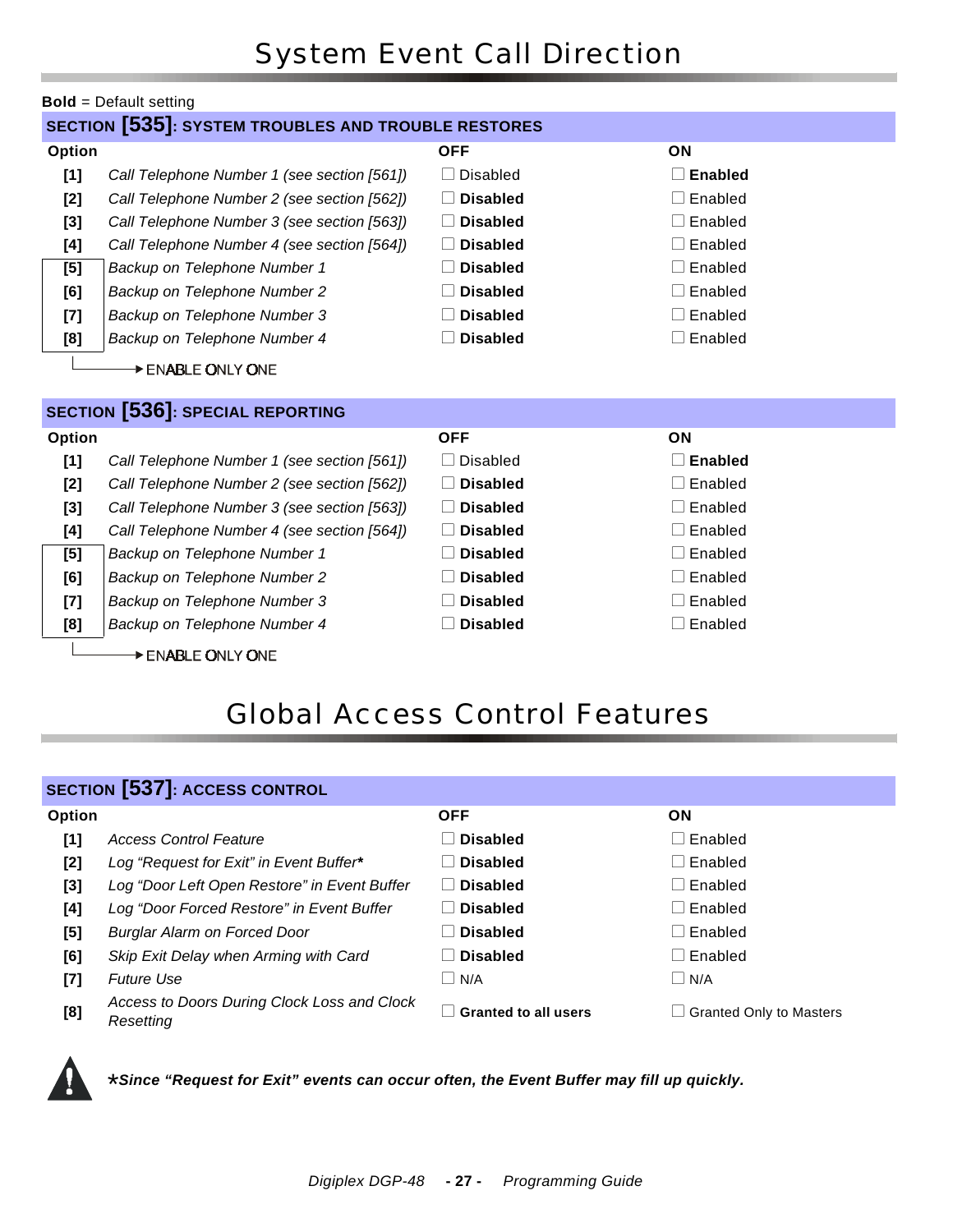

| Section # | Hexa Value (0-FFFF)                                  | <b>Description</b>                 |
|-----------|------------------------------------------------------|------------------------------------|
|           | If less than 4 digits, press [ENTER]                 |                                    |
| [551]     | $\left( \begin{array}{cc} 1 & 1 \end{array} \right)$ | <b>PARTITION 1: ACCOUNT NUMBER</b> |
| [552]     |                                                      | <b>PARTITION 2: ACCOUNT NUMBER</b> |
| [553]     |                                                      | <b>PARTITION 3: ACCOUNT NUMBER</b> |
| [554]     |                                                      | PARTITION 4: ACCOUNT NUMBER        |

*Only the SIA format supports the use of the [0] = 0 digit in its account numbers. Account numbers using a reporting format other than SIA do not support the [0] = 0 digit. You must enter the [STAY] = A digit in its place. When using the SIA communication format, the control panel will only use Partition Account Number 1 in section [551], but the report code will include the partition number.* 

| [555]   |                                                                                 | PANEL IDENTIFIER (FOR WINLOAD SOFTWARE) |
|---------|---------------------------------------------------------------------------------|-----------------------------------------|
| [556]   |                                                                                 | PC PASSWORD (FOR WINLOAD SOFTWARE)      |
| $[560]$ | PC TELEPHONE NUMBER FOR WINLOAD SOFTWARE (press [ENTER] if less than 32 digits) |                                         |
| [561]   | CENTRAL STATION/PAGER TELEPHONE NUMBER 1 (press [ENTER] if less than 32 digits) | //////////////////////////////          |

**[562]** \_\_/\_\_/\_\_/\_\_/\_\_/\_\_/\_\_/\_\_/\_\_/\_\_/\_\_/\_\_/\_\_/\_\_/\_\_/\_\_/\_\_/\_\_/\_\_/\_\_/\_\_/\_\_/\_\_/\_\_/\_\_/\_\_/\_\_/\_\_/\_\_/\_\_/\_\_/\_\_ CENTRAL STATION/PAGER TELEPHONE NUMBER 2 *(press [ENTER] if less than 32 digits)*

**[563]** \_\_/\_\_/\_\_/\_\_/\_\_/\_\_/\_\_/\_\_/\_\_/\_\_/\_\_/\_\_/\_\_/\_\_/\_\_/\_\_/\_\_/\_\_/\_\_/\_\_/\_\_/\_\_/\_\_/\_\_/\_\_/\_\_/\_\_/\_\_/\_\_/\_\_/\_\_/\_\_ CENTRAL STATION/PAGER TELEPHONE NUMBER 3 *(press [ENTER] if less than 32 digits)*

**[564]** \_\_/\_\_/\_\_/\_\_/\_\_/\_\_/\_\_/\_\_/\_\_/\_\_/\_\_/\_\_/\_\_/\_\_/\_\_/\_\_/\_\_/\_\_/\_\_/\_\_/\_\_/\_\_/\_\_/\_\_/\_\_/\_\_/\_\_/\_\_/\_\_/\_\_/\_\_/\_\_

CENTRAL STATION/PAGER TELEPHONE NUMBER 4 *(press [ENTER] if less than 32 digits)*

| Special Telephone Number Keys |                                            |                                               |  |  |  |  |
|-------------------------------|--------------------------------------------|-----------------------------------------------|--|--|--|--|
| [STAY]                        | $=$ *                                      | $[BYP] = 4$ -second pause $\langle P \rangle$ |  |  |  |  |
| [FORCE]                       | $= 44$                                     | $[MEM] = Insert Space$                        |  |  |  |  |
| [ARM]                         | $=$ Switch to Tone Dialing (T)             | $TRBLI = Delete$                              |  |  |  |  |
|                               | $[DISARM] = Walt for second dial tone (W)$ | $[ACC] = D$ elete from cursor to the end      |  |  |  |  |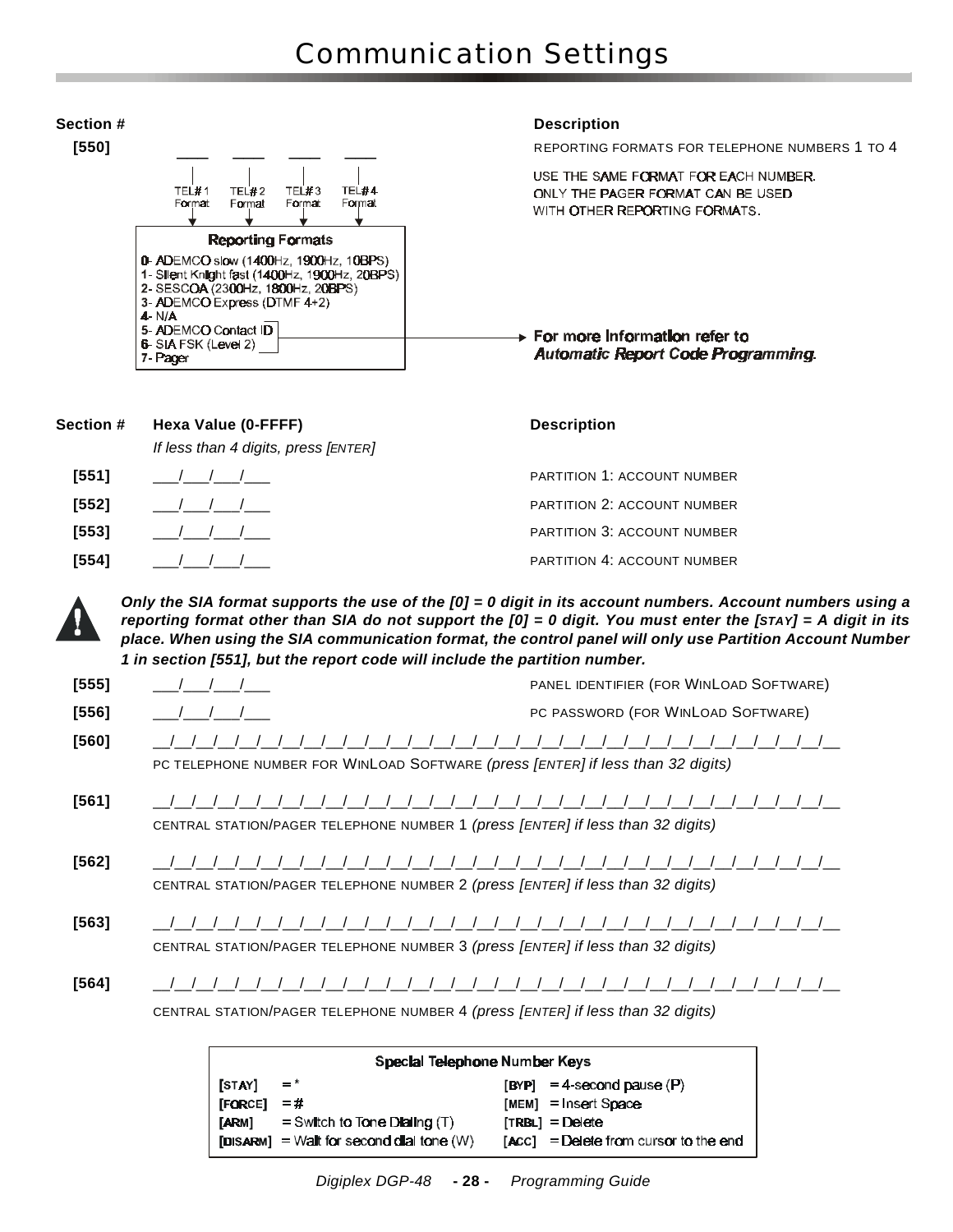Each section from **[600]** to **[718]** contains up to four reportable events as defined on the following pages.

#### **Ademco slow**, **Silent Knight fast**, **SESCOA**, **Ademco express or Pager formats:**

Key-in desired 1 or 2-digit hexa values from 0 to FF.

#### **Ademco format:**

Use sections **[790]** to **[795]** to program a set of default Ademco report codes from the "Automatic Report Code List" on page 34. Then to program the remaining report codes or to change some of the defaults, enter the individual sections and key-in the desired 2-digit hexa values found in the "Contact ID Report Code List" on page 36.

#### **SIA format:**

Use sections **[790]** to **[795]** to program a set of default SIA report codes from the "Automatic Report Code List" on page 34. Codes that have not been set to default can be set to default manually by entering FF in the appropriate section. To disable reporting of an event, enter 00 in the appropriate section.

#### ARMING REPORT CODES

| $[600]$ : | $\frac{1}{2}$ / $\frac{1}{2}$ Access code 1  | $[608]$ : | $\frac{1}{2}$ / $\frac{1}{2}$ Access code 33        | $[616]$ : | $\frac{1}{2}$ / $\frac{1}{2}$ Access code 65 |
|-----------|----------------------------------------------|-----------|-----------------------------------------------------|-----------|----------------------------------------------|
|           | $_{-}/_{-}$ Access code 2                    |           | /__ Access code 34                                  |           |                                              |
|           | $_{-}/_{-}$ Access code 3                    |           | $_{-}/_{-}$ Access code 35                          |           | $_{-}/_{-}$ Access code 67                   |
|           | $_{\_}/_{\_}$ Access code 4                  |           | /__ Access code 36                                  |           | $_{-}/_{-}$ Access code 68                   |
|           |                                              |           |                                                     |           |                                              |
| $[601]$ : | $\frac{1}{2}$ / $\frac{1}{2}$ Access code 5  |           | $[609]$ : __/__ Access code 37                      | $[617]$ : | $\frac{1}{2}$ / $\frac{1}{2}$ Access code 69 |
|           | $\frac{1}{2}$ / $\frac{1}{2}$ Access code 6  |           | $\frac{1}{2}$ / $\frac{1}{2}$ Access code 38        |           | $_{--}/_{--}$ Access code 70                 |
|           | $_{--}/_{--}$ Access code 7                  |           | $\frac{1}{2}$ / $\frac{1}{2}$ Access code 39        |           | $_{--}/_{--}$ Access code 71                 |
|           | $\frac{1}{2}$ / $\frac{1}{2}$ Access code 8  |           | __ /__ Access code 40                               |           | $\frac{1}{2}$ / $\frac{1}{2}$ Access code 72 |
| $[602]$ : | $\frac{1}{2}$ / $\frac{1}{2}$ Access code 9  |           | $[610]$ : __/__ Access code 41                      | $[618]$ : | $\frac{1}{2}$ / $\frac{1}{2}$ Access code 73 |
|           | $\frac{1}{2}$ / $\frac{1}{2}$ Access code 10 |           | $_{-}/_{-}$ Access code 42                          |           | __ /__ Access code 74                        |
|           | $\frac{1}{2}$ / $\frac{1}{2}$ Access code 11 |           | $\frac{1}{2}$ Access code 43                        |           | $-$ / $\angle$ Access code 75                |
|           |                                              |           | $\frac{1}{2}$ / $\frac{1}{2}$ Access code 44        |           | $\frac{1}{2}$ / $\frac{1}{2}$ Access code 76 |
|           | $\frac{1}{2}$ / $\frac{1}{2}$ Access code 12 |           |                                                     |           |                                              |
|           | $[603]$ : __/__ Access code 13               |           | $[611]$ : __/__ Access code 45                      | [619]:    | $\frac{1}{2}$ / $\frac{1}{2}$ Access code 77 |
|           | $\frac{1}{2}$ / $\frac{1}{2}$ Access code 14 |           | $\frac{1}{2}$ / $\frac{1}{2}$ Access code 46        |           | $_{--}/_{--}$ Access code 78                 |
|           | $\frac{1}{2}$ / $\frac{1}{2}$ Access code 15 |           | $_{-}/$ Access code 47                              |           | $_{-}/_{-}$ Access code 79                   |
|           | $\frac{1}{2}$ / $\frac{1}{2}$ Access code 16 |           | $\frac{1}{2}$ / $\frac{1}{2}$ Access code 48        |           | $_{--}/_{--}$ Access code 80                 |
|           |                                              |           |                                                     |           |                                              |
| $[604]$ : | $\frac{1}{2}$ / $\frac{1}{2}$ Access code 17 |           | $[612]$ : __/__ Access code 49                      | $[620]$ : | $\frac{1}{2}$ / $\frac{1}{2}$ Access code 81 |
|           | $\frac{1}{2}$ / $\frac{1}{2}$ Access code 18 |           | $\frac{1}{2}$ / $\frac{1}{2}$ Access code 50        |           | $\frac{1}{2}$ / $\frac{1}{2}$ Access code 82 |
|           | $\frac{1}{2}$ / $\frac{1}{2}$ Access code 19 |           | $_{-}/_{-}$ Access code 51                          |           | $\frac{1}{2}$ / $\frac{1}{2}$ Access code 83 |
|           | $\frac{1}{2}$ / $\frac{1}{2}$ Access code 20 |           | $_{-}/_{-}$ Access code 52                          |           | $\frac{1}{2}$ / $\frac{1}{2}$ Access code 84 |
| $[605]$ : | $\frac{1}{2}$ / $\frac{1}{2}$ Access code 21 |           | [613]: $\frac{1}{2}$ / $\frac{1}{2}$ Access code 53 | $[621]$ : | $\frac{1}{2}$ / $\frac{1}{2}$ Access code 85 |
|           | $\frac{1}{2}$ / $\frac{1}{2}$ Access code 22 |           | $\frac{1}{2}$ / $\frac{1}{2}$ Access code 54        |           | $_{--}/_{--}$ Access code 86                 |
|           | $\frac{1}{2}$ / $\frac{1}{2}$ Access code 23 |           | $\frac{1}{2}$ / Access code 55                      |           | $_{--}/_{--}$ Access code 87                 |
|           | $\frac{1}{2}$ / $\frac{1}{2}$ Access code 24 |           | __ /__ Access code 56                               |           | $\frac{1}{2}$ / $\frac{1}{2}$ Access code 88 |
|           |                                              |           |                                                     |           |                                              |
| $[606]$ : | $\frac{1}{2}$ / $\frac{1}{2}$ Access code 25 |           | $[614]$ : __/__ Access code 57                      | $[622]:$  | $\frac{1}{2}$ / $\frac{1}{2}$ Access code 89 |
|           | $\frac{1}{2}$ / $\frac{1}{2}$ Access code 26 |           | $_{-}/_{-}$ Access code 58                          |           | $_{-}/$ Access code 90                       |
|           | $\frac{1}{2}$ Access code 27                 |           | $\frac{1}{2}$ / $\frac{1}{2}$ Access code 59        |           | $\frac{1}{2}$ / $\frac{1}{2}$ Access code 91 |
|           | $\frac{1}{2}$ Access code 28                 |           | __ /__ Access code 60                               |           | $\frac{1}{2}$ / $\frac{1}{2}$ Access code 92 |
| $[607]$ : | $\frac{1}{2}$ / $\frac{1}{2}$ Access code 29 |           | $[615]$ : __/__ Access code 61                      | $[623]$ : | $_{--}$ / $_{--}$ Access code 93             |
|           | $\frac{1}{2}$ / $\frac{1}{2}$ Access code 30 |           | $\frac{1}{2}$ / $\frac{1}{2}$ Access code 62        |           | $_{--}/_{--}$ Access code 94                 |
|           | $_{-}/_{-}$ Access code 31                   |           | /__ Access code 63                                  |           | $\frac{1}{2}$ / $\frac{1}{2}$ Access code 95 |
|           | $\frac{1}{2}$ / $\frac{1}{2}$ Access code 32 |           | $_{-}/_{-}$ Access code 64                          |           | $\frac{1}{2}$ / $\frac{1}{2}$ Access code 96 |
|           |                                              |           |                                                     |           |                                              |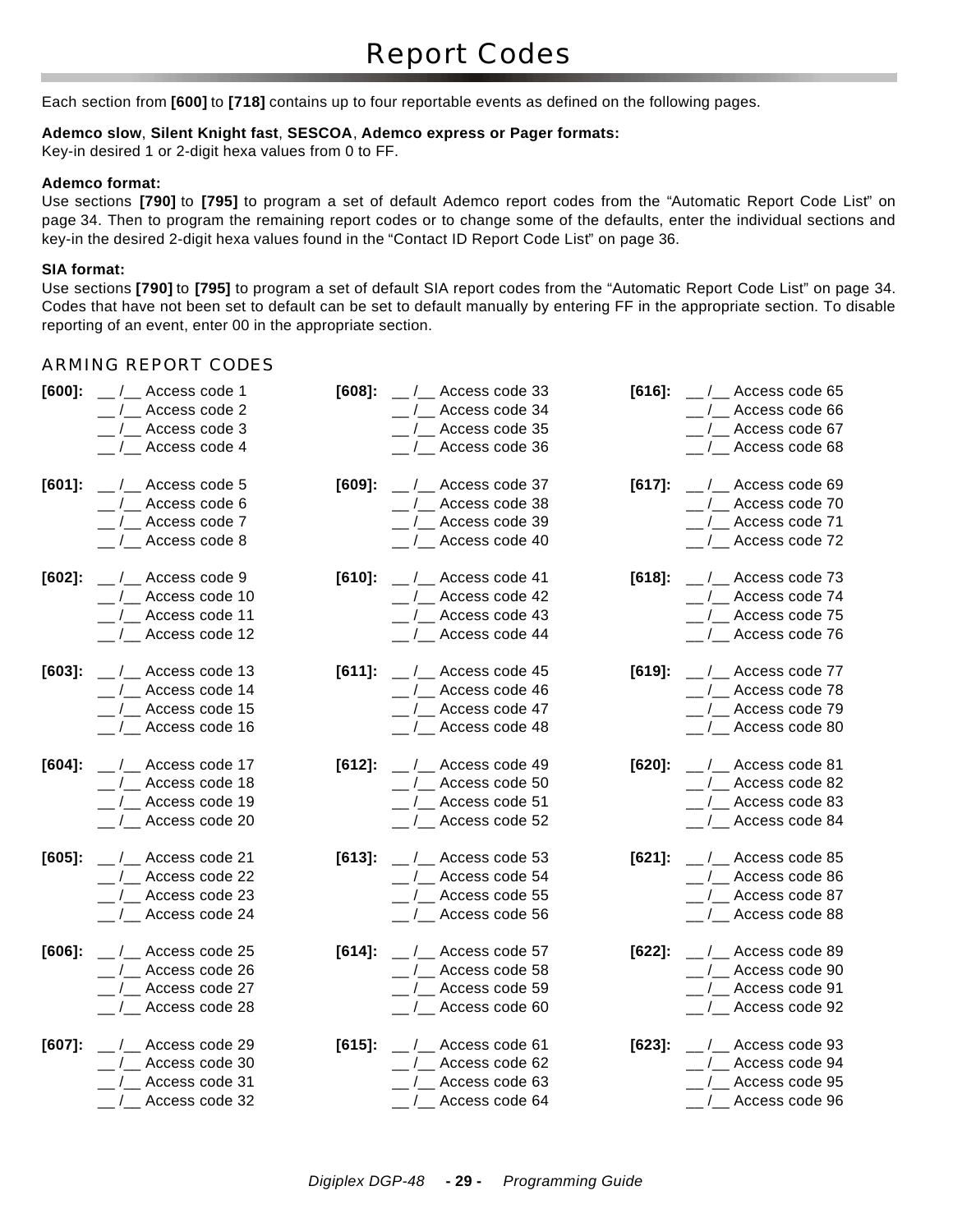#### ARMING REPORT CODES (CON'T)

| $[624]$ : | $\mu$ / $\mu$ Keyswitch 1<br>/__ Keyswitch 2<br>_/__ Keyswitch 3<br>__ /__ Keyswitch 4 |           | $[625]$ : __/__ Keyswitch 5<br>/__ Keyswitch 6<br>_/__ Keyswitch 7<br>__ /__ Keyswitch 8 | $[626]$ :<br>$[627]$ : | <b>SPECIAL DISARMING CODES</b><br>$\frac{1}{2}$ / $\frac{1}{2}$ Auto-Arming<br>/__ PC Arming<br>/_ Late to close<br>/__ No Movement<br>$\frac{1}{2}$ Partial Arming<br>_/__ Quick Arming<br>$/$ N/A<br>$_{-}/_{-}$ N/A |
|-----------|----------------------------------------------------------------------------------------|-----------|------------------------------------------------------------------------------------------|------------------------|------------------------------------------------------------------------------------------------------------------------------------------------------------------------------------------------------------------------|
|           | DISARMING REPORT CODES                                                                 |           |                                                                                          |                        |                                                                                                                                                                                                                        |
| $[628]$ : | $\frac{1}{2}$ / $\frac{1}{2}$ Access code 1                                            | $[636]$ : | $\frac{1}{2}$ / $\frac{1}{2}$ Access code 33                                             | [644]:                 | $\frac{1}{2}$ Access code 65                                                                                                                                                                                           |
|           | $_{-}/_{-}$ Access code 2                                                              |           | /__ Access code 34                                                                       |                        | $_{-}/_{-}$ Access code 66                                                                                                                                                                                             |
|           | $\frac{1}{2}$ / $\frac{1}{2}$ Access code 3                                            |           | /__ Access code 35                                                                       |                        | $_{-}/_{-}$ Access code 67                                                                                                                                                                                             |
|           | $\frac{1}{2}$ / $\frac{1}{2}$ Access code 4                                            |           | /__ Access code 36                                                                       |                        | __ /__ Access code 68                                                                                                                                                                                                  |
| $[629]$ : | $\frac{1}{2}$ / $\frac{1}{2}$ Access code 5                                            | $[637]$ : | $\frac{1}{2}$ / $\frac{1}{2}$ Access code 37                                             | $[645]$ :              | $_{-}/$ Access code 69                                                                                                                                                                                                 |
|           | $\frac{1}{2}$ Access code 6                                                            |           | /__ Access code 38                                                                       |                        | $_{-}/_{-}$ Access code 70                                                                                                                                                                                             |
|           | $\frac{1}{2}$ / $\frac{1}{2}$ Access code 7                                            |           | /__ Access code 39                                                                       |                        | $_{-}/$ Access code 71                                                                                                                                                                                                 |
|           | $\frac{1}{2}$ / $\frac{1}{2}$ Access code 8                                            |           | /__ Access code 40                                                                       |                        | $_{-}/_{-}$ Access code 72                                                                                                                                                                                             |
| $[630]$ : | $\frac{1}{2}$ / $\frac{1}{2}$ Access code 9                                            | $[638]$ : | $\frac{1}{2}$ / $\frac{1}{2}$ Access code 41                                             | $[646]$ :              | __ /__ Access code 73                                                                                                                                                                                                  |
|           | $\frac{1}{2}$ / $\frac{1}{2}$ Access code 10                                           |           | /__ Access code 42                                                                       |                        | $_{-}/_{-}$ Access code 74                                                                                                                                                                                             |
|           | $\frac{1}{2}$ / $\frac{1}{2}$ Access code 11                                           |           | /__ Access code 43                                                                       |                        | $_{-}/$ Access code 75                                                                                                                                                                                                 |
|           | $\frac{1}{2}$ / $\frac{1}{2}$ Access code 12                                           |           | /_ Access code 44                                                                        |                        | __ /__ Access code 76                                                                                                                                                                                                  |
| $[631]$ : | $\frac{1}{2}$ / $\frac{1}{2}$ Access code 13                                           | $[639]$ : | $\frac{1}{2}$ / $\frac{1}{2}$ Access code 45                                             | $[647]$ :              | $_{-}/_{-}$ Access code 77                                                                                                                                                                                             |
|           | $\frac{1}{2}$ / $\frac{1}{2}$ Access code 14                                           |           | /__ Access code 46                                                                       |                        | $_{-}/_{-}$ Access code 78                                                                                                                                                                                             |
|           | $\frac{1}{2}$ / $\frac{1}{2}$ Access code 15                                           |           | /__ Access code 47                                                                       |                        | $_{-}/$ Access code 79                                                                                                                                                                                                 |
|           | $\frac{1}{2}$ / $\frac{1}{2}$ Access code 16                                           |           | /_ Access code 48                                                                        |                        | __ /__ Access code 80                                                                                                                                                                                                  |
| $[632]$ : | $\frac{1}{2}$ Access code 17                                                           | $[640]$ : | /__ Access code 49                                                                       | $[648]$ :              | $_{-}/_{-}$ Access code 81                                                                                                                                                                                             |
|           | / Access code 18                                                                       |           | /__ Access code 50                                                                       |                        | /_ Access code 82                                                                                                                                                                                                      |
|           | Access code 19                                                                         |           | /_ Access code 51                                                                        |                        | Access code 83                                                                                                                                                                                                         |
|           | $\frac{1}{2}$ / $\frac{1}{2}$ Access code 20                                           |           | /__ Access code 52                                                                       |                        | /__ Access code 84                                                                                                                                                                                                     |
|           | [633]: $\_\_\/$ Access code 21                                                         |           | $[641]$ : __/__ Access code 53                                                           |                        | $[649]$ : __/__ Access code 85                                                                                                                                                                                         |
|           | $\frac{1}{2}$ / $\frac{1}{2}$ Access code 22                                           |           | $\frac{1}{2}$ / $\frac{1}{2}$ Access code 54                                             |                        | / Access code 86                                                                                                                                                                                                       |
|           | $\frac{1}{2}$ / $\frac{1}{2}$ Access code 23                                           |           | __ /__ Access code 55                                                                    |                        | $_{\sim}$ / $_{\sim}$ Access code 87                                                                                                                                                                                   |
|           | $\frac{1}{2}$ / $\frac{1}{2}$ Access code 24                                           |           | $\_$ / $\_$ Access code 56                                                               |                        | $_{\rm \sim}$ / $_{\rm \sim}$ Access code 88                                                                                                                                                                           |
| $[634]$ : | $\frac{1}{2}$ / $\frac{1}{2}$ Access code 25                                           |           | $[642]$ : __/__ Access code 57                                                           | [650]:                 | $\frac{1}{2}$ / $\frac{1}{2}$ Access code 89                                                                                                                                                                           |
|           | $\frac{1}{2}$ / $\frac{1}{2}$ Access code 26                                           |           | $\frac{1}{2}$ / $\frac{1}{2}$ Access code 58                                             |                        | / Access code 90                                                                                                                                                                                                       |
|           | $\frac{1}{2}$ / $\frac{1}{2}$ Access code 27                                           |           | __ /__ Access code 59                                                                    |                        | $\frac{1}{2}$ Access code 91                                                                                                                                                                                           |
|           | $\frac{1}{2}$ / $\frac{1}{2}$ Access code 28                                           |           | $\frac{1}{2}$ / $\frac{1}{2}$ Access code 60                                             |                        | / Access code 92                                                                                                                                                                                                       |
| $[635]$ : | $\frac{1}{2}$ / $\frac{1}{2}$ Access code 29                                           |           | $[643]$ : __/__ Access code 61                                                           |                        | $[651]$ : __/__ Access code 93                                                                                                                                                                                         |
|           | $\frac{1}{2}$ / $\frac{1}{2}$ Access code 30                                           |           | $\frac{1}{2}$ / $\frac{1}{2}$ Access code 62                                             |                        | $\frac{1}{2}$ / $\frac{1}{2}$ Access code 94                                                                                                                                                                           |
|           | $\frac{1}{2}$ / $\frac{1}{2}$ Access code 31                                           |           | $\frac{1}{2}$ / $\frac{1}{2}$ Access code 63                                             |                        | $\frac{1}{2}$ / $\frac{1}{2}$ Access code 95                                                                                                                                                                           |
|           | __ /__ Access code 32                                                                  |           | $\frac{1}{2}$ / $\frac{1}{2}$ Access code 64                                             |                        | __ /__ Access code 96                                                                                                                                                                                                  |
|           |                                                                                        |           |                                                                                          |                        |                                                                                                                                                                                                                        |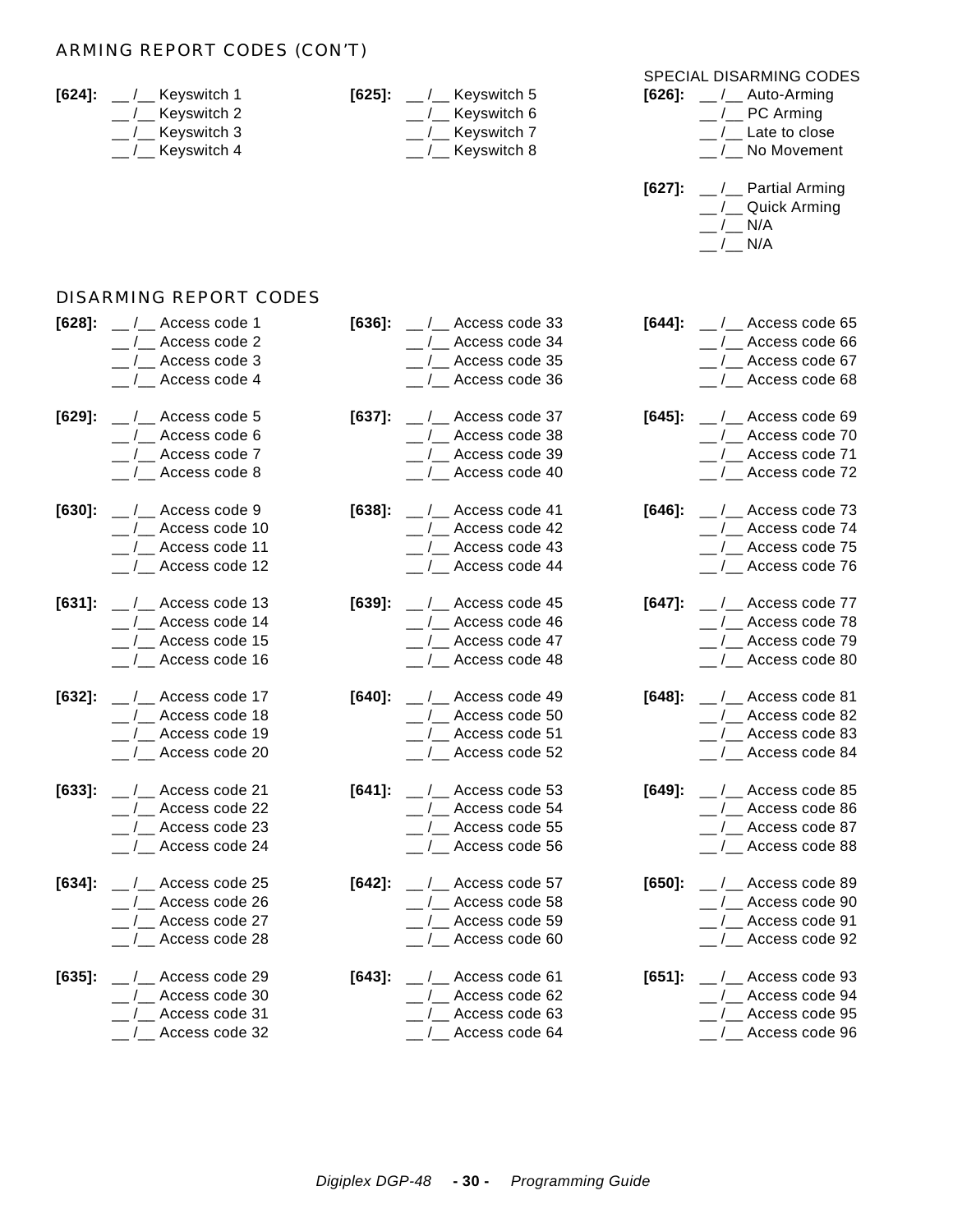#### DISARMING REPORT CODES (CON'T)

|                                           |                                           | <b>SPECIAL DISARMING CODES</b>  |
|-------------------------------------------|-------------------------------------------|---------------------------------|
| $[652]$ : __/__ Keyswitch 1               | [653]: $\_\_$ / $\_\_$ Keyswitch 5        | <b>[654]:</b> / Cancel Auto-arm |
| $\frac{1}{2}$ / $\frac{1}{2}$ Keyswitch 2 | $\mu$ / $\mu$ Keyswitch 6                 | / Quick Disarm                  |
| __ /__ Keyswitch 3                        | $\frac{1}{2}$ / $\frac{1}{2}$ Keyswitch 7 | / PC disarm                     |
| __ /__ Keyswitch 4                        | $\_$ / $\_$ Keyswitch 8                   | / N/A                           |

#### ALARM REPORT CODES

| $[655]$ :<br>$[656]$ : | $\frac{1}{2}$ / $\frac{1}{2}$ Zone 1<br>$_{-}/_{-}$ Zone 2<br>$_{-}/_{-}$ Zone 3<br>$_{-}/_{-}$ Zone 4<br>$\frac{1}{2}$ Zone 5<br>$_{-}/_{-}$ Zone 6<br>$_{-}/_{-}$ Zone 7<br>$_{-}/$ Zone 8 | $[660]$ : | $[659]$ : __/__ Zone 17<br>$\frac{1}{2}$ Zone 18<br>$_{-}/_{-}$ Zone 19<br>$\_$ / $\_$ Zone 20<br>$\frac{1}{2}$ Zone 21<br>$\frac{1}{2}$ Zone 22<br>$_{-}/_{-}$ Zone 23<br>$_{-}/_{-}$ Zone 24 | $[664]$ : | [663]: $\_\,\_\,\_\,\_\,\_\,\$ Zone 33<br>$_{-}/_{-}$ Zone 34<br>$_{-}/_{-}$ Zone 35<br>__ /__ Zone 36<br>$\frac{1}{2}$ / $\frac{2}{2}$ Zone 37<br>$_{--}/_{--}$ Zone 38<br>$_{--}/_{--}$ Zone 39<br>$_{-}/_{-}$ Zone 40 |
|------------------------|----------------------------------------------------------------------------------------------------------------------------------------------------------------------------------------------|-----------|------------------------------------------------------------------------------------------------------------------------------------------------------------------------------------------------|-----------|--------------------------------------------------------------------------------------------------------------------------------------------------------------------------------------------------------------------------|
| $[657]$ :              | $\frac{1}{2}$ Zone 9<br>$_{-}/_{-}$ Zone 10<br>$_{-}/_{-}$ Zone 11<br>$_{-}/_{-}$ Zone 12                                                                                                    |           | $[661]:$ __/__ Zone 25<br>$_{-}/_{-}$ Zone 26<br>$_{-}/_{-}$ Zone 27<br>$\_$ / $\_$ Zone 28                                                                                                    | $[665]$ : | $\frac{1}{2}$ / $\frac{1}{2}$ Zone 41<br>$_{--}$ / $_{--}$ Zone 42<br>$_{--}/_{--}$ Zone 43<br>$_{-}/_{-}$ Zone 44                                                                                                       |
| $[658]$ :              | $\frac{1}{2}$ Zone 13<br>$_{-}/_{-}$ Zone 14<br>$_{-}/_{-}$ Zone 15<br>$_{-}/_{-}$ Zone 16                                                                                                   |           | $[662]$ : __/__ Zone 29<br>$_{-}/_{-}$ Zone 30<br>$\frac{1}{2}$ Zone 31<br>$\_$ / $\_$ Zone 32                                                                                                 | $[666]$ : | $_{--}$ / $_{--}$ Zone 45<br>$_{-}/_{-}$ Zone 46<br>$_{--}$ / $_{--}$ Zone 47<br>$_{-}/_{-}$ Zone 48                                                                                                                     |
|                        | ALARM RESTORE REPORT CODES                                                                                                                                                                   |           |                                                                                                                                                                                                |           |                                                                                                                                                                                                                          |
| $[667]$ :              | $_{--}$ / $_{--}$ Zone 1<br>$_{--}$ / $_{--}$ Zone 2<br>$\frac{1}{2}$ / $\frac{2}{2}$ Zone 3<br>$\frac{1}{2}$ Zone 4                                                                         |           | [671]: $\_\,\_\,\_\,\_\,\_\$ Zone 17<br>$\_$ / $\_$ Zone 18<br>$\frac{1}{2}$ Zone 19<br>$_{-}/_{-}$ Zone 20                                                                                    |           | [675]: $\frac{1}{2}$ / $\frac{1}{2}$ Zone 33<br>$_{--}$ / $_{--}$ Zone 34<br>$_{-}/_{-}$ Zone 35<br>$_{-}/_{-}$ Zone 36                                                                                                  |
| $[668]$ :              | $_{--}$ / $_{--}$ Zone 5<br>$_{--}/_{--}$ Zone 6<br>$\_$ / $\_$ Zone 7<br>$_{-}/_{-}$ Zone 8                                                                                                 |           | [672]: $\_\,\_\,\_\,\_\$ Zone 21<br>$_{-}/_{-}$ Zone 22<br>$\frac{1}{2}$ Zone 23<br>$_{-}/_{-}$ Zone 24                                                                                        | $[676]$ : | $\frac{1}{2}$ / $\frac{2}{2}$ Zone 37<br>$_{--}$ / $_{--}$ Zone 38<br>$_{-}/_{-}$ Zone 39<br>$_{-}/_{-}$ Zone 40                                                                                                         |
| $[669]$ :              | $_{--}$ / $_{--}$ Zone 9<br>$_{-}/_{-}$ Zone 10<br>$_{-}/_{-}$ Zone 11<br>$_{-}/_{-}$ Zone 12                                                                                                | $[673]$ : | $\frac{1}{2}$ Zone 25<br>$\_$ / $\_$ Zone 26<br>$\_$ / $\_$ Zone 27<br>$\frac{1}{2}$ Zone 28                                                                                                   | $[677]$ : | $\frac{1}{2}$ Zone 41<br>$_{--}/_{--}$ Zone 42<br>$_{-}/_{-}$ Zone 43<br>$_{-}/_{-}$ Zone 44                                                                                                                             |
| $[670]$ :              | $_{--}$ / $_{--}$ Zone 13<br>$_{-}/_{-}$ Zone 14<br>$\_$ / $\_$ Zone 15<br>$\_$ / $\_$ Zone 16                                                                                               |           | $[674]$ : __/__ Zone 29<br>$_{-}/_{-}$ Zone 30<br>$\_$ / $\_$ Zone 31<br>$\frac{1}{2}$ Zone 32                                                                                                 | $[678]$ : | $_{--}$ / $_{--}$ Zone 45<br>$_{-}/_{-}$ Zone 46<br>$_{-}/_{-}$ Zone 47<br>$_{-}/_{-}$ Zone 48                                                                                                                           |

#### SPECIAL ALARM REPORT CODES

| $[679]$ : __ $/$ __ Emergency Panic          | $[680]:$ / N/A       |
|----------------------------------------------|----------------------|
| __ /__ Auxiliary Panic                       | / Auto Zone Shutdown |
| $\frac{1}{2}$ Fire Panic                     | / Duress             |
| $\frac{1}{2}$ / $\frac{1}{2}$ Recent Closing | $/$ N/A              |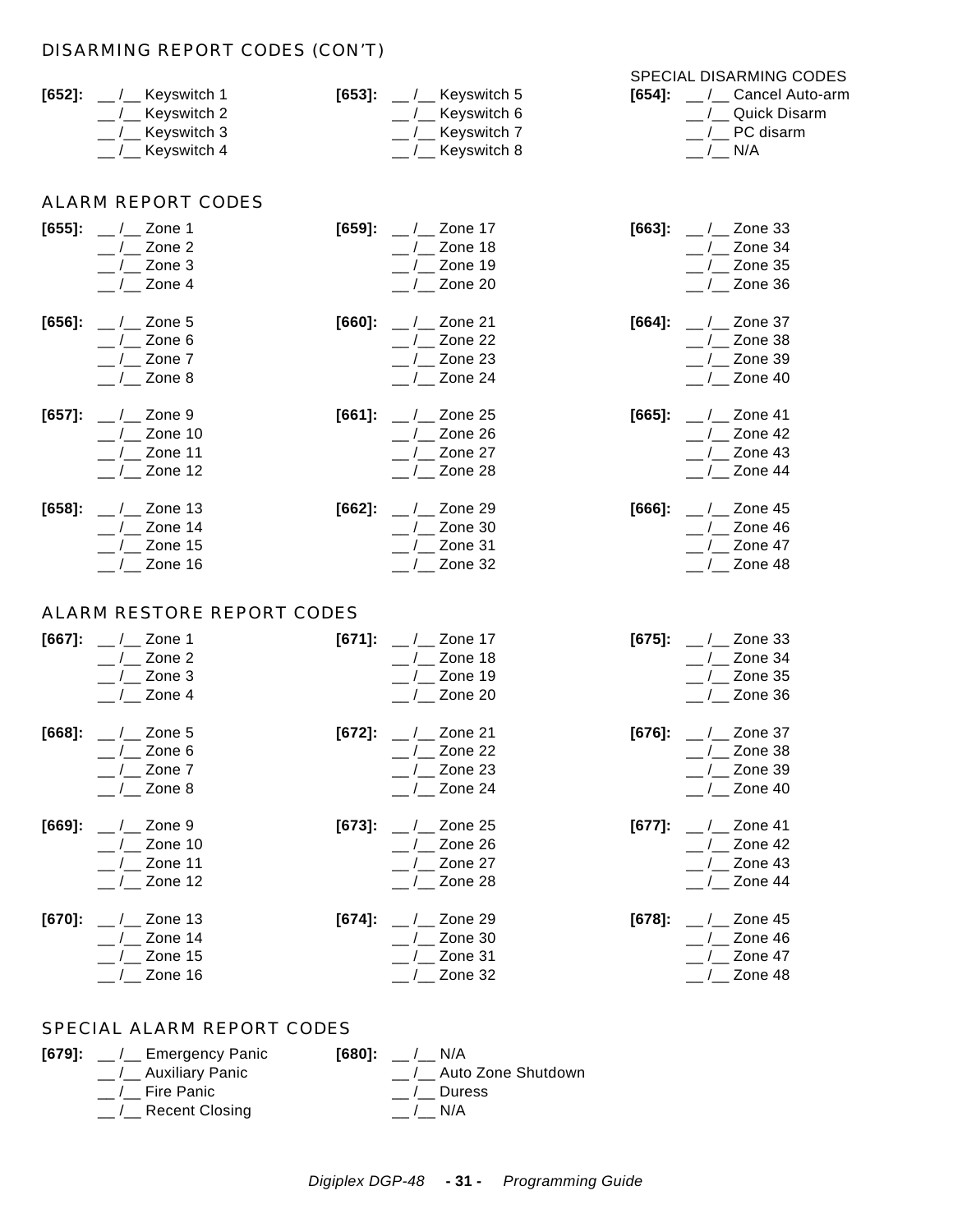#### ZONE TAMPER REPORT CODES

| [681]:<br>$[682]$ : | $\frac{1}{2}$ / $\frac{1}{2}$ Zone 1<br>$_{--}/_{--}$ Zone 2<br>$_{-}/_{-}$ Zone 3<br>$_{-}/_{-}$ Zone 4<br>$_{--}$ / $_{--}$ Zone 5<br>$_{-}/_{-}$ Zone 6<br>$_{-}/_{-}$ Zone 7<br>$_{-}/_{-}$ Zone 8 | $[686]$ : | $[685]$ : __/__ Zone 17<br>$_{-}/_{-}$ Zone 18<br>$\_$ / $\_$ Zone 19<br>$_{-}/_{-}$ Zone 20<br>$_{--}/_{--}$ Zone 21<br>$_{-}/_{-}$ Zone 22<br>$\_$ / $\_$ Zone 23<br>$\frac{1}{2}$ Zone 24 | $[690]$ : | [689]: $\_\,\_\,\_\,\_\,\_\,\$ Zone 33<br>$_{-}/_{-}$ Zone 34<br>$_{-}/_{-}$ Zone 35<br>$\_$ / $\_$ Zone 36<br>$\frac{1}{2}$ / $\frac{2}{2}$ Zone 37<br>$_{-}/_{-}$ Zone 38<br>$_{--}$ / $_{--}$ Zone 39<br>$_{-}/_{-}$ Zone 40 |
|---------------------|--------------------------------------------------------------------------------------------------------------------------------------------------------------------------------------------------------|-----------|----------------------------------------------------------------------------------------------------------------------------------------------------------------------------------------------|-----------|---------------------------------------------------------------------------------------------------------------------------------------------------------------------------------------------------------------------------------|
| $[683]$ :           | $_{--}$ / $_{--}$ Zone 9<br>$_{--}$ / $_{--}$ Zone 10<br>$_{-}/_{-}$ Zone 11<br>$_{-}/_{-}$ Zone 12                                                                                                    |           | [687]: $\_\,\_\,\_\,\_\,\_\$ Zone 25<br>$\_$ / $\_$ Zone 26<br>$_{-}/_{-}$ Zone 27<br>$_{-}/_{-}$ Zone 28                                                                                    | $[691]$ : | $\frac{1}{2}$ / $\frac{1}{2}$ Zone 41<br>$_{--}$ / $_{--}$ Zone 42<br>$_{-}/_{-}$ Zone 43<br>$_{-}/_{-}$ Zone 44                                                                                                                |
| $[684]$ :           | $_{--}$ / $_{--}$ Zone 13<br>$_{-}/_{-}$ Zone 14<br>$_{-}/_{-}$ Zone 15<br>$_{-}/_{-}$ Zone 16                                                                                                         |           | $[688]$ : __/__ Zone 29<br>$\_$ / $\_$ Zone 30<br>$_{-}/_{-}$ Zone 31<br>$_{-}/_{-}$ Zone 32                                                                                                 |           | [692]: $\_\,\_\,\_\,\_\,\_\,\$ Zone 45<br>$_{--}$ / $_{--}$ Zone 46<br>$\_$ / $\_$ Zone 47<br>$\frac{1}{2}$ Zone 48                                                                                                             |
|                     | ZONE TAMPER RESTORE REPORT CODES                                                                                                                                                                       |           |                                                                                                                                                                                              |           |                                                                                                                                                                                                                                 |
| $[693]$ :           | $\frac{1}{2}$ / $\frac{1}{2}$ Zone 1<br>$_{-}/_{-}$ Zone 2<br>$\frac{1}{2}$ / $\frac{2}{2}$ Zone 3<br>$_{-}/_{-}$ Zone 4                                                                               | $[697]$ : | $\frac{1}{2}$ / $\frac{1}{2}$ Zone 17<br>$_{-}/_{-}$ Zone 18<br>$\frac{1}{2}$ / $\frac{1}{2}$ Zone 19<br>$_{-}/_{-}$ Zone 20                                                                 |           | [701]: $\_\,\_\,\_\,\_\,\_\,\$ Zone 33<br>$_{-}/_{-}$ Zone 34<br>$\frac{1}{2}$ Zone 35<br>$\frac{1}{2}$ Zone 36                                                                                                                 |
| $[694]$ :           | $\frac{1}{2}$ Zone 5<br>$_{-}/_{-}$ Zone 6<br>$_{-}/_{-}$ Zone 7<br>$_{-}/_{-}$ Zone 8                                                                                                                 | $[698]$ : | $\frac{1}{2}$ Zone 21<br>$\frac{1}{2}$ Zone 22<br>$_{-}/_{-}$ Zone 23<br>$\_$ / $\_$ Zone 24                                                                                                 | $[702]$ : | $_{--}$ / $_{--}$ Zone 37<br>$_{-}/_{-}$ Zone 38<br>$_{-}/_{-}$ Zone 39<br>$_{--}$ / $_{--}$ Zone 40                                                                                                                            |
| $[695]$ :           | $\frac{1}{2}$ / $\frac{2}{2}$ Zone 9<br>$/$ Zone 10<br>$_{-}/_{-}$ Zone 11<br>$_{-}/_{-}$ Zone 12                                                                                                      | $[699]$ : | $\_$ / $\_$ Zone 25<br>$/$ Zone 26<br>$_{-}/_{-}$ Zone 27<br>$_{-}/_{-}$ Zone 28                                                                                                             | $[703]$ : | $\frac{1}{2}$ / $\frac{2}{2}$ Zone 41<br>$_{-}/_{-}$ Zone 42<br>$_{-}/_{-}$ Zone 43<br>$_{-}/_{-}$ Zone 44                                                                                                                      |
| $[696]$ :           | $\_$ / $\_$ Zone 13<br>$_{-}/_{-}$ Zone 14<br>$_{-}/_{-}$ Zone 15                                                                                                                                      | $[700]$   | $\frac{1}{2}$ / $\frac{2}{2}$ Zone 29<br>$_{-}/_{-}$ Zone 30                                                                                                                                 | $[704]$ : | $_{--}$ / $_{--}$ Zone 45<br>$_{-}/_{-}$ Zone 46<br>$_{-}/_{-}$ Zone 47                                                                                                                                                         |

#### SPECIAL TAMPER REPORT CODES

| [705]: | __ /__ Keypad Lock Out |  |
|--------|------------------------|--|
|        | / N/A                  |  |

\_\_ /\_\_ N/A \_\_ /\_\_ N/A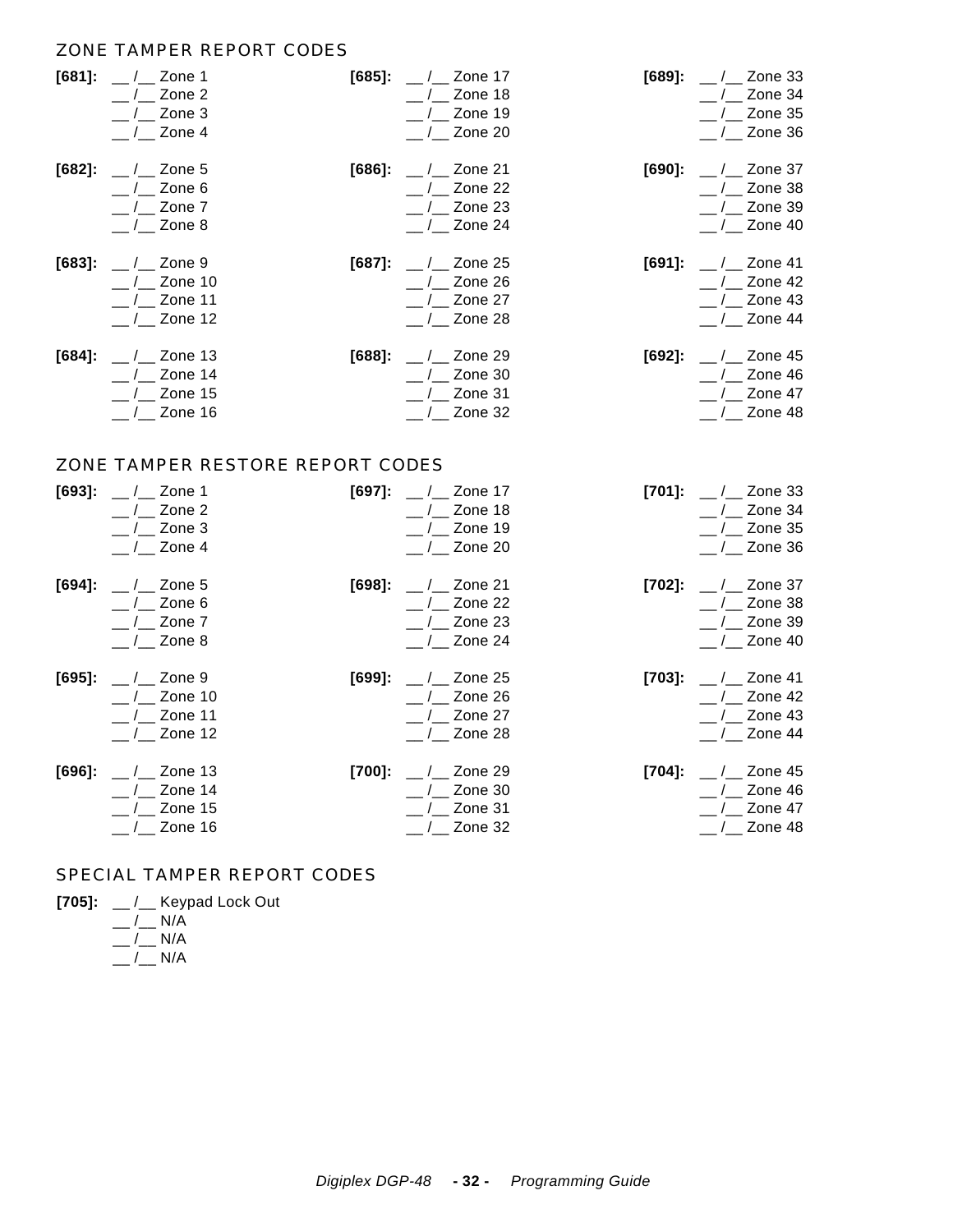|           | SYSTEM TROUBLE REPORT CODES                                                                                                                      |           |                                                                                                                                       |           |                                                                                                                                    |
|-----------|--------------------------------------------------------------------------------------------------------------------------------------------------|-----------|---------------------------------------------------------------------------------------------------------------------------------------|-----------|------------------------------------------------------------------------------------------------------------------------------------|
| $[706]$ : | $/$ N/A<br>/ AC Failure<br><b>Battery Failure</b><br>$\sqrt{2}$<br>(disconnect or low)<br>$\frac{1}{2}$ Auxiliary Supply                         | $[708]$ : | $\frac{1}{2}$ / $\frac{1}{2}$ Bus Fault<br>__ /__ Module tamper<br>Module ROM check<br>error<br>__ /__ Module TLM Fail                | [710]:    | __/__ Module auxiliary failure<br>/ Low battery wireless tx.<br>Wireless transmitter<br>supervision trouble<br>$\frac{1}{2}$ N/A   |
| $[707]$ : | __/__ Bell Output (disconnect<br>or overload)<br>/ Timer Loss<br>$\frac{1}{2}$ Fire Loop Trbl.<br>$/$ N/A<br>SYSTEM TROUBLE RESTORE REPORT CODES | [709]:    | / Module fail to com.<br>/ Printer fault<br>/ Module AC failure<br>__/__ Module battery failure                                       | $[711]$ : | / Tel# 1 fail to com.<br>Tel# 2 fail to com.<br>Tel# 3 fail to com.<br>/ Tel# 4 fail to com.                                       |
|           |                                                                                                                                                  |           |                                                                                                                                       |           |                                                                                                                                    |
| $[712]$ : | $\frac{1}{2}$ / $\frac{1}{2}$ TLM restore<br>/ AC restore<br>_/_ Battery failure restore<br>(disconnect or low)<br>__/__ Aux. supply restore     |           | $[714]$ : __ $/$ Bus fault restore<br>__/__ Module tamper restore<br>/ Module ROM check<br>error restore<br>__ /__ Module TLM restore | $[716]$ : | / Module aux. restore<br>/ Wireless transmitter<br>battery restore<br>__/__ Wireless transmitter<br>supervision restore<br>$/$ N/A |
| $[713]$ : | __/__ Bell output (disconnect<br>or overload) restore<br>__ /__ Timer programmed<br>_/__ Fire loop restore<br>/ N/A                              |           | [715]: $\_\_$ / N/A<br>/ Printer fault restore<br>/ Module AC restore<br>__/__ Module battery restore                                 |           |                                                                                                                                    |
|           | <b>SPECIAL REPORT CODES</b>                                                                                                                      |           |                                                                                                                                       |           |                                                                                                                                    |

| [717]: __ /__ Cold start (sys. shutdown) [718]: __ /__ N/A |                                            |
|------------------------------------------------------------|--------------------------------------------|
| $\frac{1}{2}$ Warm start (sys. reset)                      | / PC access finished                       |
| $\_$ / $\_$ Test report                                    | $\frac{1}{2}$ / $\frac{1}{2}$ Installer in |
| $/$ N/A                                                    | / Installer out                            |
|                                                            |                                            |

#### AUTOMATIC REPORT CODE PROGRAMMING

When using Contact ID or SIA Reporting formats (section **[550]** page 28), default report codes can be programmed automatically. After automatic defaults are set, they can be changed and the remaining report codes can be set manually.

| Section # |                                            | <b>Description</b><br>Sets all the report codes in the following sections to the<br>default values from the "Automatic Report Codes List": |
|-----------|--------------------------------------------|--------------------------------------------------------------------------------------------------------------------------------------------|
| [790]     | ALL CODES                                  | $[600]$ to $[718]$                                                                                                                         |
| $[791]$   | ARMING & DISARMING CODES                   | $[600]$ to $[654]$                                                                                                                         |
| $[792]$   | ALARM & ALARM RESTORE CODES                | $[655]$ to $[680]$                                                                                                                         |
| $[793]$   | TAMPER & TAMPER RESTORE CODES              | $[681]$ to $[705]$                                                                                                                         |
| $[794]$   | <b>TROUBLE &amp; TROUBLE RESTORE CODES</b> | $[706]$ to $[716]$                                                                                                                         |
| $[795]$   | <b>SPECIAL CODES</b>                       | $[717]$ to $[718]$                                                                                                                         |
|           |                                            |                                                                                                                                            |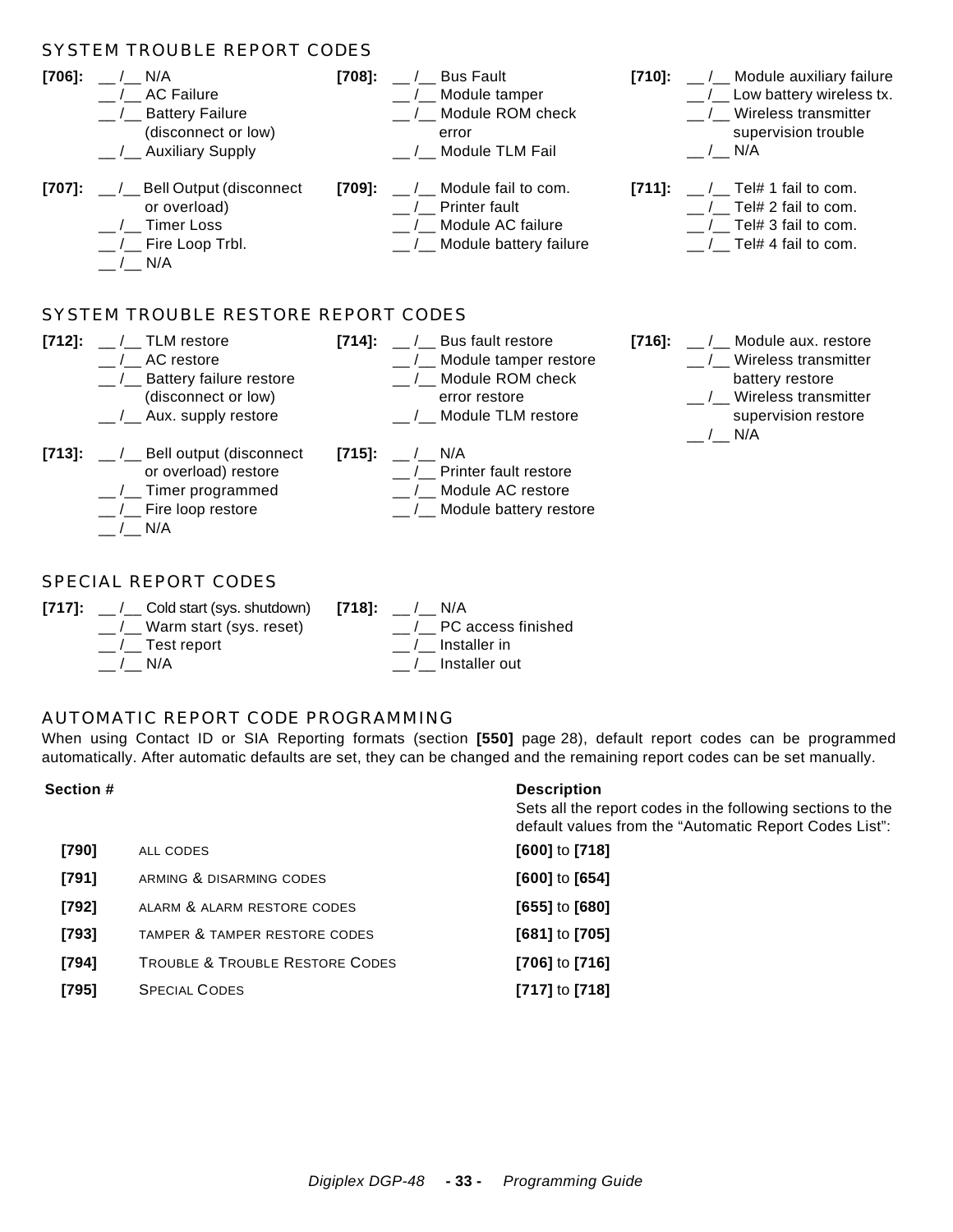### **AUTOMATIC REPORT CODE LIST**

| <b>System Event</b>                      | <b>Default Contact ID Report Code</b> | <b>Default SIA Report Code</b>     |
|------------------------------------------|---------------------------------------|------------------------------------|
|                                          | when using sections [790] to [795]    | when using sections [790] to [795] |
| Arming with Master Code (##)             | 3 4A1 - Close by user                 | <b>CL</b> - Closing Report         |
| Arming with User Code (##)               | 3 4A1 - Close by user                 | <b>CL</b> - Closing Report         |
| Arming with Keyswitch (##)               | 3 4A9 - Keyswitch Close               | CS - Closing Keyswitch             |
| Auto Arming                              | 3 4A3 - Automatic Close               | <b>CA - Automatic Closing</b>      |
| Arm with PC software                     | 3 4A7 - Remote arm/disarm             | <b>CL</b> - Closing Report         |
| Late To Close                            | 3 4A4 - Late to Close                 | OT - Late to Close                 |
| No Movement                              | 3 4A4 - Late to Close                 | NA - No Activity                   |
| Partial arming                           | 1 574 - Group bypass                  | CG - Close Area                    |
| Quick arming                             | 3 408 - Quick arm                     | <b>CL</b> - Closing Report         |
|                                          |                                       |                                    |
| Disarm with Master Code (##)             | 1 4A1 - Open by user                  | OP - Opening Report                |
| Disarm with User Code (##)               | 1 4A1 - Open by user                  | OP - Opening Report                |
| Disarm with Keyswitch (##)               | 1 4A9 - Keyswitch Open                | OS - Opening Keyswitch             |
| Disarm after alarm with Master Code (##) | 1 4A1 - Open by user                  | OR - Disarm From Alarm             |
| Disarm after alarm with User Code (##)   | 1 4A1 - Open by user                  | OR - Disarm From Alarm             |
| Disarm after alarm with Keyswitch (##)   | 1 4A9 - Keyswitch Open                | OS - Opening Keyswitch             |
|                                          |                                       |                                    |
| <b>Auto Arming Cancellation</b>          | 1 4A5 - Deferred Open/Close           | <b>CE - Closing Extend</b>         |
| Disarm with PC software                  | 1 4A7 - Remote arm/disarm             | OP - Opening Report                |
| Disarm after an alarm with PC software   | 1 4A7 - Remote arm/disarm             | OR - Disarm From Alarm             |
| Quick disarm                             | 1 408 - Quick disarm                  | OP - Opening Report                |
|                                          |                                       |                                    |
| Zone Bypassed (##)                       | 1 57A - Zone bypass                   | UB - Untyped Zone Bypass           |
| Zone alarm (##)                          | 1 13A - Burglary Alarm                | BA - Burglary Alarm                |
| Fire alarm (##)                          | 1 11A - Fire alarm                    | FA - Fire Alarm                    |
| Zone alarm restore (##)                  | 3 13A - Burglary Alarm Restore        | <b>BH</b> - Burglary Alarm Restore |
| Fire alarm restore (##)                  | 3 11A - Fire alarm Restore            | FH - Fire Alarm Restore            |
|                                          |                                       |                                    |
| Panic 1 - Emergency                      | 1 12A - Panic alarm                   | PA - Panic Alarm                   |
| Panic 2 - Medical                        | 1 1AA - Medical alarm                 | MA - Medical Alarm                 |
| Panic 3 - Fire                           | 1 115 - Pull Station                  | FA - Fire Alarm                    |
|                                          |                                       |                                    |
| Recent closing                           | 3 4AA - Open/Close                    | <b>CR</b> - Recent Closing         |
| Global zone shutdown                     | 1 574 - Group bypass                  | CG - Close Area                    |
| Duress alarm                             | 1 121 - Duress                        | HA - Hold-up Alarm                 |
| Zone shutdown (##)                       | 1 57A - Zone bypass                   | UB - Untyped Zone Bypass           |
|                                          |                                       |                                    |
| Zone tampered (##)                       | 1 144 - Sensor tamper                 | TA - Tamper Alarm                  |
| Zone tamper restore (##)                 | 3 144 - Sensor tamper restore         | TR - Tamper Restoral               |
| <b>Keypad Lockout</b>                    | 1 421 - Access denied                 | JA - User Code Tamper              |
|                                          |                                       |                                    |
| <b>AC Failure</b>                        | 1 3A1 - AC loss                       | AT - AC Trouble                    |
| <b>Battery Failure</b>                   | 1 3A9 - Battery test failure          | <b>YT - System Battery Trouble</b> |
| Auxiliary supply trouble                 | 1 3AA - System trouble                | YP - Power Supply Trouble          |
| Bell output current limit                | 1 321 - Bell 1                        | YA - Bell Fault                    |
| <b>Bell absent</b>                       | 1 321 - Bell 1                        | YA - Bell Fault                    |
| Clock lost                               | 1 626 - Time/Date inaccurate          | JT - Time Changed                  |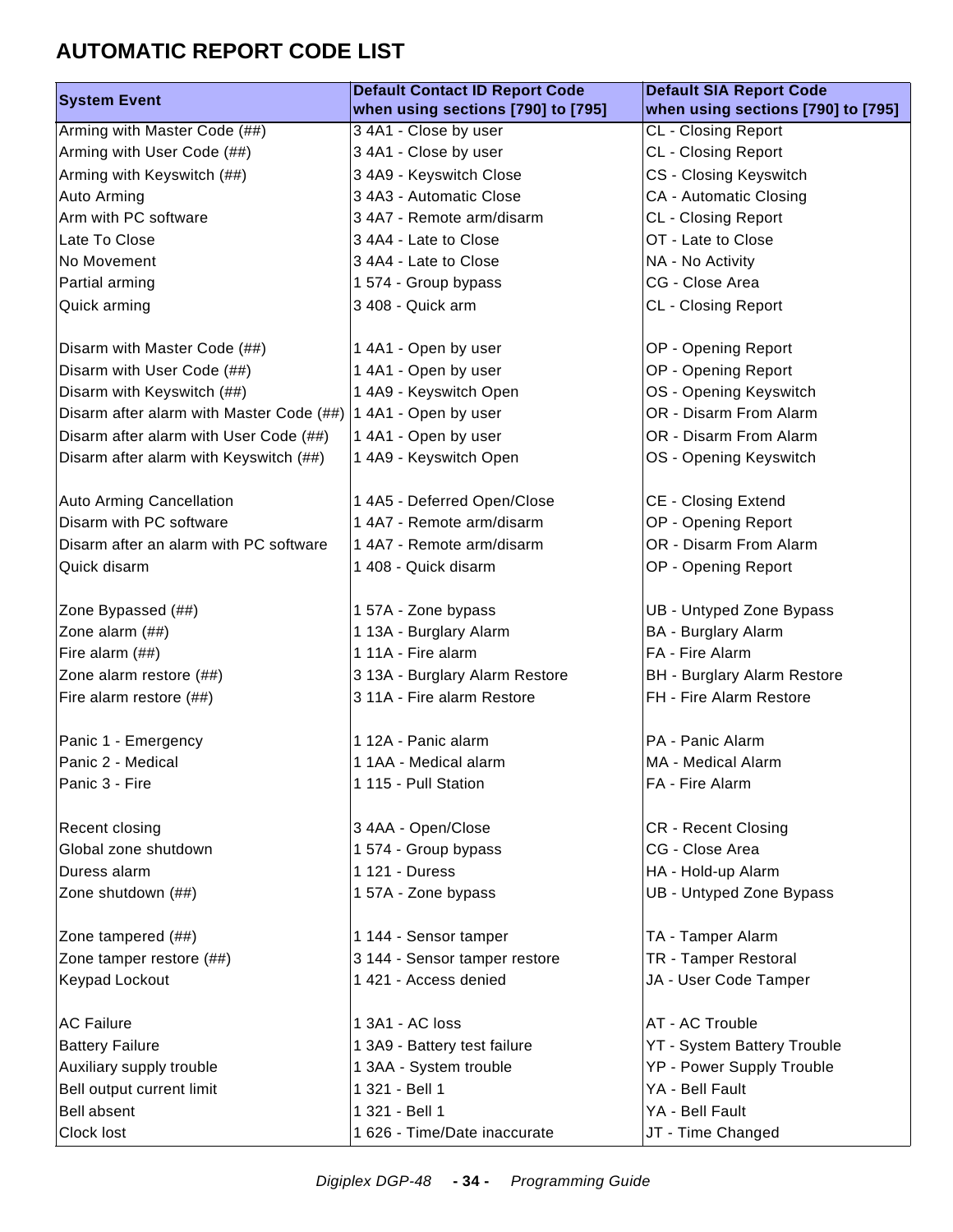| <b>System Event</b>                                                    | <b>Default Contact ID Report Code</b>    | <b>Default SIA Report Code</b>          |  |  |
|------------------------------------------------------------------------|------------------------------------------|-----------------------------------------|--|--|
|                                                                        | when using sections [790] to [795]       | when using sections [790] to [795]      |  |  |
| Fire loop trouble                                                      | 1 373 - Fire trouble                     | FT - Fire Trouble                       |  |  |
|                                                                        |                                          |                                         |  |  |
| TLM trouble restore                                                    | 3 351 - Telco 1 fault restore            | LR - Phone Line restoral                |  |  |
| <b>AC Failure restore</b>                                              | 3 3A1 - AC loss restore                  | AR - AC Restoral                        |  |  |
| <b>Battery Failure restore</b>                                         | 3 3A9 - Battery test restore             | YR - System Battery Restoral            |  |  |
| Auxiliary supply trouble restore                                       | 3 3AA - System trouble restore           | YQ - Power Supply restored              |  |  |
| Bell output current limit restore                                      | 3 321 - Bell 1 restore                   | YH - Bell Restored                      |  |  |
| Bell absent restore                                                    | 3 321 - Bell 1 restore                   | YH - Bell Restored                      |  |  |
| Clock programmed                                                       | 3 625 - Time/Date Reset                  | JT - Time Changed                       |  |  |
| Fire loop trouble restore                                              | 3 373 - Fire trouble restore             | FJ - Fire Trouble Restore               |  |  |
|                                                                        |                                          |                                         |  |  |
| <b>Bus fault</b>                                                       | 1 333 - Expansion module failure         | ET - Expansion Trouble                  |  |  |
| Module tamper                                                          | 1 145 - Expansion module tamper          | TA - Tamper Alarm                       |  |  |
| Module ROM_RAM_error                                                   | 1 3A4 - Rom checksum bad                 | YF - Parameter Checksum Fail            |  |  |
| Module TLM trouble                                                     | 1 352 - Telco 2 fault                    | LT - Phone Line trouble                 |  |  |
| Module fail to communicate to central sta. 1 354 - Fail to communicate |                                          | <b>YC - Communication Fails</b>         |  |  |
| <b>Printer fault</b>                                                   | 1 336 - Local printer failure            | VT - Printer Trouble                    |  |  |
| Module AC Failure                                                      | 1 3A1 - AC loss                          | AT - AC Trouble                         |  |  |
| Module battery failure                                                 | 1 3A9 - Battery test failure             | <b>YT - System Battery Trouble</b>      |  |  |
| Module Auxiliary supply trouble                                        | 1 3AA - System trouble                   | YP - Power Supply Trouble               |  |  |
|                                                                        |                                          |                                         |  |  |
| Bus fault restore                                                      | 3 333 - Expansion module failure restore | <b>ER</b> - Expansion Restoral          |  |  |
| Module tamper restore                                                  | 3 145 - Expansion module tamper restore  | TR - Tamper Restoral                    |  |  |
| Module ROM_RAM_error restore                                           | 3 3A4 - Rom checksum bad restore         | YG - Parameter Changed                  |  |  |
| Module TLM restore                                                     | 3 352 - Telco 2 fault restore            | LR - Phone Line Restoral                |  |  |
| Printer fault restore                                                  | 3 336 - Local printer failure restore    | <b>VR</b> - Printer Restore             |  |  |
| Module AC restore                                                      | 3 3A1 - AC loss restore                  | AR - AC Restoral                        |  |  |
| Module battery restore                                                 | 3 3A9 - Battery test failure restore     | YR - System Battery Restoral            |  |  |
| Module Auxiliary supply restore                                        | 3 3AA - System trouble restore           | YQ - Power Supply Restored              |  |  |
|                                                                        |                                          |                                         |  |  |
| Fail to communicate with central station                               | 1 354 - Fail to communicate              | <b>YC</b> - Communication Fails         |  |  |
| Module RF low battery                                                  | 1 384 - RF transmitter low battery       | <b>XT - Transmitter Battery Trouble</b> |  |  |
| Module RF battery restore                                              | 3 384 - RF transmitter battery restore   | XR - Transmitter Battery Restoral       |  |  |
| Module RF supervision trouble                                          | 1 381 - Loss of supervision - RF         | US - Untype Zone Supervision            |  |  |
| Module RF supervision restore                                          | 3 381 - Supervision restore - RF         | UR - Untyped Zone Restoral              |  |  |
|                                                                        |                                          |                                         |  |  |
| <b>Cold Start</b>                                                      | 1 3A8 - System shutdown                  | RR - Power Up                           |  |  |
| <b>Warm Start</b>                                                      | 1 3A5 - System reset                     | YW - Watchdog Reset                     |  |  |
| <b>Test Report engaged</b>                                             | 1 6A2 - Periodic test report             | TX - Test Report                        |  |  |
| PC software communication finished                                     | 1 412 - Successful - download access     | RS - Remote Program Success             |  |  |
| Installer on site                                                      | 1 627 - Program mode Entry               | LB - Local Program                      |  |  |
| Installer programming finished                                         | 1 628 - Program mode Exit                | LS - Local Program Success              |  |  |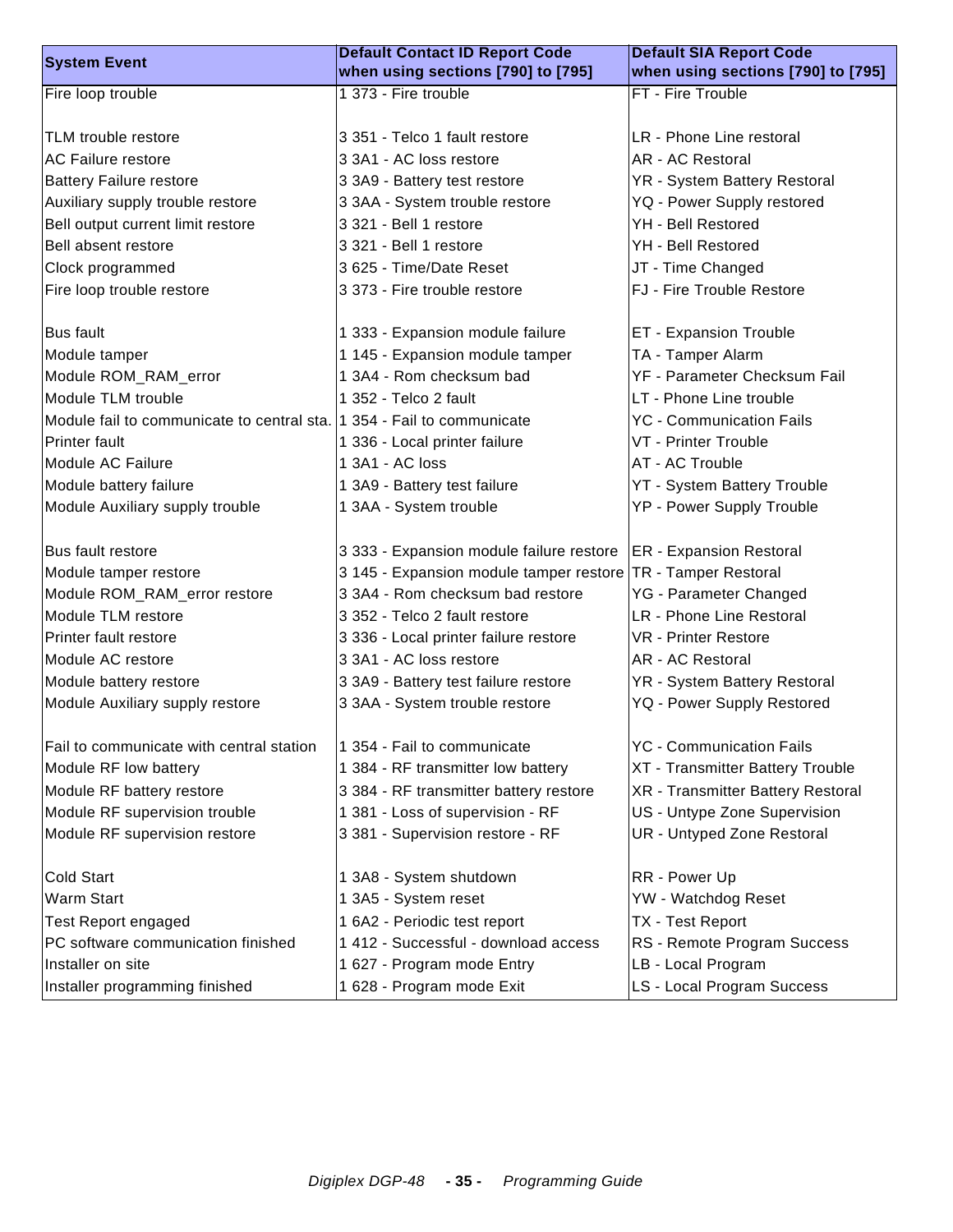#### CONTACT ID REPORT CODE LIST

If using the Ademco Contact ID format, key in the 2-digit hexadecimal value (PROG. VALUE) to program the desired report codes into sections **[600]** to **[718]**.

| CID#                      | <b>Reporting Code</b>                            | Prog.<br>Value | CID#                    | <b>Reporting Code</b>                             | Prog.<br>Value | CID#             | <b>Reporting Code</b>                         | Prog.<br>Value |
|---------------------------|--------------------------------------------------|----------------|-------------------------|---------------------------------------------------|----------------|------------------|-----------------------------------------------|----------------|
|                           | <b>MEDICAL ALARMS - 100</b>                      |                | 204                     | Low Water Level                                   | 2F             | 403              | Automatic O/C                                 | 5D             |
| 100                       | <b>Medical Alarm</b>                             | 01             | 205                     | <b>Pump Activated</b>                             | 30             | 404              | Late to O/C                                   | 5E             |
| 101                       | <b>Pendant Transmitter</b>                       | 02             | 206                     | Pump Failure                                      | 31             | 405              | Deferred                                      | 5F             |
| 102                       | Fail to Report In                                | 03             |                         | SYSTEM TROUBLES - 300 & 310                       |                | 406              | Cancel                                        | 60             |
| <b>FIRE ALARMS - 110</b>  |                                                  |                | 300                     | <b>System Trouble</b>                             | 32             | 407              | Remote Arm/Disarm                             | 61             |
| 110                       | Fire Alarm                                       | 04             | 301                     | <b>AC Loss</b>                                    | 33             | 408              | Quick Arm                                     | 62             |
| 111                       | Smoke                                            | 05             | 302                     | Low System Battery                                | 34             | 409              | Keyswitch O/C                                 | 63             |
| 112                       | Combustion                                       | 06             | 303                     | RAM Checksum Bad                                  | 35             |                  | <b>REMOTE ACCESS - 410</b>                    |                |
| 113                       | <b>Water Flow</b>                                | 07             | 304                     | <b>ROM Checksum Bad</b>                           | 36             | 411              | <b>Callback Request Made</b>                  | 64             |
| 114                       | Heat                                             | 08             | 305                     | <b>System Reset</b>                               | 37             | 412              | Success - Download Access                     | 65             |
| 115                       | <b>Pull Station</b>                              | 09             | 306                     | Panel Program Changed                             | 38             | 413              | Unsuccessful Access                           | 66             |
| 116                       | Duct                                             | 0A             | 307                     | Self-Test Failure                                 | 39             | 414              | System Shutdown                               | 67             |
| 117                       | Flame                                            | 0B             | 308                     | System Shutdown                                   | 3A             | 415              | Dialer Shutdown                               | 68             |
| 118                       | Near Alarm                                       | 0C             | 309                     | <b>Battery Test Failure</b>                       | 3B             |                  | <b>ACCESS CONTROL - 420</b>                   |                |
| <b>PANIC ALARMS - 120</b> |                                                  |                | 310                     | <b>Ground Fault</b>                               | 3C             | 421              | <b>Access Denied</b>                          | 69             |
| 120                       | Panic Alarm                                      | 0D             |                         | <b>SOUNDER/RELAY TROUBLES - 320</b>               |                | 422              | Access Report By User                         | 6A             |
| 121                       | Duress                                           | 0E             | 320                     | Sounder Relay                                     | 3D             |                  | <b>SOUNDER RELAY DISABLES - 520</b>           |                |
| 122                       | Silent                                           | 0F             | 321                     | Bell 1                                            | 3E             | 520              | Sounder/Relay Disabled                        | 6B             |
| 123                       | Audible                                          | 10             | 322                     | Bell 2                                            | 3F             | 521              | Bell 1 Disable                                | 6C             |
|                           | <b>BURGLAR ALARMS - 130</b>                      |                | 323                     | Alarm Relay                                       | 40             | 522              | Bell 2 Disable                                | 6D             |
| 130                       | <b>Burglary</b>                                  | 11             | 324                     | <b>Trouble Relay</b>                              | 41             | 523              | Alarm Relay Disable                           | 6E             |
| 131                       | Perimeter                                        | 12             | 325                     | Reversing                                         | 42             | 524              | <b>Trouble Relay Disable</b>                  | 6F             |
| 132                       | Interior                                         | 13             |                         | <b>SYSTEM PERIPHERAL TROUBLES - 330 &amp; 340</b> |                | 525              | <b>Reversing Relay Disable</b>                | 70             |
| 133                       | 24-Hour                                          | 14             | 330                     | System Peripheral                                 | 43             |                  | <b>COMMUNICATION DISABLES - 550 &amp; 560</b> |                |
| 134                       | Entry/Exit                                       | 15             | 331                     | Polling Loop Open                                 | 44             | 551              | Dialer Disabled                               | 71             |
| 135                       | Day/Night                                        | 16             | 332                     | Polling Loop Short                                | 45             | 552              | Radio xmitter Disabled                        | 72             |
| 136                       | Outdoor                                          | 17             | 333                     | Exp. Module Failure                               | 46             |                  | BYPASSES - 570                                |                |
| 137                       | Tamper                                           | 18             | 334                     | <b>Repeater Failure</b>                           | 47             | 570              | Zone Bypass                                   | 73             |
| 138                       | Near Alarm                                       | 19             | 335                     | Local Printer Paper Out                           | 48             | 571              | Fire Bypass                                   | 74             |
|                           | <b>GENERAL ALARMS - 140</b>                      |                | 336                     | <b>Local Printer Failure</b>                      | 49             | 572              | 24-Hour Zone Bypass                           | 75             |
| 140                       | <b>General Alarm</b>                             | 1A             |                         | <b>COMMUNICATION TROUBLES - 350 &amp; 360</b>     |                | 573              | Burg. Bypass                                  | 76             |
| 141                       | Polling Loop Open                                | 1B             | 350                     | Communication                                     | 4A             | 574              | Group Bypass                                  | 77             |
| 142                       | Polling Loop Short                               | 1C             | 351                     | Telco Fault 1                                     | 4B             | TEST/MISC. - 600 |                                               |                |
| 143                       | <b>Expansion Module Failure</b>                  | 1D             | 352                     | Telco Fault 2                                     | 4C             | 601              | <b>Manual Trigger Test</b>                    | 78             |
| 144                       | Sensor Tamper                                    | 1E             | 353                     | Long Range Radio                                  | 4D             | 602              | Periodic Test Report                          | 79             |
| 145                       | <b>Expansion Module Tamper</b>                   | 1F             | 354                     | <b>Fail to Communicate</b>                        | 4E             | 603              | Periodic RF Xmission                          | 7A             |
|                           | 24-HOUR NON-BURGLARY - 150 & 160                 |                | 355                     | Loss of Radio Supervision                         | 4F             | 604              | <b>Fire Test</b>                              | 7B             |
| 150                       | 24-Hour Non-Burglary                             | 20             | 356                     | Loss of Central Polling                           | 50             | 605              | <b>Status Report to Follow</b>                | 7C             |
| 151                       | <b>Gas Detected</b>                              | 21             |                         | <b>PROTECTION LOOP TROUBLES - 370</b>             |                | 606              | Listen-in to Follow                           | 7D             |
| 152                       | Refrigeration                                    | 22             | 370                     | Protection Loop                                   | 51             | 607              | <b>Walk Test Mode</b>                         | 7E             |
| 153                       | Loss of Heat                                     | 23             | 371                     | Protection Loop Open                              | 52             | 621              | Event Log Reset                               | 7F             |
| 154                       | Water Leakage                                    | 24             | 372                     | Protection Loop short                             | 53             | 622              | Event Log 50% Full                            | 80             |
| 155                       | <b>Foil Break</b>                                | 25             | 373                     | Fire Trouble                                      | 54             | 623              | Event Log 90% Full                            | 81             |
| 156                       | Day Trouble                                      | 26             |                         | <b>SENSOR TROUBLES - 380</b>                      |                | 624              | <b>Event Log Overflow</b>                     | 82             |
| 157                       | Low Bottled Gas Level                            | 27             | 380                     | Sensor Trouble                                    | 55             | 625              | <b>Time/Date Reset</b>                        | 83             |
| 158                       | High Temp                                        | 28             | 381                     | Loss of Super. - RF                               | 56             | 626              | Time/Date Inaccurate                          | 84             |
| 159                       | Low Temp                                         | 29             | 382                     | Loss of Super. - RPM                              | 57             | 627              | Program Mode Entry                            | 85             |
| 161                       | Loss of Air Flow                                 | 2A             | 383                     | Sensor Tamper                                     | 58             | 628              | Program Mode Exit                             | 86             |
|                           | FIRE SUPERVISORY - 200 & 210<br>Fire Supervisory |                | 384                     | RF xmtr. Low Battery                              | 59             | 631              | <b>Exception Schedule Change</b>              | 87             |
| 200                       |                                                  | 2B             | <b>OPEN/CLOSE - 400</b> |                                                   |                |                  |                                               |                |
| 201                       | Low Water Pressure<br>Low CO <sub>2</sub>        | 2C             | 400                     | Open/Close                                        | 5A             |                  |                                               |                |
| 202                       |                                                  | 2D             | 401                     | O/C by User                                       | 5B             |                  |                                               |                |
| 203                       | Gate Valve Sensor                                | 2E             | 402                     | Group O/C                                         | 5C             |                  |                                               |                |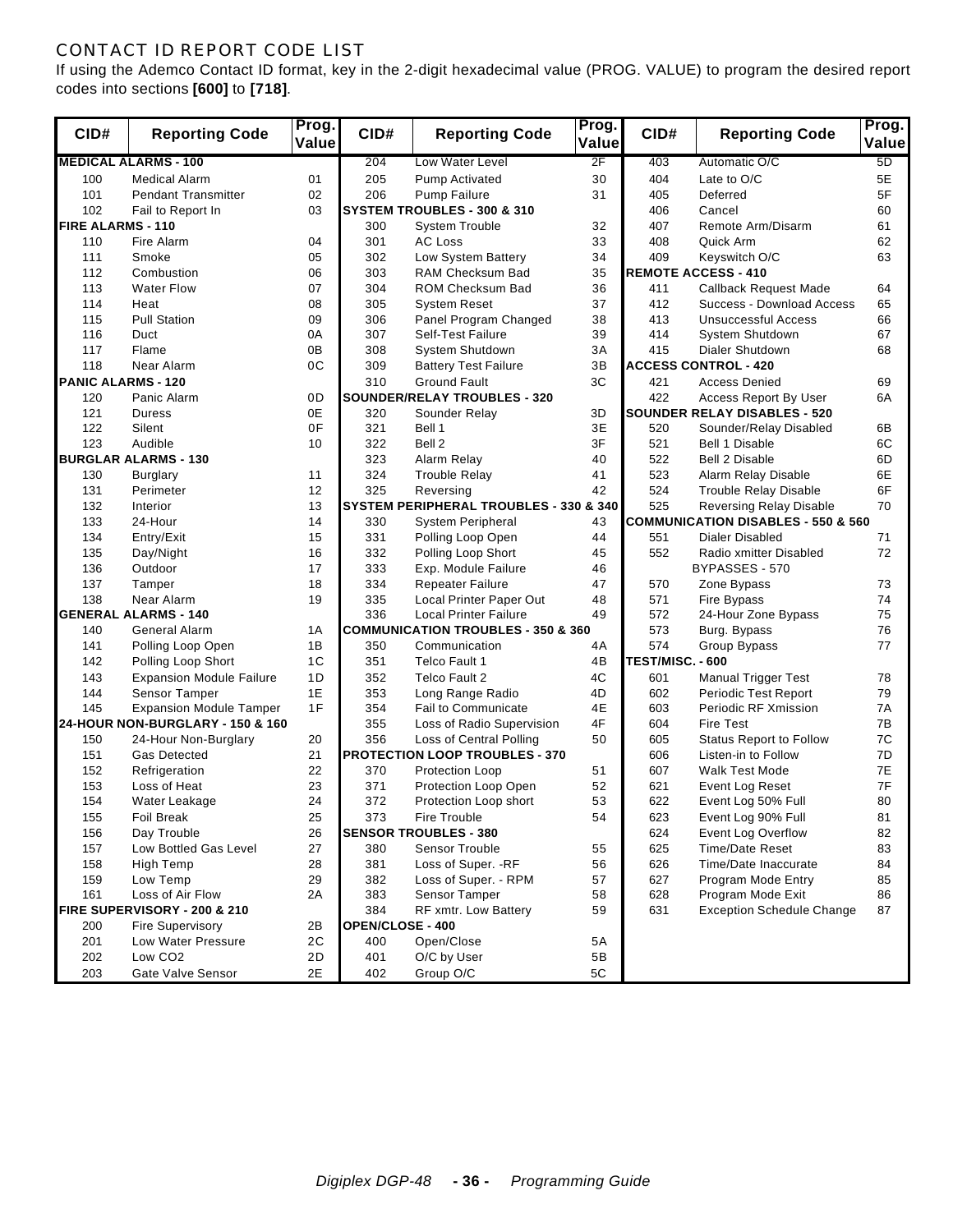#### **Section # Data Description Default [800]** \_\_\_/\_\_\_/\_\_\_/\_\_\_/\_\_\_/\_\_\_ INSTALLER CODE *000000*  **[801] to [896]** Program User Code Options, Partition Assignment and Access Control features for users 001 to 096. Refer to the appropriate keypad User's Manual for instructions on how certain users can also program these values. Press & Hold the [0] key ··· ▶ Where sections [801] to [896] represent User #s 01 to 96. Enter the **User Code Options** Installer Code **Feature**  $[1]$  $\lceil 2 \rceil$ Master Feature Disabled off on off User can program user access codes on on User can program user access codes, options & assignment Enter the [SECTION] [3] Duress [6] Stay & Instant [4] Bypass [7] Force [8] off = access keypad's partitions only [5] Arm only Set desired on = access any partition assigned to user **User Code Options** options Feature Select \*Note, all users can regular arm the system Programming Press the  $[\triangle]$  key **User Code Partition Assignment** [1] User Code Has Access to Partition 1 Set desired **User Partition** [2] User Code Has Access to Partition 2 options **Assignment** [3] User Code Has Access to Partition 3 ا ... Feature Select [4] User Code Has Access to Partition 4 Programming Press the [▲] key **Access Level and Schedule Assignment** First brackets Access Level = enter level from 00 to 15 (00 = access to all doors) Access Level and **Schedule Assignment** Second brackets Enter digits Schedule = enter level from 00 to 15 (00 = access granted at all times) **Access Control User Options** f [1] Access Card is activated **Access Control** Set desired [2] Can disarm with Access Card **User Options** options [3] Access Card with Extended Unlocked Period **Feature Select** Programming  $[4] [5] [6]$  $\lbrack 7 \rbrack$ Feature on off off off Can Regular Arm with Access Card **Press the [▲] key** Can Stay Arm with Access Card on on off off **o**n off on off Can Instant Arm with Access Card on Can Force Arm with Access Card off off on Enter Access Card [8] Can open armed Access Control Doors **Access Card Assignment**

Press the [ENTER] or [A] key to save and advance to next section

Enter Access Card's serial number manual or present Card to the reader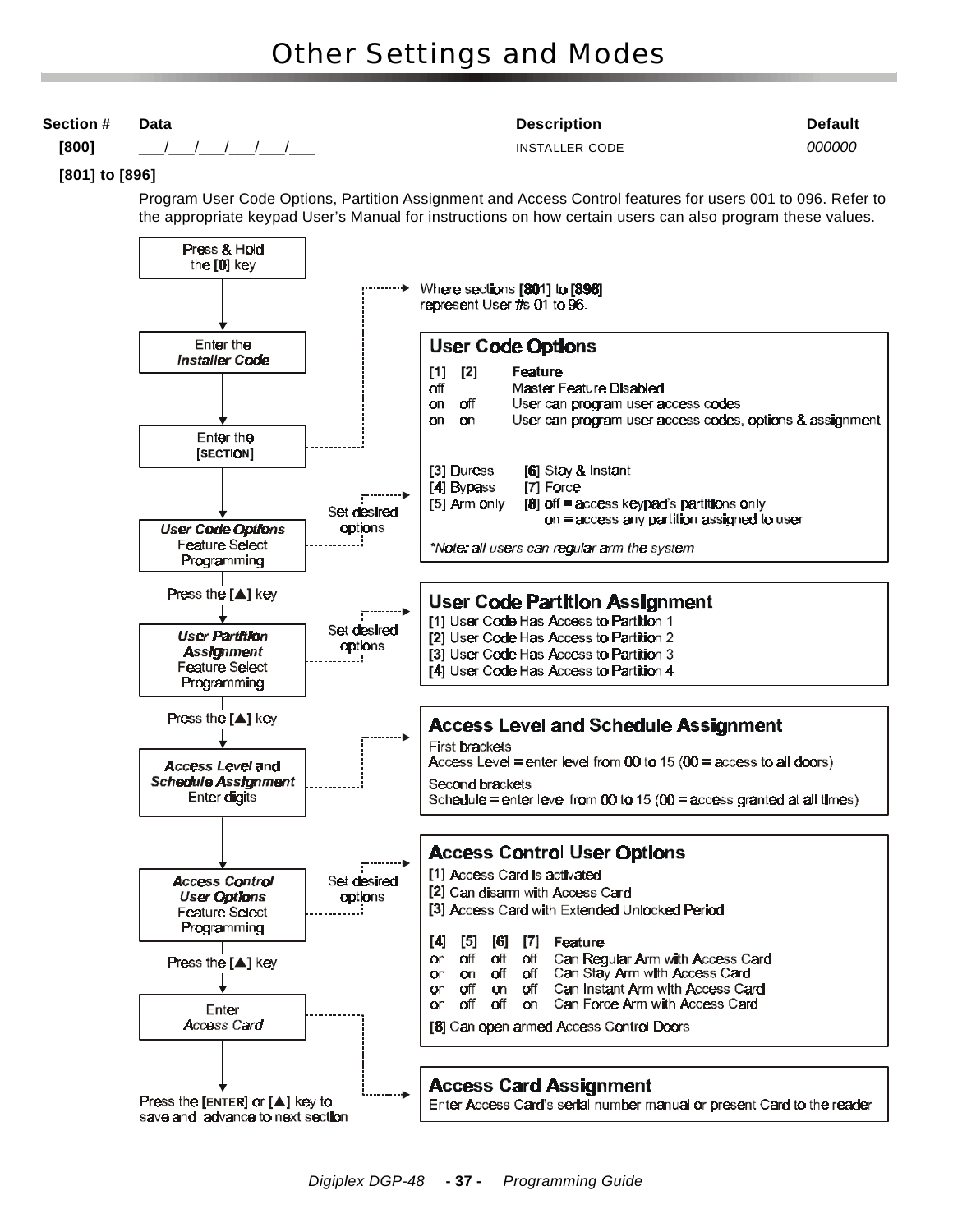#### **Section # Description**

#### **[900] Display Serial Number of Control Panel and All Modules Connected to the Bus:**

*LCD Keypad:* After entering section [900], the keypad will display the eight digit serial number of the control panel. Use the [ $\blacktriangle$ ] and [ $\blacktriangledown$ ] keys to scroll through the serial number of each module connected to the bus. *LED Keypads:* After entering section [900], the control panel's serial number will illuminate one number at a time as you press the [ $\triangle$ ] key ([10] LED represents zero). The keypad will emit a confirmation beep to indicate that it is now displaying the serial number of the next module connected to the bus.

#### **[950] Reset System Master Code:**

To reset the System Master Code to 123456 and reset the options to default, put the "reset" jumper to on and enter section [950]. You do not have to remove power from the control panel.

#### **[951] Module Reset:**

Reset a bus module's programmed contents to default by entering its serial number.

#### **[952] Locate/Unlocate Module:**

Locate a specific module (e.g. detector, zone expander, etc.) connected to the bus by entering the module's serial number. The green "LOCATE" LED on the module will begin to flash until the serial number is re-entered or the appropriate "tamper" or "unlocate" switch on the module is pressed.

#### **[953] Module Programming Mode:**

Enter the serial number of the module you wish to program.

#### **[954] Module Broadcast:**

Copy the contents of all programming sections from one module to one or more modules. Enter the serial number of the source module, followed by the serial numbers of the modules you wish to program and press [ACC] to begin transfer.

#### **[955] Remove Modules:**

After entering the section, the control panel will scan all modules connected to the bus. If any missing modules are detected (i.e. detector removed from the bus), the control panel will erase the module's serial number, removing the module from the control panel's memory.

#### PARADOX MEMORY KEY

- **[961]** Download from the *Memory Key* to control panel **except** sections **[001]** to **[056]**.
- **[962]** Download from the *Memory Key* to control panel **including** sections **[001]** to **[056]**.
- **[965]** Copy the control panel sections to the *Memory Key* **except** sections **[001]** to **[056]**.
- **[966]** Copy the control panel sections to the *Memory Key* **including** sections **[001]** to **[056]**.





Insert Paradox Memory Key onto the connector labeled Digiplex Key" or "Mem Key".

#### **Download Memory Key to Control Panel**

- 1) Remove AC and battery power from the control panel you want to program.
- 2) Insert the *Memory Key* onto the control panel's connector labelled "DIGIPLEX KEY".
- 3) Re-apply AC and battery power.
- 4) To download the contents of the *Memory Key* **except** sections **[001]** to **[048]** (device serial numbers) and **[049]** to **[056]** (Keyswitch serial numbers), enter installer programming mode, then enter section **[961]**. To download the contents of the *Memory Key* **including** sections **[001]** to **[048]** and **[049]** to **[056]**, enter installer programming mode, then enter section **[962]**.
- 5) When the keypad emits a confirmation beep, **wait 10 seconds** and remove the *Memory Key*.

#### **Copy Control Panel to Memory Key**

- 1) Remove AC and battery power from the control panel you want to copy.
- 2) Insert *Memory Key* onto the control panel's connector labelled "DIGIPLEX KEY". Ensure the write protect jumper is on.
- 3) Re-apply AC and battery power.
- 4) To copy the contents to the *Memory Key* **except** sections **[001]** to **[048]** (device serial numbers) and **[049]** to **[056]** (Keyswitch serial numbers), enter installer programming mode, then enter section **[965]**. To copy the contents to the *Memory Key* **including** sections **[001]** to **[048]** and **[049]** to **[056]**, enter section **[966]**.
- 5) After the confirmation beep, **wait 10 seconds** and remove the *Memory Key*. Remove the *Memory Key*'s jumper if you do not wish to accidentally overwrite its contents*.*



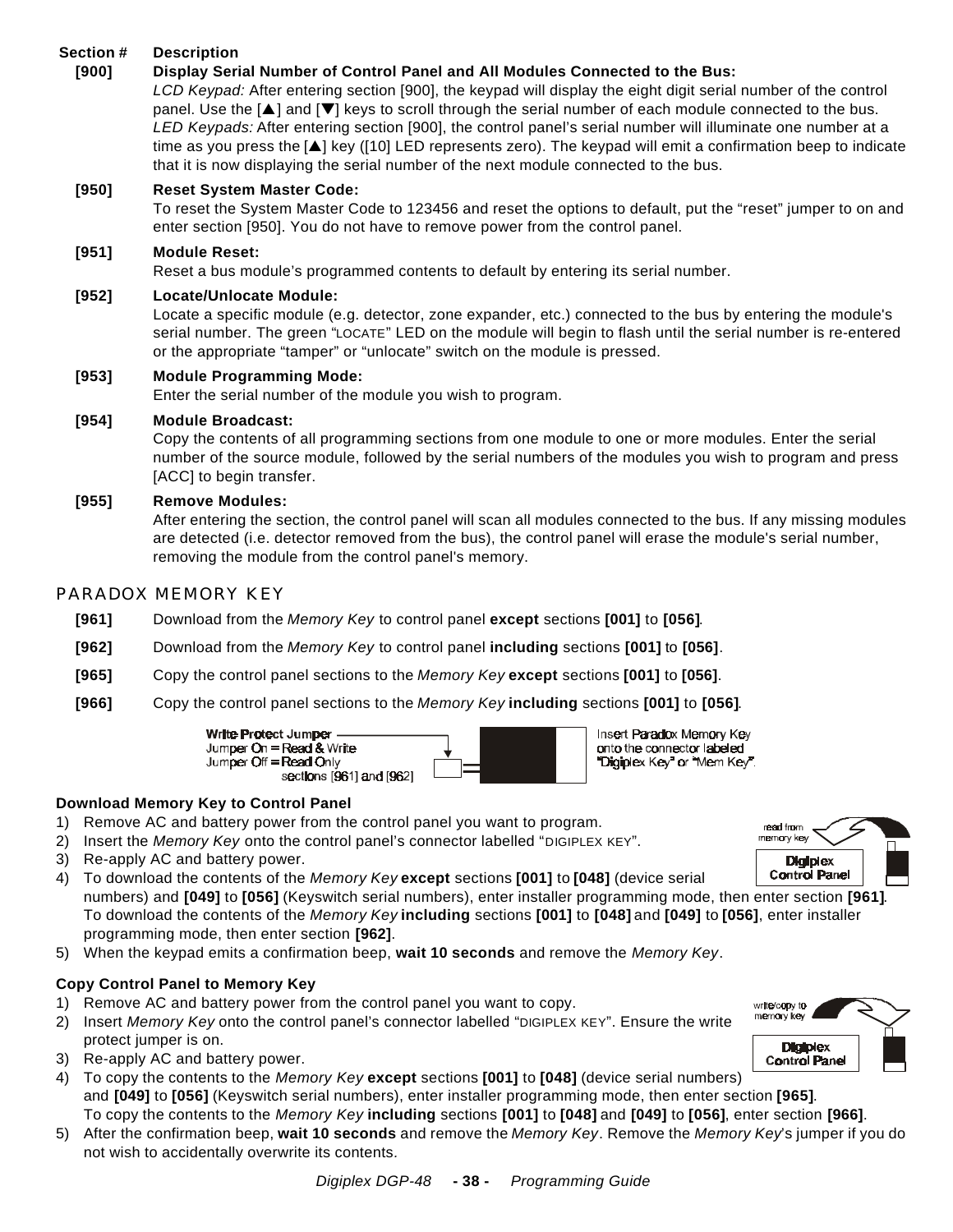#### SOFTWARE RESET

Performing a software reset will set certain parameters to default values. To do so:

- 1) Make sure the RESET jumper on the control panel is on.
- 2) Enter Programming Mode (see page 1).
- 3) Enter the 3-digit [SECTION] corresponding to the software reset you wish to perform:

#### **Section # Description**

- **[970]** Entering this section resets all programmable sections from **[001]** to **[896]** to factory default values.
- **[974]** Entering this section resets Access Control sections from **[301]** to **[392]** and **[537]** to factory default values.
- **[975]** Entering this section resets all Zone and Keyswitch programming sections from **[001]** to **[156]** to default.
- **[976]** Entering this section resets all timers and PGM in sections **[200]** to **[274]** and **[400]** to **[452]** to default values.
- **[977]** Entering this section resets system option sections from **[500]** to **[520]** to default values.
- **[978]** Entering this section resets all communication sections from **[521]** to **[718]** (except [537]) to default values.
- **[979]** Entering this section resets all user code sections from **[801]** to **[896]** to default values.

| Section # | Data                       | <b>Description</b>  | <b>Default</b> |
|-----------|----------------------------|---------------------|----------------|
| [990]     | / / (147=lock, 000=unlock) | LOCK INSTALLER CODE | 000            |

#### INSTALLER QUICK FUNCTION KEYS

Press and hold the **[0]** key and key in the **[INSTALLER CODE]**. Then press one of the following function keys:

| [ <b>STAY</b> ] | Test Report: Sends the "Test Report" report code programmed in section [717] to the central station.                                                                                                                                                |
|-----------------|-----------------------------------------------------------------------------------------------------------------------------------------------------------------------------------------------------------------------------------------------------|
| [FORCE]         | Call WinLoad Software: Will dial the PC telephone number programmed in section [560] in order to initiate<br>communication with a computer using the WinLoad Upload/Download software.                                                              |
| [ARM]           | Answer WinLoad Software: Will force the control panel to answer a call made by the Central Monitoring Station<br>that is using the WinLoad upload/download software.                                                                                |
| [DISARM]        | Cancel Communication: Cancels all communication with the WinLoad Software or with the Central Station until<br>the next reportable event.                                                                                                           |
| [MEM]           | Installer Test Mode: The installer test mode will allow you to perform walk tests where the bell or siren will<br>squawk to indicate opened zones. Press [MEM] again to exit. Partitions can not be armed if the Installer Test<br>Mode is enabled. |
| [TRBL]          | Start Module Scan: The keypad will display the serial number of each module on the bus.                                                                                                                                                             |
| $I \wedge C$    | For Access Control LCD Keypad (DGP-641ACC) only<br>Bus Voltmeter: To verify if the bus is supplying sufficient power, press and hold the [0] key, enter the                                                                                         |

**[ACC] [INSTALLER CODE]** and press the **[ACC]** key from the keypad. A reading of 9.2V indicates that the voltage is too low. The voltage may drop during the control panel battery test.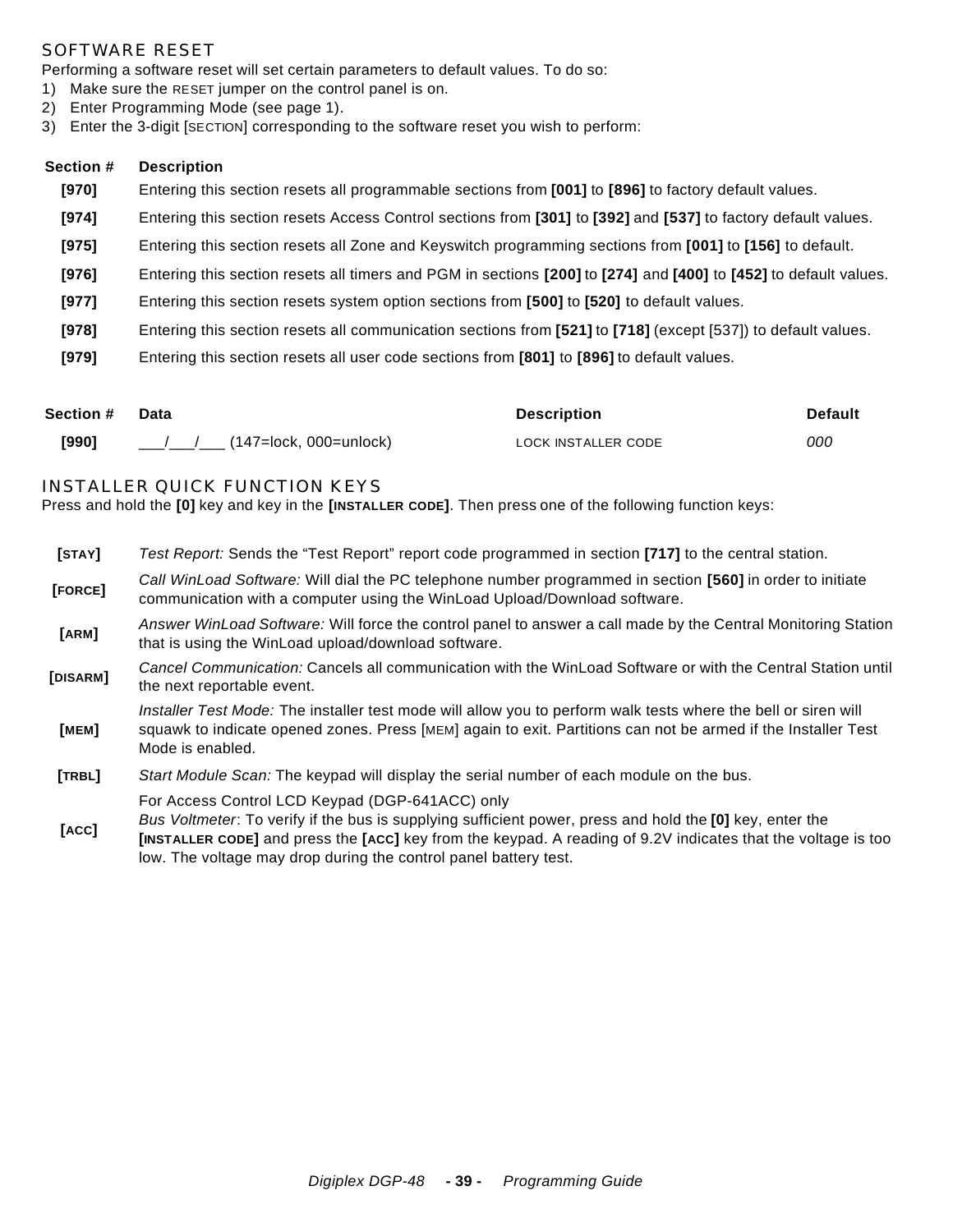# Power Unit Consumption

#### **Table 1:** *Power Unit Consumption Table*

| <b>Description</b>                                           | QTY.<br>PU used by each | Total PU  |
|--------------------------------------------------------------|-------------------------|-----------|
| LCD Keypads (DGP-641):                                       | $80$ PU =               | PU        |
| Access Control LCD Keypads (DGP-641ACC):                     | $150$ PU =<br>х         | PU        |
| LED Keypads (DGP-610/620/648):                               | $45PU =$<br>x           | PU        |
| Bus Detectors (DGP-25/60/70):                                | $25PU =$<br>x           | PU        |
| Addressable Door/window Contact Switch (DGP-ZC1)             | $14PU =$                | PU        |
| 1-Zone Hardwire Bus Modules (DGP-ZX1)                        | $25PU =$                | <b>PU</b> |
| 8-Zone Hardwire Bus Modules (APR-ZX8)                        | $40PU =$<br>х           | PU        |
| Liberator Wireless Modules (DGP-319):                        | $70PU =$                | PU        |
| 1-PGM Output Bus Module (DGP-PGM1):                          | $25PU =$<br>X           | PU        |
| 4-PGM Output Bus Module (APR-PGM4):                          | $150$ PU =<br>x         | PU        |
| Printer Bus Module (APR-PRT1)                                | $40PU =$<br>х           | PU        |
| InTouch Voice-Assisted Arm/Disarm Bus Module (APR-ADM2)      | $70PU =$<br>x           | PU        |
| Other devices such as hardwired motion detectors (1mA = 1PU) |                         | PU        |
| Maximum available power units = 700PU                        | <b>GRAND TOTAL</b>      | PU        |

- **STEP 1:** Using Table 1: *Power Unit Consumption Table*, calculate the total number of power units (PU) required by each device, module, and accessory in the system. Please take into account devices connected to the control panel's PGM outputs. Since the BELL output has its own power supply, do not include the sirens connected to it in the calculation
- **STEP 2:** If the Grand Total is less than 700PU, go to step 3. If the value is greater, you will require an external power supply (see "External Power Supply" on page 42) to provide the additional power needed. Proceed with step 3.
- **STEP 3:** Due to the degradation of a power signal over long distances, **EACH** length or run of wire in the system can support only a specific number of power units (PU). Using Table 2: *Power Unit (PU) Limitations For Each Run of Wire*, determine how many power units each length of wire can support. Please note that the total number of power units (PU) can never surpass 700PU.

|                | Gauge: 18AWG Surface: 0.823mm <sup>2</sup> | Gauge: 22AWG Surface: 0.3 |                  |
|----------------|--------------------------------------------|---------------------------|------------------|
|                | Length of each Available Power             | Length of each Available  |                  |
| run of wire    | Units (PU)                                 | run of wire               | Units (          |
| 100ft. (30m)   | 700                                        | 100ft. (30m)              | 700              |
| 200ft. (61m)   | 700                                        | 200ft. (61m)              | 682              |
| 300ft. (91m)   | 700                                        | 300ft. (91m)              | 454              |
| 400ft. (122m)  | 700                                        | 400ft. (122m)             | 341              |
| 500ft. (152m)  | 690                                        | 500ft. (152m)             | $\overline{273}$ |
| 600ft. (183m)  | 575                                        | 600ft. (183m)             | $\overline{227}$ |
| 700ft. (213m)  | 493                                        | 700ft. (213m)             | 195              |
| 800ft. (244m)  | 431                                        | 800ft. (244m)             | 170              |
| 900ft. (383m)  | 383                                        | 900ft. (383m)             | 151              |
| 1000ft. (305m) | 345                                        | 1000ft. (305m)            | 136              |
| 1500ft. (457m) | 230                                        |                           |                  |
| 2000ft. (610m) | 172                                        |                           |                  |
| 2500ft. (762m) | 138                                        |                           |                  |
| 3000ft. (914m) | 115                                        |                           |                  |

**Table 2:** *Power Unit (PU) Limitations For Each Run of Wire*

|                | Gauge: 18AWG Surface: 0.823mm <sup>2</sup> |                | Gauge: 22AWG Surface: 0.326mm <sup>2</sup> |               | Gauge: 24AWG Surface: 0.205mm <sup>2</sup> |
|----------------|--------------------------------------------|----------------|--------------------------------------------|---------------|--------------------------------------------|
|                | Length of each Available Power             |                | Length of each Available Power             |               | Length of each Available Power             |
| run of wire    | Units (PU)                                 | run of wire    | Units (PU)                                 | run of wire   | Units (PU)                                 |
| 100ft. (30m)   | 700                                        | 100ft. (30m)   | 700                                        | 100ft. (30m)  | 700                                        |
| 200ft. (61m)   | 700                                        | 200ft. (61m)   | 682                                        | 200ft. (61m)  | 429                                        |
| 300ft. (91m)   | 700                                        | 300ft. (91m)   | 454                                        | 300ft. (91m)  | 286                                        |
| 400ft. (122m)  | 700                                        | 400ft. (122m)  | 341                                        | 400ft. (122m) | 214                                        |
| 500ft. (152m)  | 690                                        | 500ft. (152m)  | 273                                        | 500ft. (152m) | 171                                        |
| 600ft. (183m)  | 575                                        | 600ft. (183m)  | 227                                        | 600ft. (183m) | 143                                        |
| 700ft. (213m)  | 493                                        | 700ft. (213m)  | 195                                        |               |                                            |
| 800ft. (244m)  | 431                                        | 800ft. (244m)  | 170                                        |               |                                            |
| 900ft. (383m)  | 383                                        | 900ft. (383m)  | 151                                        |               |                                            |
| 1000ft. (305m) | 345                                        | 1000ft. (305m) | 136                                        |               |                                            |
| 1500ft. (457m) | 230                                        |                |                                            |               |                                            |
| 2000ft. (610m) | 172                                        |                |                                            |               |                                            |
| 2500ft. (762m) | 138                                        |                |                                            |               |                                            |
| 3000ft. (914m) | 115                                        |                |                                            |               |                                            |

| Gauge: 24AWG Surface: 0.205mm <sup>2</sup> |                                |
|--------------------------------------------|--------------------------------|
|                                            | Length of each Available Power |
| run of wire                                | Units (PU)                     |
| 100ft. (30m)                               | 700                            |
| 200ft. (61m)                               | 429                            |
| 300ft. (91m)                               | 286                            |
| 400ft. (122m)                              | 214                            |
| 500ft. (152m)                              | 171                            |
| 600ft. (183m)                              | 143                            |
|                                            |                                |
|                                            |                                |
|                                            |                                |
|                                            |                                |
|                                            |                                |
|                                            |                                |
|                                            |                                |
|                                            |                                |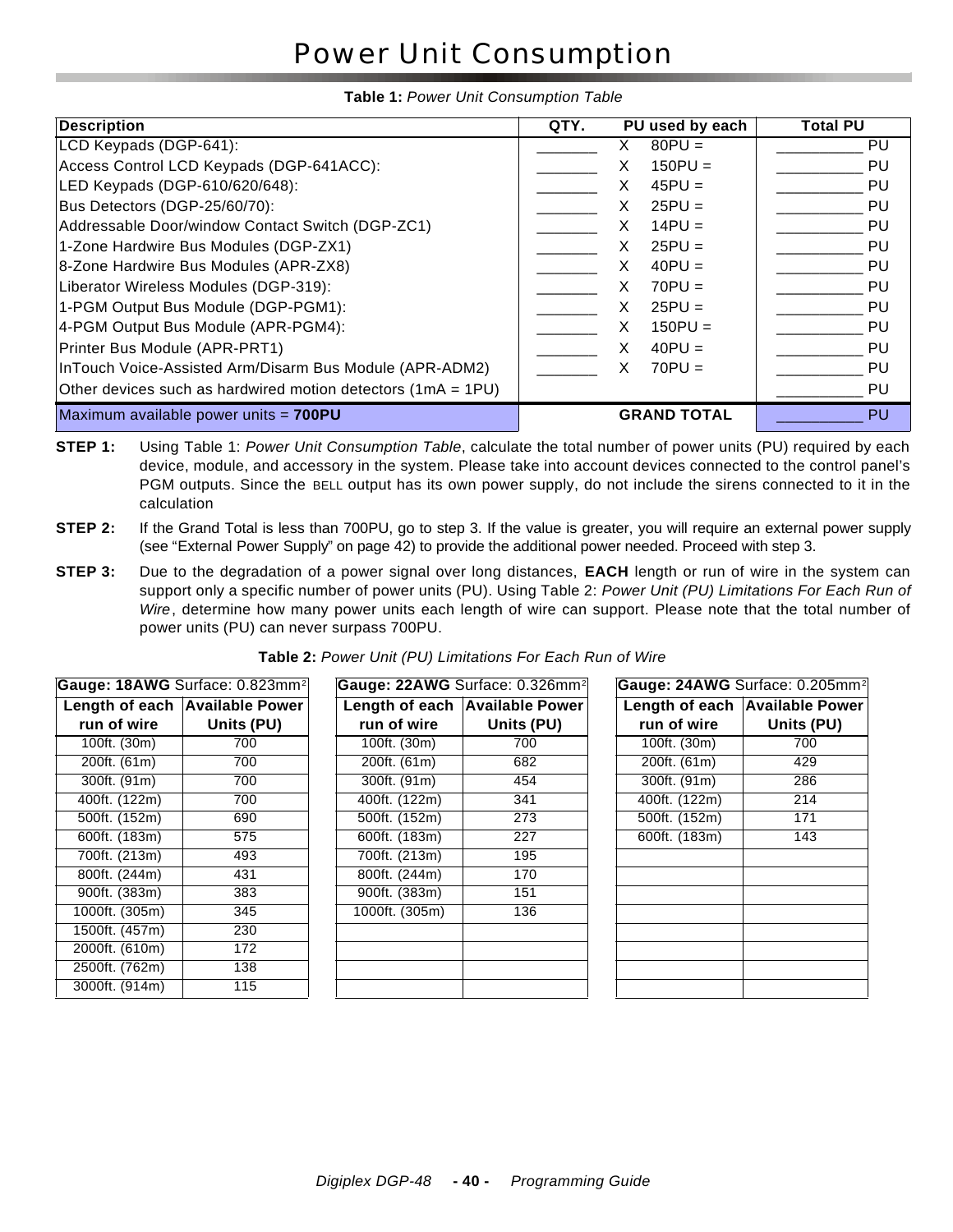#### SINGLE ZONE INPUTS N.C. Contacts, No EOL





N.O., With EOL UL/ULC Configuration CONTROL PANEL TERMINALS ♦ Ø O)  $\overline{\mathcal{C}}$ Œ IU.  $\overline{+}$  $\blacksquare$ ι<br>ΑUΧ (KO 霱  $\overline{\mathcal{O}}$  $\overline{\mathbb{O}}$  $\oslash$ ⊙∣⊘  $\oslash$  $\pm$ COM N.C.<br>TAMPER NO CB. AL ARM RELEY **GUTPL** Detector Terminals Normally Open Zone input 1KQ COM FO.

N.O., With EOL, With Tamper & Wire Fault Recognition

Enable ATZ (option [8] In section [504]) and connect as follows (extra input cannot be used):



\*for installations without EOL, remove 1KΩ

#### ATZ - DOUBLE ZONE INPUTSN.C. Contact, **No EOL Resistor**







*Digiplex DGP-48* **- 41 -** *Programming Guide*

**TAVPEP** N.C

OSM NO.<br>TAMPES

Na on I<br>AMME. n c<br>N

 $+$  -  $\frac{}{\sim}$ 

темБета

Zona<br>hair

Terminals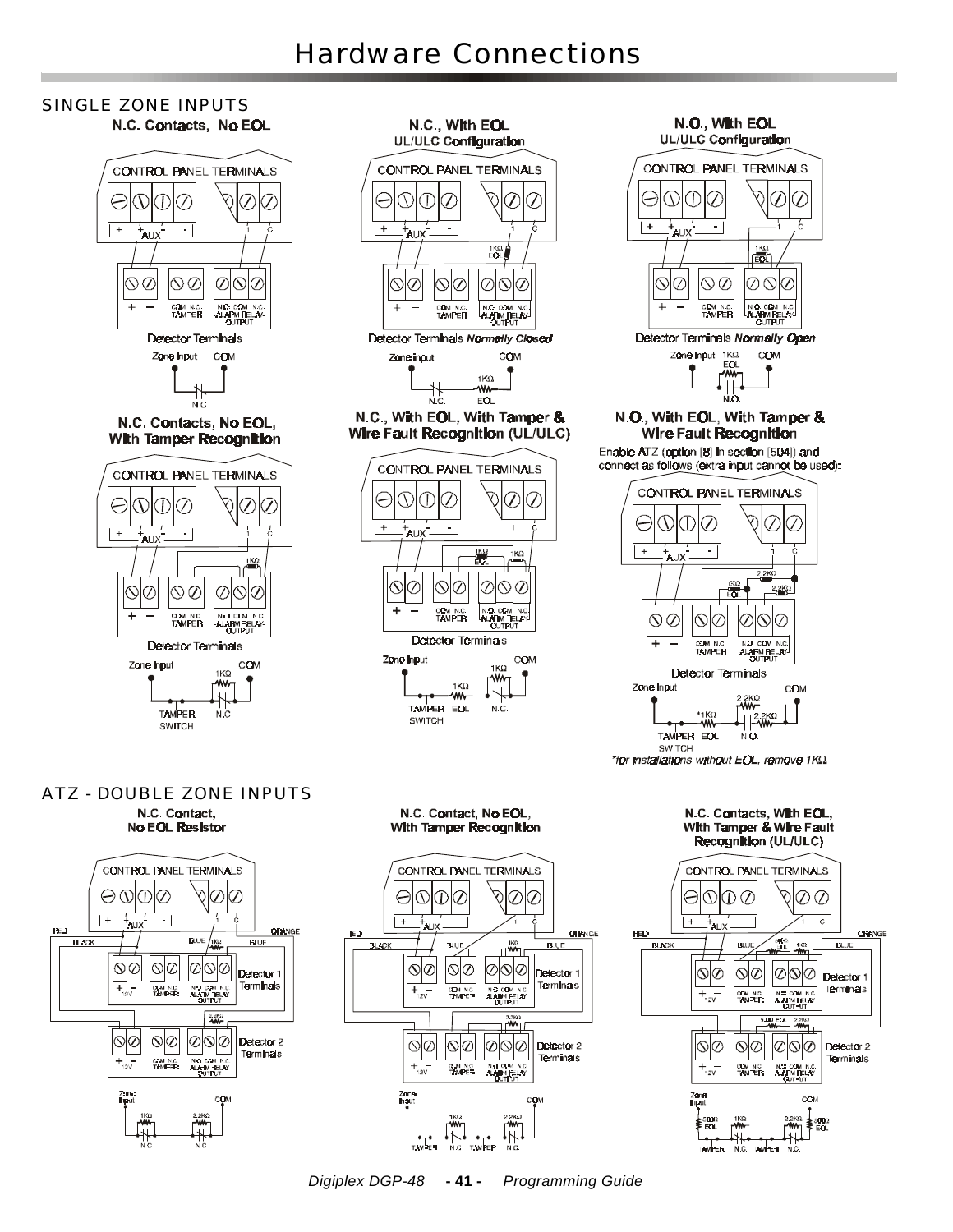#### CONNECTIONS



#### EXTERNAL POWER SUPPLY

Power units required by devices connected to a power supply do not draw power from the control panel's auxiliary output.





*Do not use the same transformer for the control panel and the external power supplies. Modules should never be installed more than 3000 feet (914m) from the control panel.*